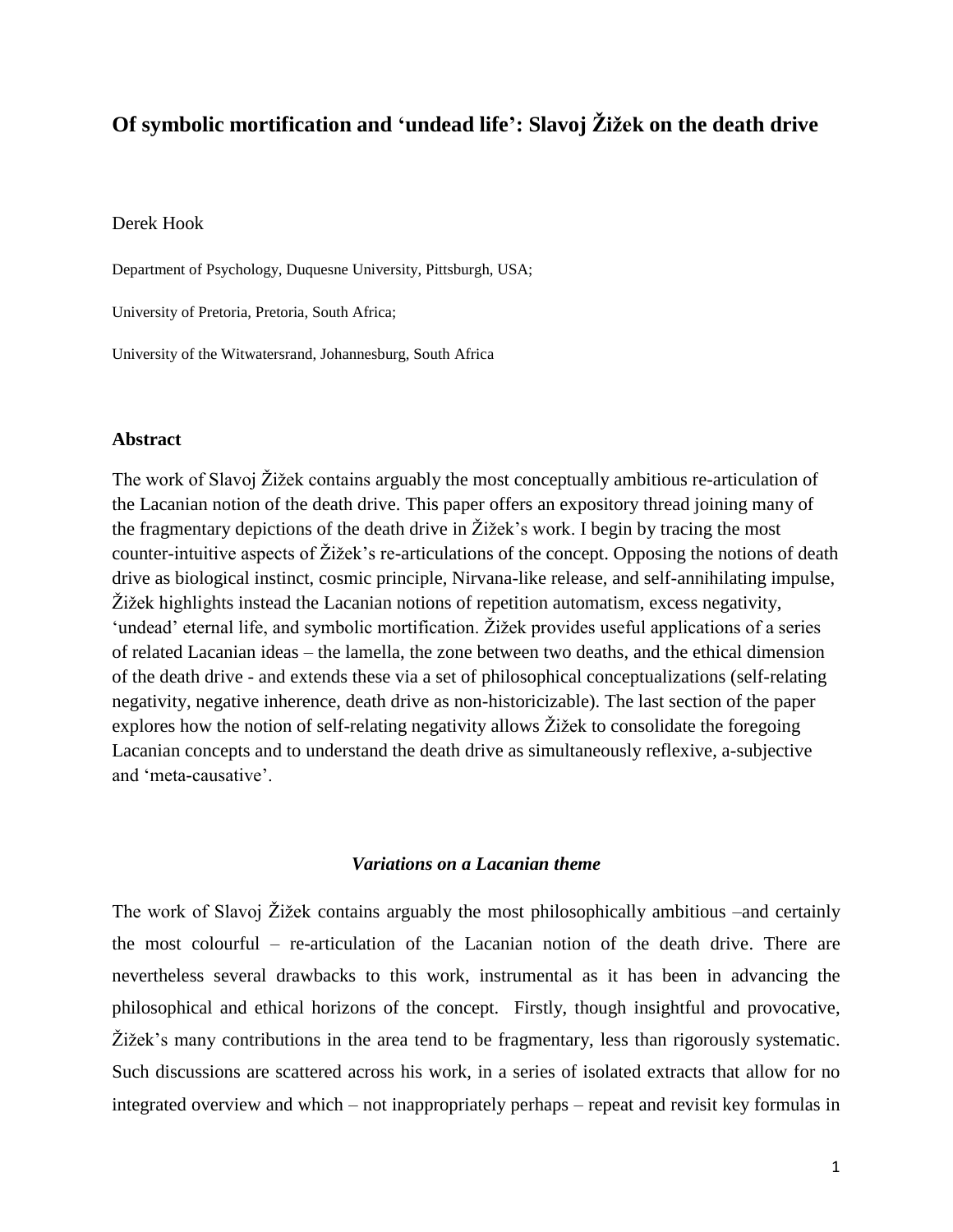an ostensibly unfinished manner. In this respect one frequently has less an impression of progressive conceptual refinement than of Žižek drawing again and again (1989, 1999a, 2000, 2005b, 2006a, 2010, 2014b) on a basic conceptual matrix that was already well developed by the time of his earliest publications in English. At this scholarly level Žižek frustrates our attempts at periodization. In doing so he provides an intimation of a broader theme, namely, that of resistance to historicization, or, more forcefully put, the ostensibly *a-historical* nature of the death drive.

There is a second issue to bear in mind here, and it concerns the characterization of his thought as Lacanian. Žižek is often a more careful and faithful reader of Lacan than he is sometimes given credit for (Owens, 2008), he is also, even as a self-proclaimed dogmatic Lacanian, somewhat adventurous in his philosophical and political deployment of Lacanian concepts. While there is often considerable merit in such extrapolations, it also means that gaps start to open in Žižek"s, as opposed to Lacan"s, utilization of the concept. The momentum generated in many of Žižek"s applications of the death drive sometimes propel the concept beyond the remit of psychoanalysis itself, such that it becomes separated from the interlocking components of the psychoanalytic conceptual field - an argument which cannot easily be made of Lacan"s own utilization of the concept. The death drive is not primarily a philosophical concept in Lacan"s work, despite being doubtlessly informed by currents in philosophy (such as Heidegger's *being-unto-death*). The opposite often holds for Žižek, for whom the death drive is more typically a broadly philosophical - even metaphysical - rather than a technical psychoanalytic concept. The death drive in Žižek"s hands is not one amongst other psychoanalytic conceptual tools; it becomes an ahistorical concept, a pivot in a metaphysical myth of human origins, a veritable meta-concept.

My agenda in this paper is twofold. I offer, firstly, an expository thread joining many of the multiple depictions of the Lacanian death drive in Žižek"s work. My aim is thus to ground the philosophical abstraction which is simultaneously such a strength yet also a prospective limitation of Žižek's work. Secondly, although this is not primarily a comparative analysis, I will note a series of apparent discontinuities between how Lacan and Žižek utilise the concept, foregrounding the originality of Žižek"s contributions, and how he pushes beyond Lacan at many points. My overview unfolds in three stages. I highlight, firstly, the most counter-intuitive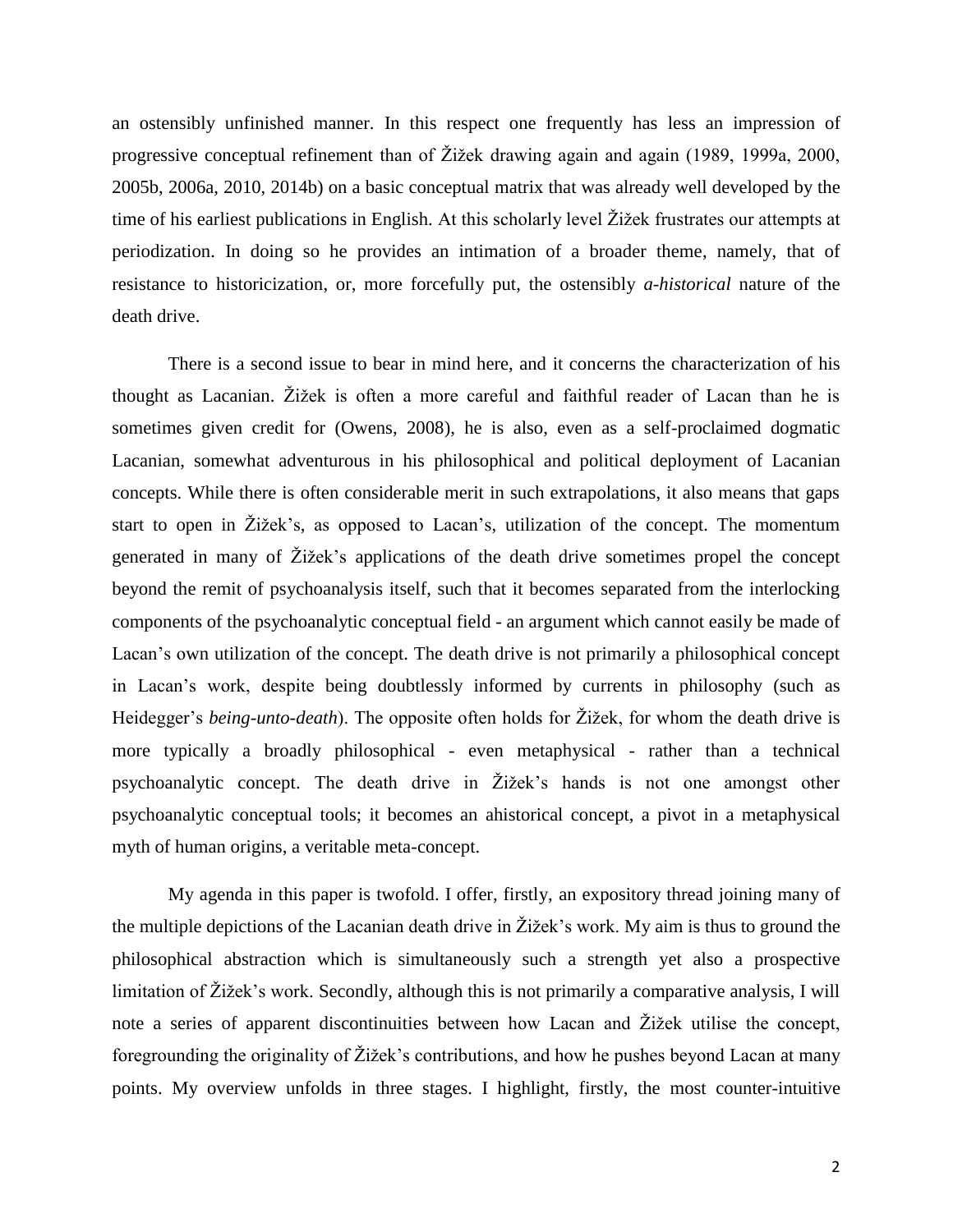aspects of Žižek"s Lacanian re-articulations. I include in this section a series of references to Lacan"s own reconceptualization of the death drive and number of challenges addressed to Žižek"s use of the concept. In the second part of the paper I briefly discuss two vignettes drawn from Franklin Shaffner"s (1973) film *Papillon*, which prove helpful illustrations of many of the Lacanian ideas in question. In the third section of the paper I expand upon a series of conceptual dilemmas following on from Žižek"s mobilisations of the death drive, offering in addition a number of responses to the questions and allegations posed in the first section.

# *Death drive* **redux**

"Lacan", says Žižek, "parts with the Romantic ideology of a "daemonic" self-destructive Will: the death drive is *not* a "will to die"" (2008, p. 288). This, an example of Žižek"s many reversals of received wisdom on the death drive, provides an appropriate departure point for our analysis. Indeed, the best way of orienting one's self to Žižek's Lacanian conceptualization of the death drive is by contrasting it with a number of commonplace assumptions routinely attached to the concept. Four notions in particular should be highlighted in this respect, namely, the death drive: (1) as biological instinct; (2) as cosmic principle, that is, as Thanatos opposed to Eros; (3) as Nirvana-like release of tension; and (4) as impulse to self-annihilation.

# *(1) Not of nature: The death drive is not an instinct*

Let us begin with the idea of death drive as instinct, an idea against which Žižek constantly rails. We find a fine example of such an argument in the opening pages of his first English book (an indication, no doubt of the importance of the concept in Žižek's work), the path-breaking (1989) *The Sublime Object of Ideology*:

[W]e have to abstract Freud"s biologism: "death drive" is not a biological fact but a notion indicating that the human psychic apparatus is subordinated to a blind automatism of repetition beyond pleasure-seeking, self-preservation, accordance between man and his milieu. Man is – Hegel *dixit* – "an animal sick unto death", an animal excoriated by an insatiable parasite (reason, *logos*, language). In this perspective, the "death drive", this dimension of radical negativity… defines *la condition humaine* as such.... All 'culture' is in a way a reaction-formation, an attempt to limit, canalize – to *cultivate* this imbalance, this traumatic kernel, this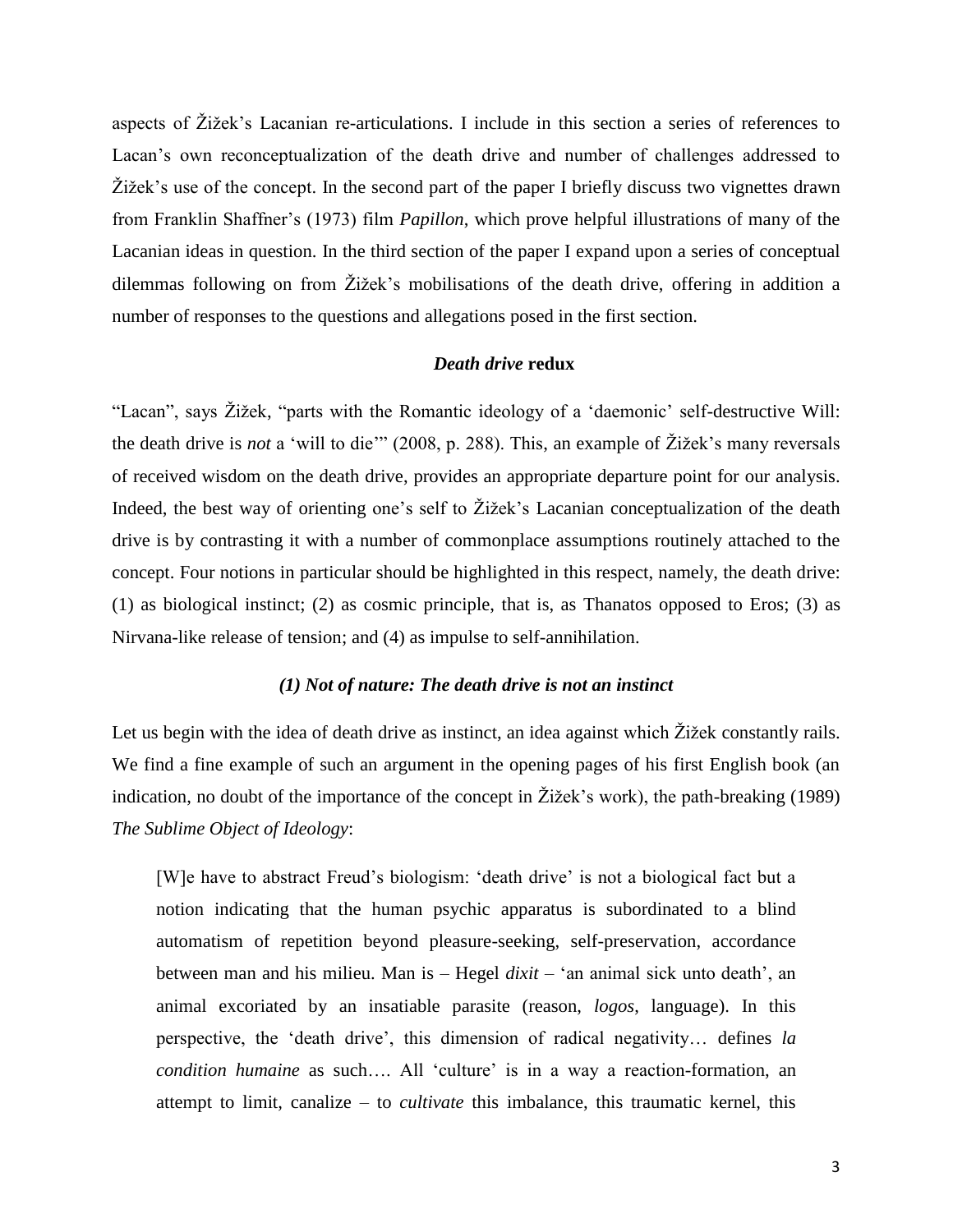radical antagonism through which man cuts his umbilical cord with nature, with animal homeostasis (Žižek, pp. 4-5).

Rather than the death drive being merely a product of nature, an organic yearning to return to the inanimate, it is posited here – in good Lacanian fashion – as a form of "automatism" generated within the functioning of a symbolic system. Žižek here alludes to Lacan's (2006a) treatment of the topic in his "Seminar on "The Purloined Letter"" where the death drive is understood as a form of constitutive repetition, indeed, precisely as *repetition automatism*.

It helps, by way of intellectual contextualization, to add a few comments on Lacan's treatment of the death drive in the mid 1950s. In the "Purloined Letter" seminar (originally delivered in 1955), Lacan castigates those post-Freudians who have dismissed Freud"s *Beyond the Pleasure Principle* and rejected the notion of the death drive. The concept, like Freud's controversial text, is not, Lacan insists, an add-on, a mere excursion or *faux-pas* in Freudian doctrine. It is, by contrast, a vital psychanalytic concept "designed to respond to certain paradoxes in clinical work" such as "the dreams found in traumatic neurosis and the negative therapeutic reaction" (2006a, p. 34).

This being said, Lacan at the time often invokes "the death instinct" in a parenthetical way, enclosing the term in scare quotes to indicate he is taking some distance from the notion of death drive *as instinct*. It is clear, nevertheless that the more accurate term with which to describe phenomena of the death drive for Lacan is *repetition automatism* (his preferred translation of Freud"s *Wiederholungszwang*, typically translated into English as *repetition compulsion*). Lacan's elision of the term 'compulsion' is, of course, more than incidental: in his prioritization of the operations of signification Lacan wishes to avoid the overtly psychological overtones of the term. Interestingly though, Lacan does not jettison reference to the "death instinct" for an important conceptual reason. For Lacan, this antithetical combination of terms that Freud has brought together deserves to be understood precisely as an *antinomy* - Lacan uses the definitive article in speaking of "the "death instinct"" as "the antinomy *par excellence*" (2006a, p. 33) – an antinomy which calls attention to the impasses of psychical functioning that clinical work reveals. Lacan thus is simultaneously opposed to thinking death drive naively *as instinct* – something which brings psychoanalytic conceptualization "into the fold of… a general psychology" (p. 33) – yet he wants also to foreground the deadlock (in Lacanian terms, the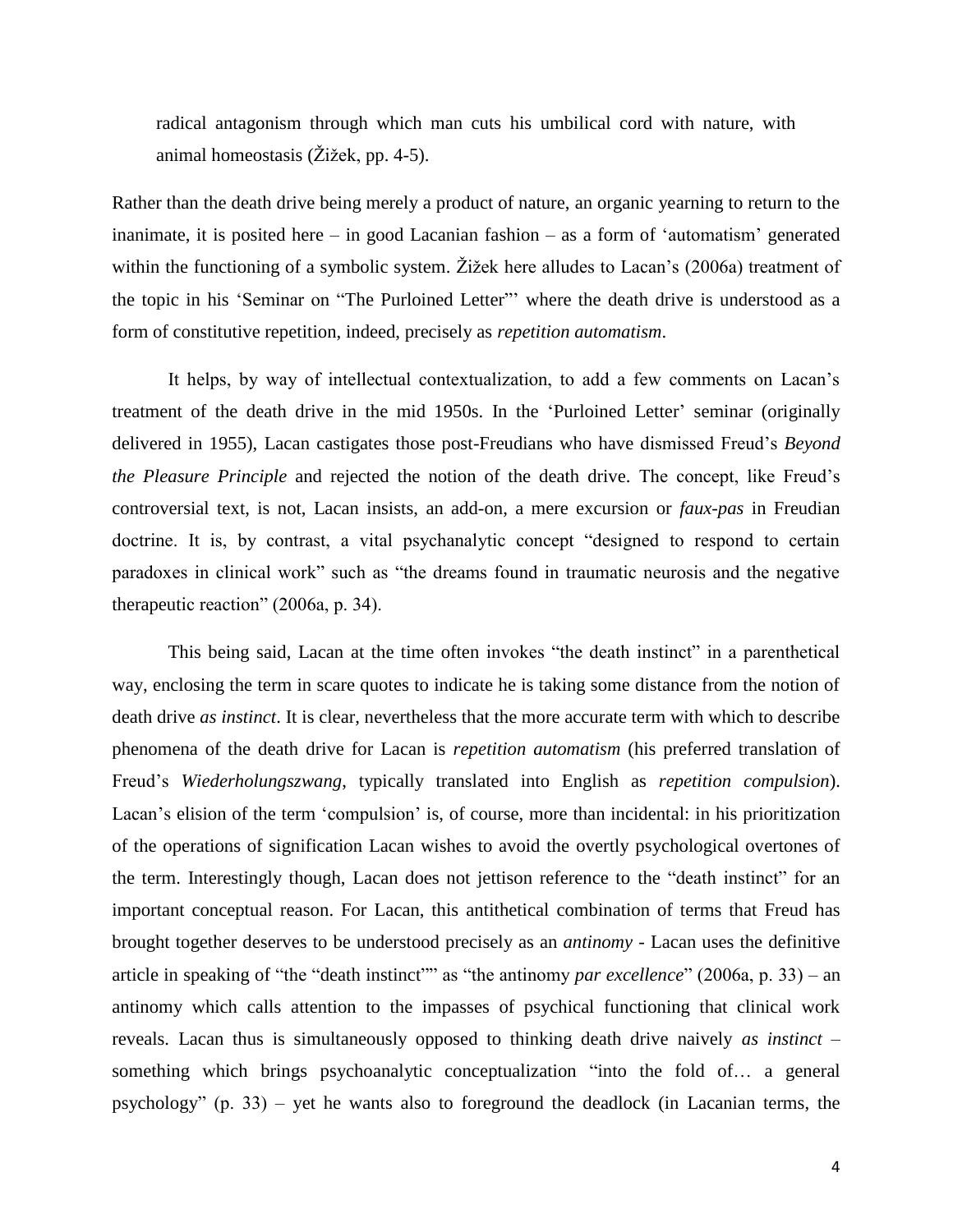"real") that the concept embodies, pointing as it does to the irresolvable conflicts within the operations of the psyche.

Lacan goes on to offer a compelling account connecting a cross-section of Freud"s writings to make the point that repetition is – as he will again insist in his 1964 Seminar *The Four Fundamental Concepts of Psychoanalysis* – an essential notion for psychoanalysis. It is, indeed, for Lacan, an inherent feature of the Freudian notion of the unconscious and the conception of memory thus implied. This idea, claims Lacan, is already present in Freud"s *Project for a Scientific Psychology* which includes a system (the Ψ system), a precursor of the unconscious, which is "unable to satisfy itself except by *refinding an object that has been fundamentally lost*" (Lacan, 2006a, p. 34). Moreover:

Freud situates himself right from the outset in the opposition Kierkegaard taught us about, regarding whether the notion of existence is founded upon reminiscence or repetition… Freud makes the latter take its decisive step by ravishing [or, *seizing*] the necessity included in this repetition from the human agent identified with consciousness. Since this repetition is symbolic repetition, it turns out that the symbol's order can no longer be conceived of there as constituted by man but must rather be conceived of as constituting him…. It is because Freud does not compromise regarding the original quality of his experience that we see him constrained to evoke therein an element that governs it from beyond life – an element he calls the death instinct (Lacan, 2006a, p. 34).

Freud is thus credited with having already implicitly known that repetition is fundamentally *symbolic* in nature and that it is *determining* as opposed to *determined by* human subjects. This over-riding form of agency is "beyond life" in the sense that it is the result of the automatism of the symbolic, occurring thus at a fundamentally different level to that of experience. We might note here – anticipating a theme in what is still to come – that the death drive in Lacan"s hands has been de-literalised; Lacan's notion involves death *in form* (the mortification of the symbolic) rather than in *content* (as relating to issues of mortality, the demise of the organic, the biological, etc.).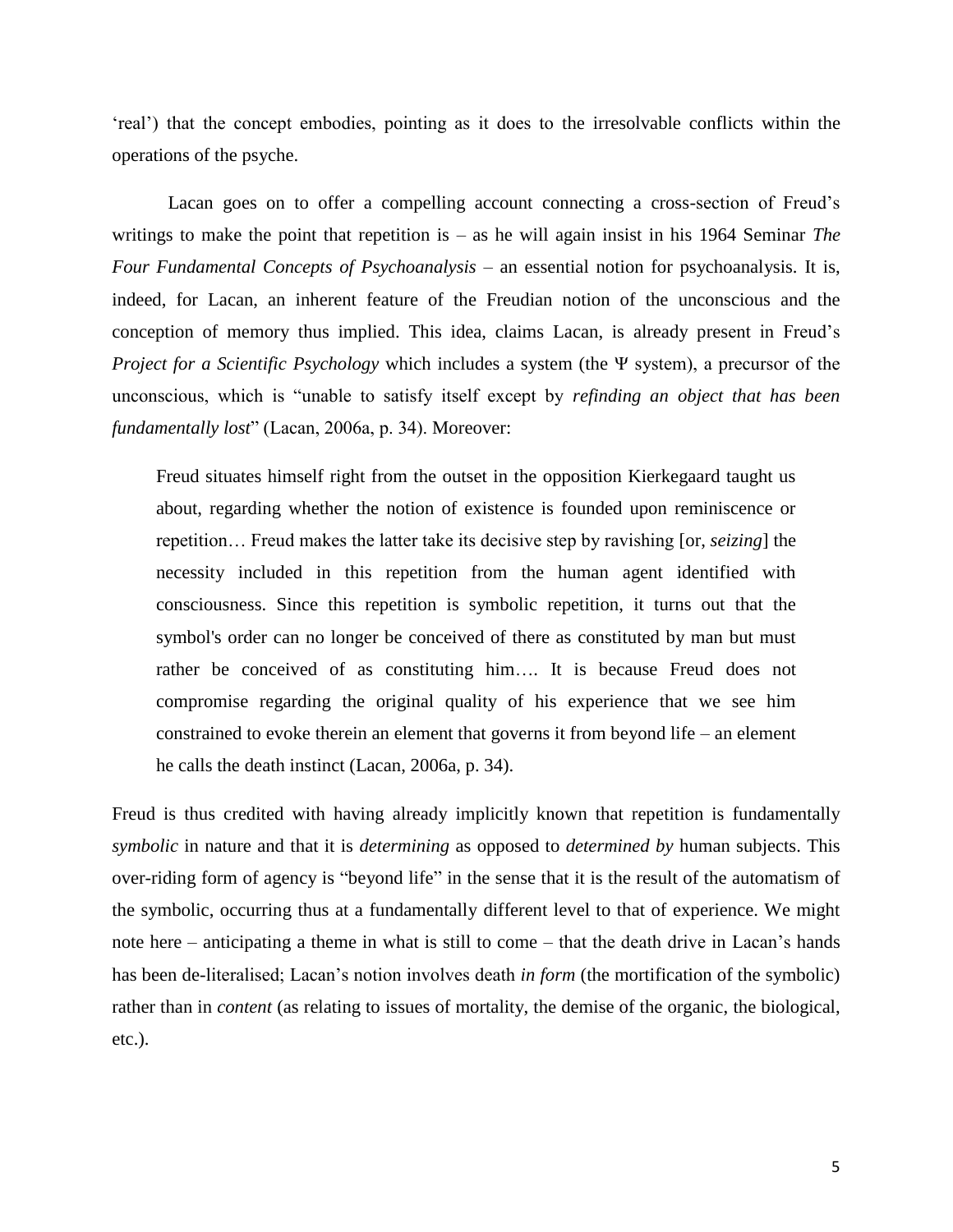All of these Lacanian arguments resonate in the Žižek extract cited above. And yet the elasticity of Žižek"s application of the term is nevertheless apparent: the death drive is something, indeed *many* things – a parasite, an imbalance, an antagonism – which enables, or rather *compels*, the subject to transcend the domain of the natural-animal:

How… do we pass from animal sexuality (instinctual coupling) to properly human sexuality? By submitting animal sexuality (its "life instinct") to the death drive. The death drive is the transcendental form which makes [human] sexuality proper out of animal instincts (2010, p. 305).

Here a first red flag: in this reference to death drive as a "transcendental form", Žižek declares not only the philosophical ambitions he has for the concept, but its apparent compatibility with, and prospective assimilation within, the ideas of German idealism. Lacanian doctrine surely agrees with the division Žižek draws between instinctual animal sexuality and human drivebased sexuality. That being said, it is hard to imagine the Lacan of the mid 1950s consenting to such a characterization ("transcendental form"), especially given the priority he accords to thinking the death drive – or more accurately, repetition automatism – precisely *not* as transcendental, but as occurring within the symbolic domain, according to operations of the signifier. $1$ 

Žižek often returns to this topic of the rupture underlying the emergence of the distinctively human:

[T]he passage from "nature" to "culture" is not direct… something has to intervene between the two: a kind of "vanishing mediator" which is neither Nature nor Culture – this In-between is silently presupposed in all evolutionary narratives… the Freudian name for this in-between, of course, is the death drive (Žižek, 2000, 36).

It is interesting that Žižek invokes Freud rather than Lacan here, a tacit admission, perhaps, that in thinking death drive as a type of third term between nature and culture (a more overly Freudian than Lacanian line of analysis) Žižek has departed somewhat from the Lacanian framework he claims to adhere to. Indeed, neither nature nor culture serves as a privileged analytic term for Lacan; his preferred basic analytical categories (imaginary, symbolic and the real) cannot be correlated to, or appealed to as supporting, such an ostensibly dichotomous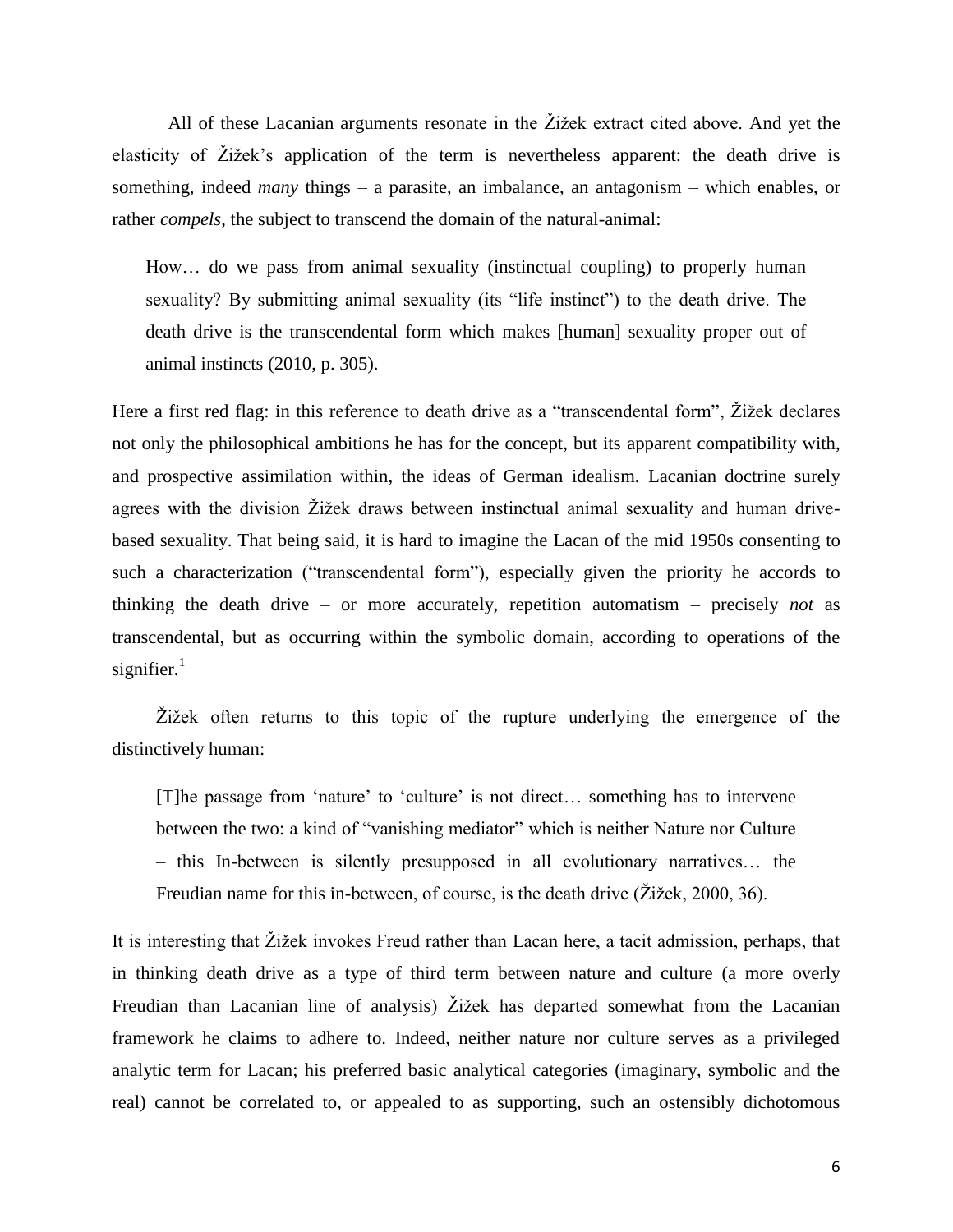pairing. Indeed, given the degree to which Jacques Derrida (1978) lambasts the structuralist tendency (particularly in Levi-Strauss) to rely on such a binary opposition, it is surprising that Žižek utilizes it, even if only schematically, and as a means to draw attention to the apparent efficacy of a third mediating factor.

Staying though with Žižek"s emerging argument: the death drive is both the reason why the human animal is fundamentally *de-natured,* never the subject of evolutionary adaptation to their environment,  $2$  and a 'vanishing mediator', that which enables the transition between nature and culture. More than just this, the death drive, we are told, entails a crucial ethical dimension. In respect of the drive, insists Žižek, "[w]e are at the exact opposite of vitalist biologism", indeed – and here lies one of our explanatory challenges in what follows – "*the status of the drive itself is inherently ethical* (2002, p. 273).

Žižek is certainly on solid Lacanian ground in stressing, firstly, the de-natured quality of the human and a generally "anti-adaptationist" position, and, secondly, in insisting upon the ethical as opposed to biological status of death drive. But the conceptualization of the death drive as a type of transitioning modality between nature and culture strikes one as at odds with Lacan. (One can argue after all that there is no pure state of nature or culture; these are symbolic categories mapped onto the domain of the real within which no such distinctions can be said to exist).

This philosophical re-working of Freud"s death drive also poses a series of subsequent problems. Psychoanalysis, as we know, is a discipline well aware of the charm – and fantasmatic necessity – of myths of origin (Laplanche & Pontalis, 1968). Yet here the concept of the death drive is being called into service as the privileged concept ("the transcendental form") in a psychoanalytic account of human origins. The death drive in Žižek"s hands is both a psychoanalytic idea and something more (something which it is, arguably, *not* for Lacan): a type of meta-concept, a grounding quasi-ontological presumption which is afforded explanatory primacy despite itself remaining largely unexplained. More pointedly yet: the death drive functions here as a myth of origins which is deployed as an answer to multiple philosophical and meta-psychological conundrums (the "denaturing" of the human, the underlying nature and impetus of human autonomy). This is our first challenge then to Žižek"s utilization of the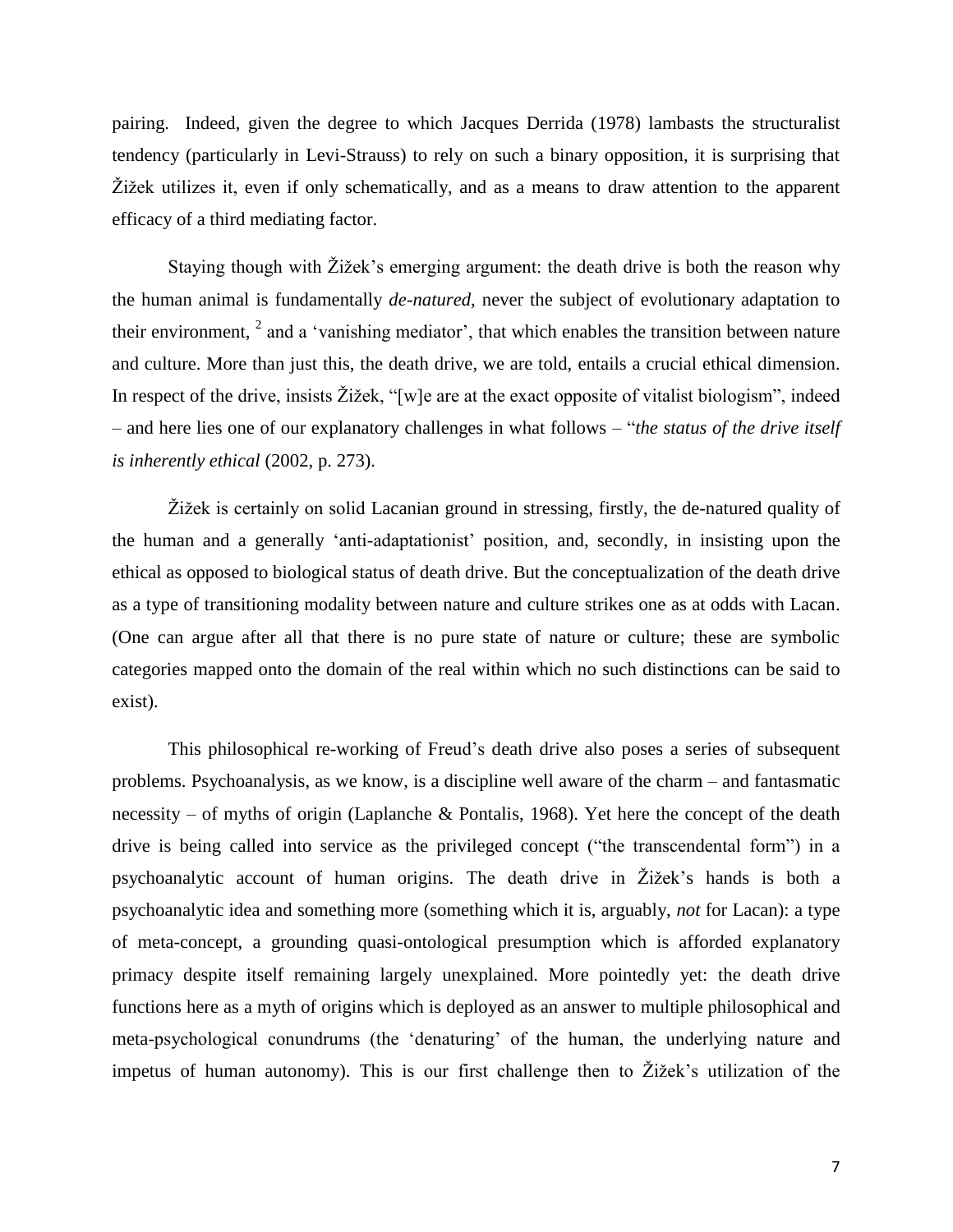concept: does his version of the death drive not effectively become a master signifier of Žižekian philosophy?

#### *(2) Against Thanatos: The death drive is not a cosmic principle*

Adjusting "Freud"s own misleading formulations", Žižek insists that death drive is not to be understood along the lines of a conflict between two opposed forces, but as "the inherent selfblockage of the drive" (2010, p. 305). The factor of the death drive"s own *inner impossibility* proves a formidable conceptual challenge, one to which Žižek characteristically responds by means of philosophical references (often by invoking the idea of self-relating negativity in German Idealism (1999b)). On several occasions he draws on the work of Jonathan Lear – who advances his own critique of the Freudian death drive (2000, 2006) – to argue that the conceptualization of Eros and Thanatos as opposing forces "is a false escape, a pseudoexplanation generated by [Freud"s]… inability to properly conceptualize the dimension "beyond the pleasure principle"" (Žižek, 2014b, p. 122).

The fact that the mental apparatus regularly disrupts its own functioning is not, for Lear (2000), reason to posit a broader, over-arching teleological principle (the death drive). Freud, says Lear (2006), claims to be discovering a new life force, when in fact he is covering over a trauma – an explanatory lapse – In psychoanalytic theory itself. Žižek agrees. The assertion of Thanatos as a cosmic principle and the re-conceptualization of libido as Eros are attempts to sublimate a more traumatic realization (that of the ontological inconsistency of mind, of 'reality'):

The apparent "radicalization" is effectively a philosophical domestication: the break that disrupts the functioning of the universe, its ontological fault… is transformed into one of two positive cosmic principles, thus re-establishing a pacifying harmonious vision of the universe as a battlefield of two opposing principles… Freud regresses [here] to pagan wisdom (2014b, p. 123).

Lear and Žižek concur: what is labelled (indeed, substantialized) as Thanatos can simply be viewed as the inner inconsistency of the psychic apparatus. More clearly yet, in *Living in the End Times*, Žižek (2010) states: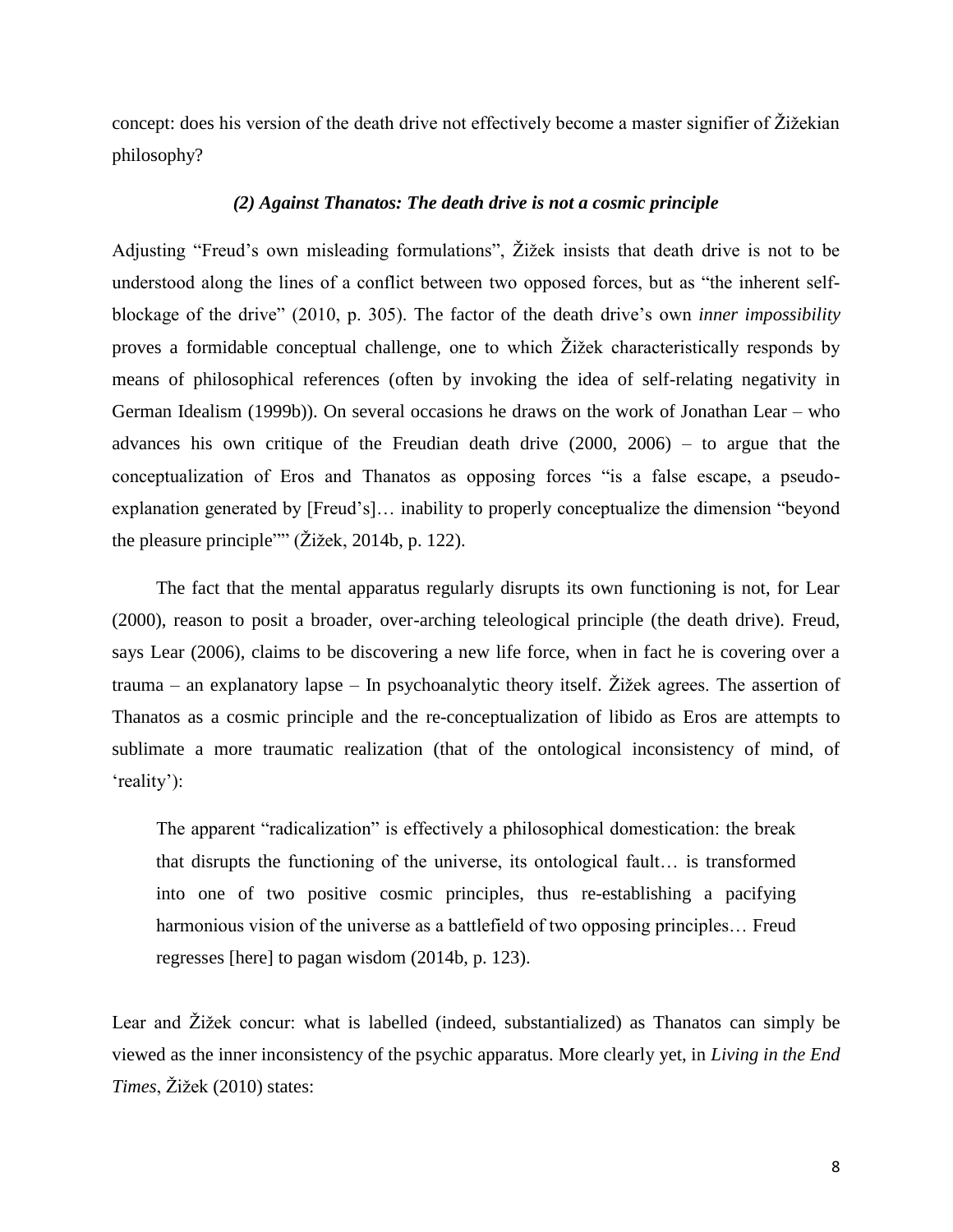The "death drive" is not an opposing force with regard to libido, but a constitutive gap which distinguishes the drive from instinct...[such that the drive is] always derailed, caught in a loop of repetition, marked by an impossible excess. Eros and Thanatos are not two opposed drives that compete and combine their forces (as in eroticized masochism); there is only one drive, the libido, striving for enjoyment, and the "death drive" is the curved space of its formal structure (p. 305).

There is little to fault in Žižek's Lacanism here. Moreover, his use of scare-quotes suggests that as we have seen in Lacan – he is working with the "death-drive" as something of a parenthetical concept. It indicates, furthermore, that he is reluctant to employ the idea in a way that implies a substantial entity: death drive is rather – and here  $\tilde{Z}$ ižek adds his own distinctive philosophical touch – a type of negative inherence, "a constitutive gap", the "curved space" of a structure. This also helps account for why Žižek typically drops the definitive article, rarely referring to *the* death drive, preferring to utilize the concept in a de-substantialised, *non*-definitive – indeed, *nonsingular* – sense, such that it can be evinced in a wide number of psychical and philosophical forms and circumstances. We return here again thus to the idea – and here Žižek most certainly is a faithful reader of Lacan – of death drive as *form* rather than content.

Nevertheless, Žižek seems to be playing something of a double game here. On the one hand he insist on the Lacanian axiom according to which there is one drive (which *is* the libido), thereby emphasising the necessarily *psychical* nature of the death drive. In such ostensibly "psychological" descriptions, the death drive *as drive* is clearly characterized as an excess. On the other hand, he is clearly wary – once again, a good Lacanian – of reading the death drive exclusively within such "psychological" parameters and is always ready thus to operationalize the concept philosophically as a type of ontological absence or failure (constitutive gap, inconsistency, radical negativity). This rapid movement between the death drive conceptualized as "psychological" surplus (and/or a type of negative agency) to philosophical theorizations of ontological failure is evident in a number of interviews with Žižek:

[For] Lacan… to properly grasp what Freud was aiming at with the death drive (the fundamental libidinal stance of the human individual for self-sabotaging; the basic idea of psychoanalysis is the pursuit of unhappiness, people do everything possible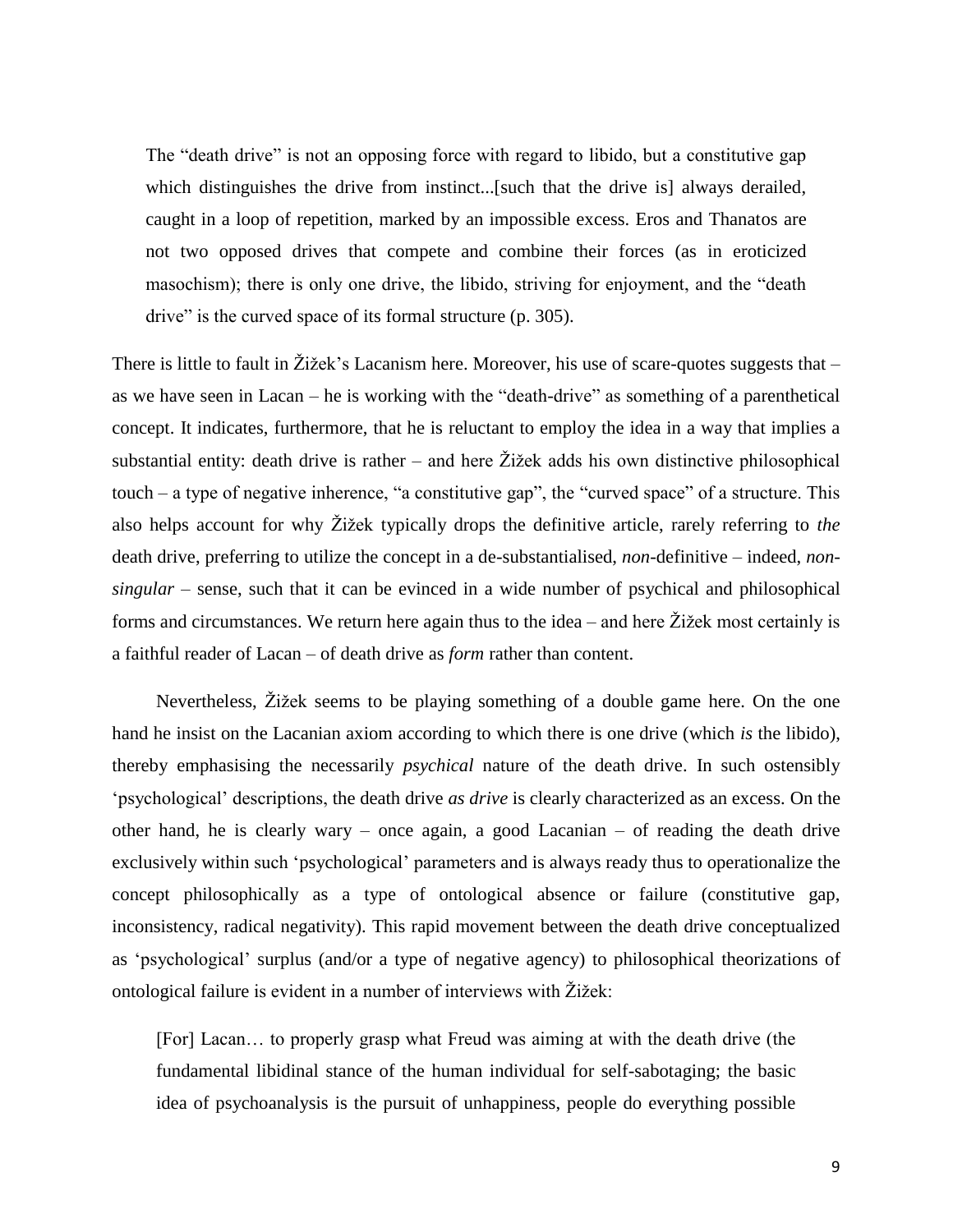not to be happy), is to read it against the background of negativity, a gap as fundamental to human subjectivity… Psychoanalysis in this way is no longer just… a theory of how we can cure certain diseases; it"s a kind of a mental and philosophical theory of the utmost radical dimensions of human beings (Žižek, 2013).

Death drive here is read both as a libidinal stance and "the background of negativity", with little sense of how the relation between the two is to be understood. Žižek puts forward a similar view in his discussions with Glyn Daly:

the human mind presuppose[s] a certain non-economic gesture, a certain failure…[a] fundamental malfunction which cannot be explained in terms of cognitive evolutionism… German idealism and psychoanalysis have specific terms for this malfunction… absolute self-relating negativity [and] death drive [respectively]… In other words, the Freudian notion of death drive is not a biological category but has a philosophical dignity… death drive is…[the] name for this excess of negativity (Žižek & Daly, 2004, p. 61).

Žižek seems to equivocate in these descriptions. Death drive is at once agency *and* absence, psychical attribute *and* excess of negativity. How then are we to bridge these seemingly incompatible descriptions? Although it is always risky to generalize with Lacan – particularly given the huge corpus of still unpublished seminars – we might say, certainly with reference to the Lacan of the 1950"s, that this is definitely a Žižekian as opposed to typically Lacanian mode of depicting the death drive. In Lacan"s earliest seminars, for example, he is interested in refining the technical concepts of psychoanalysis for effective (and properly psychoanalytic) clinical work, not primarily in extrapolating them for broader philosophical or ostensibly metaphysical types of analysis. We may thus ask of Žižek: is the death drive primarily of the subject – as is seemingly the case in Freud – or does it refer rather to a type of ontological impasse? The same problem is noted by Johnston (2008), who observes that Žižek vacillates between identifying the death drive "either with the gap in the order of being (i.e. the meta-transcendental condition for the genesis of subjectivity) or with the subject itself" (p. 109).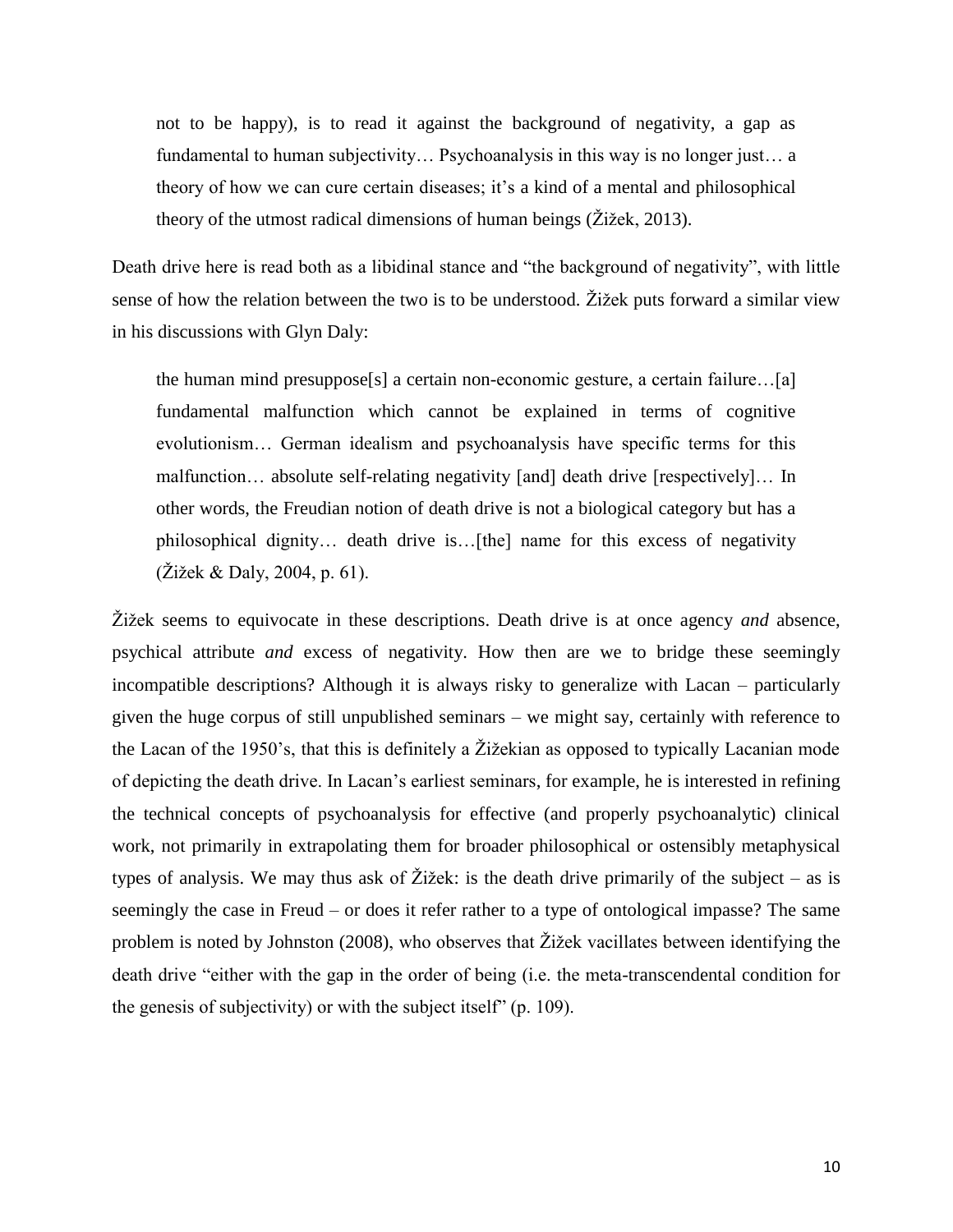# *(3) The opposite of dying: The death drive is not Nirvana-like release*

The death drive, argues Žižek, is not to be confused with the "Nirvana principle"; it is not "the striving to escape the life cycle of generation and corruption and to achieve the ultimate equilibrium, the release from tensions (1999a, p. 190). For Freud, argues Žižek, the death drive

is not merely a decadent reactive formation – a secondary self-denial of the originally assertive will to power, the weakness of the will, its escape from life, disguised as heroism – but the innermost radical possibility of a human being (1999a, p. 190).

Žižek again defies expectation here, invoking the death drive not in a fatalistic form – as, for instance, a mute psychical determination to die – but as a mode of *human possibility*. In his interviews with Daly Žižek argues that we should read the concept against "the usual inscription of psychoanalysis into the naturalistic deterministic framework…[in which] the human being is controlled by unconscious desires", indeed, that we approach the death drive as "a name for autonomy" (Žižek & Daly, 2004, p. 135).

Significantly also, the death drive for Žižek must be grasped as a type of *life in excess of life*. Lacan likewise insists that "It is not… a perversion of instinct but rather a desperate affirmation of life that is the purest form… of the death instinct (2006c, p. 263). To elaborate on this let us turn to a lengthy passage – one that occurs repeatedly in varying forms of rearticulation across Žižek"s work – which represents perhaps his definitive description of the death drive:

The Freudian death drive has nothing whatsoever to do with the craving for selfannihilation, for the return to the inorganic absence of any life-tension; it is, on the contrary, the very opposite of dying – a name for the "undead" eternal life itself, for the horrible fate of being caught in the endless repetitive cycle of wandering around in guilt and pain. The paradox of the Freudian "death drive" is therefore that it is Freud's name for its very opposite, for the way immortality appears within psychoanalysis, for an uncanny excess of life, for an "undead" urge which persists beyond the (biological) cycle of life and death… The ultimate lesson of psychoanalysis is that human life is never "just life": humans are not simply alive, they are possessed by the strange drive to enjoy life in excess, passionately attached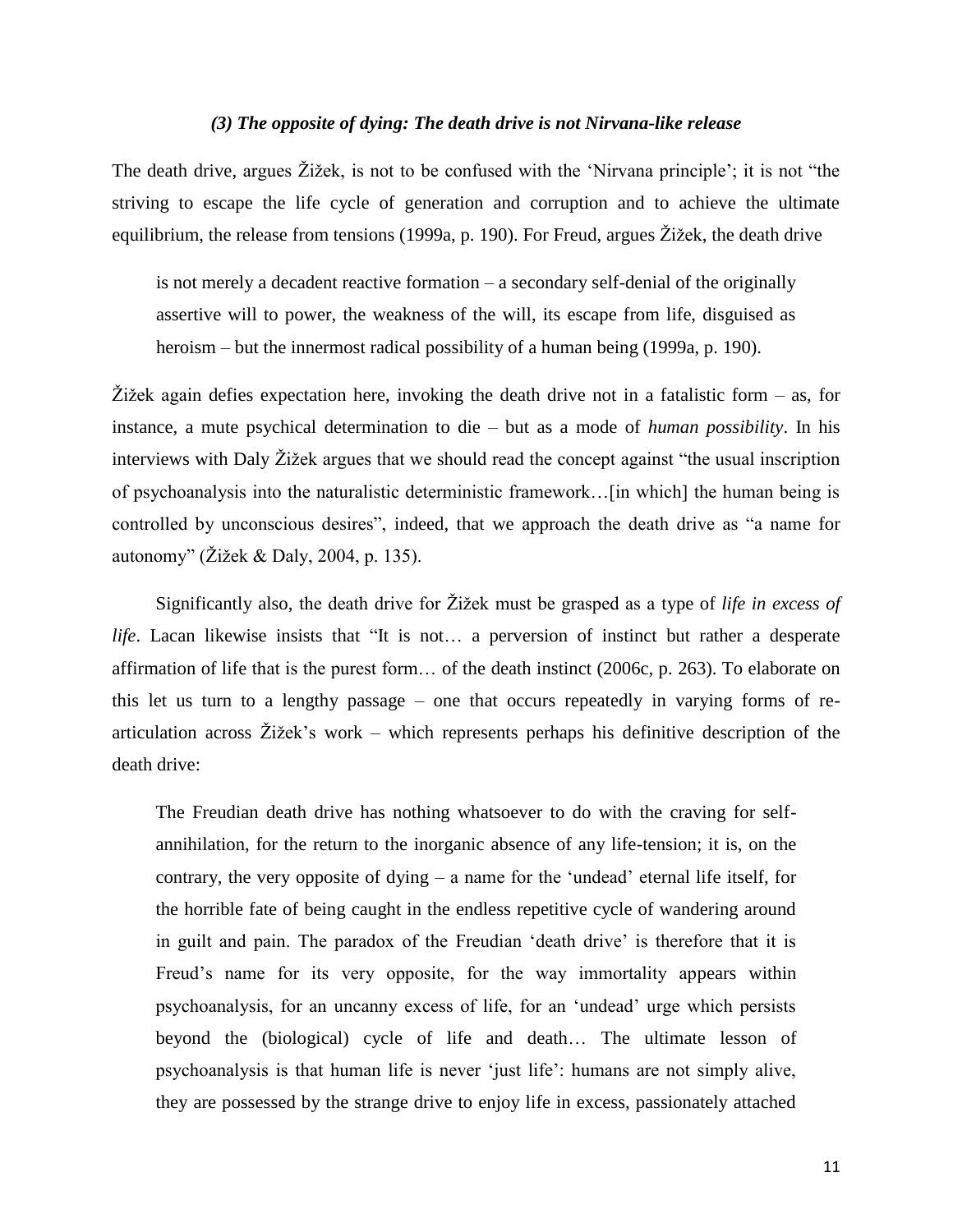to a surplus which sticks out and derails the ordinary run of things (Žižek, 2006a, p. 61).

It pays, in attending to the foregoing description, to note the particular type of 'thing' the death drive is taken to be: eternal life, a repetitive cycle, "undead" urge, uncanny excess, and so on. This contrasts with a series of phrases in foregoing extracts, where Žižek stresses how the asubstantial death drive is akin to nothing so much as a form of self-relating negativity ("constitutive gap", "inherent self-blockage" (2010, p. 305). The apparent inconsistency of Žižek"s application of the term is again notable. This problem is foregrounded by his use of what can only be an intentionally imprecise phrase. The death drive, we are repeatedly told, "*is the Freudian name for...*' an expression which – stylistic quirk though it may be – avoids more carefully specifying what the death drive actually *is*. One is tempted to come straight out and ask the naïve question: what type of "thing" is the death drive? Is Žižek not hedging his bets by thinking the death drive across such a divergent range of examples (as parasite, compulsion, "vanishing mediator", primal imbalance, etc.), such that it loses all precision as an analytical category (a problem the early Lacan avoids by focussing on the notion of repetition automatism)? More critically yet: is "self-relating negativity" an explanatory cop-out. How, after all, are we to think a "negative inherence"?

If the conceptual inconsistency of 'self-relating negativity' is not as yet apparent, let us turn to a passage in which Žižek relates the death drive to the unconscious:

The unconscious intervenes when something 'goes wrong' in the order of causality that encompasses our daily activity: a slip of the tongue… a failed gesture… However… psychoanalytic interpretation does not simply fill in this gap by way of providing the hidden complete network of causality that "explains" the slip: the cause whose 'insistence' interrupts the normal functioning of the order of causal is not another positive entity…it belongs rather to the order of the *nonrealized* or *thwarted* … that is in itself structured as a gap, a void insisting indefinitely on its fulfilment… The psychoanalytic name for this gap, of course, is the death drive, while its philosophical name in German Idealism is "abstract negativity", the point of absolute self-contraction that constitutes the subject as the void of pure self-relating (2005a, p. 90).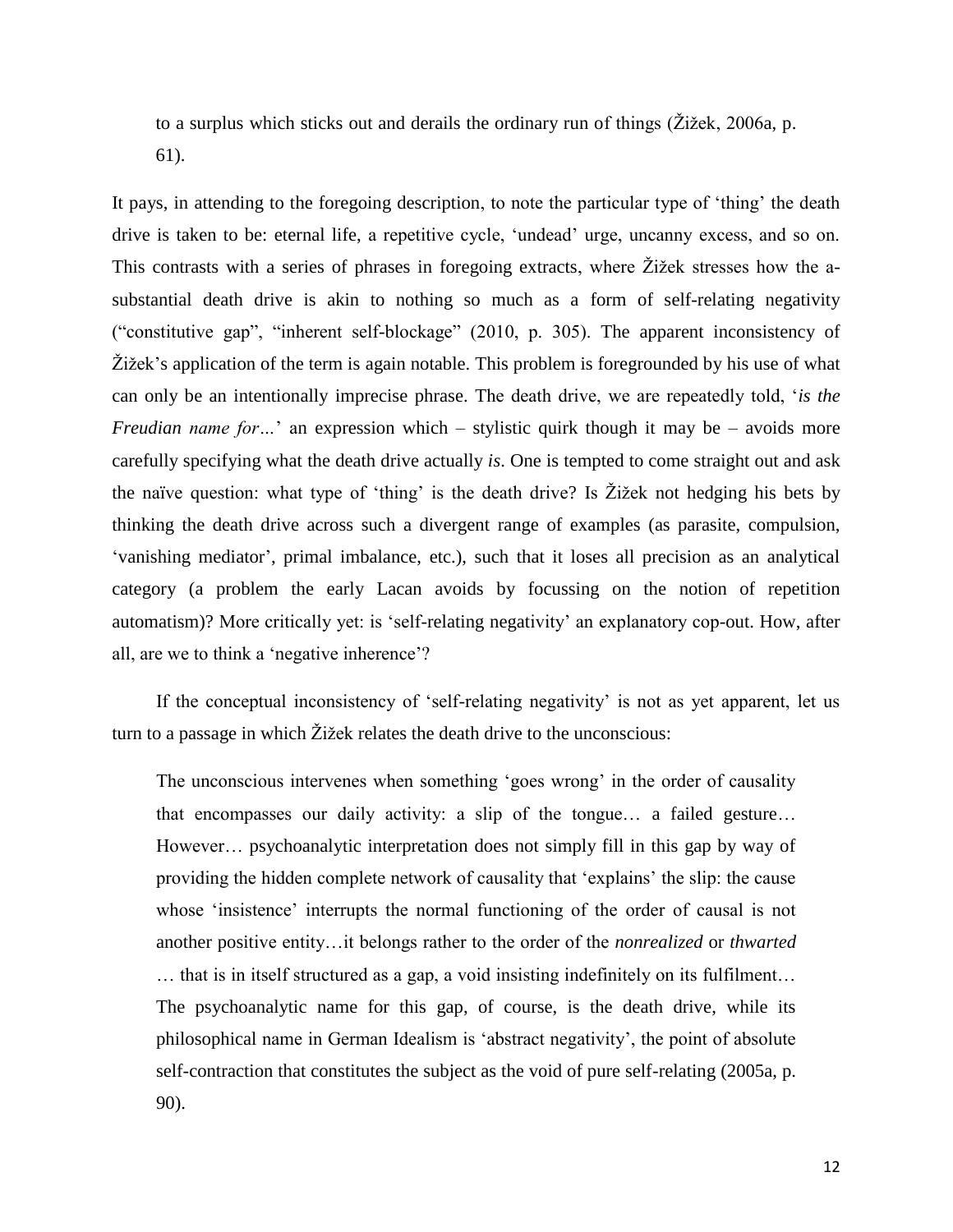While this makes a degree of intuitive sense – interpretations of the unconscious intentionality behind lapses of speech and action never quite complete the picture  $-\check{Z}$  ižek's above formulation seems to involve an inconsistency in its characterization. The "nonrealized", we are told, is structured as a gap. Here, no doubt, we are in the terrain of the Lacanian real, that which we recognize only by effects of irreconcilability, dissonance, non-completeness. Žižek"s subsequent phrase however is puzzling, indeed, grammatically ambiguous. In his description of "a void insisting indefinitely on its fulfilment" (p. 112), it is not immediately clear what 'it' refers to. 'It' is not the void surely, because the void is presumably precisely a nothingness which must therefore be lacking in agentic force?

Žižek seems to be insisting simultaneously upon a cause – indeed, more than this, a causative order that continually threatens to disrupts psychic life, indeed, that underlines the unconscious work as such – and yet also upon the effective *nonexistence* (or *non-substantial* existence) of such a causative agency. Is the above description not in itself incoherent inasmuch as the death drive here is taken to be simultaneously an absence, a gap, a kind of impossibility and yet nevertheless also something which exercises a force ('insists')? Similarly puzzling is "the fulfilment" in question. We are left considering what "it" refers to; does the "it" refer to the void or to the causative agency, or, paradoxically, as it appears, both? While one appreciates that a disruptive form of causality might in some sense be "fulfilled", how is a void to be fulfilled without the void becoming something more than just void, indeed, without the void becoming somehow personified, being made subject, subjectivized?

# *(4) The excess of life: The death drive is not an impulse to self-annihilation*

In drawing a contrast with Heidegger's *Sein-zum-Tode* ('being-towards-death'), Žižek remarks that for Lacan

the death drive does not relate to the finitude of our contingent temporal existence, but designates the endeavour to escape the dimension that traditional metaphysics designated as that of immortality, the indestructible life that insists beyond death (1999b, p. 211).

Leaving aside the contradiction thus posed – the death drive in the above extracts seems akin both to immortality and *the wish to obliterate immortality* – we should add a few words on what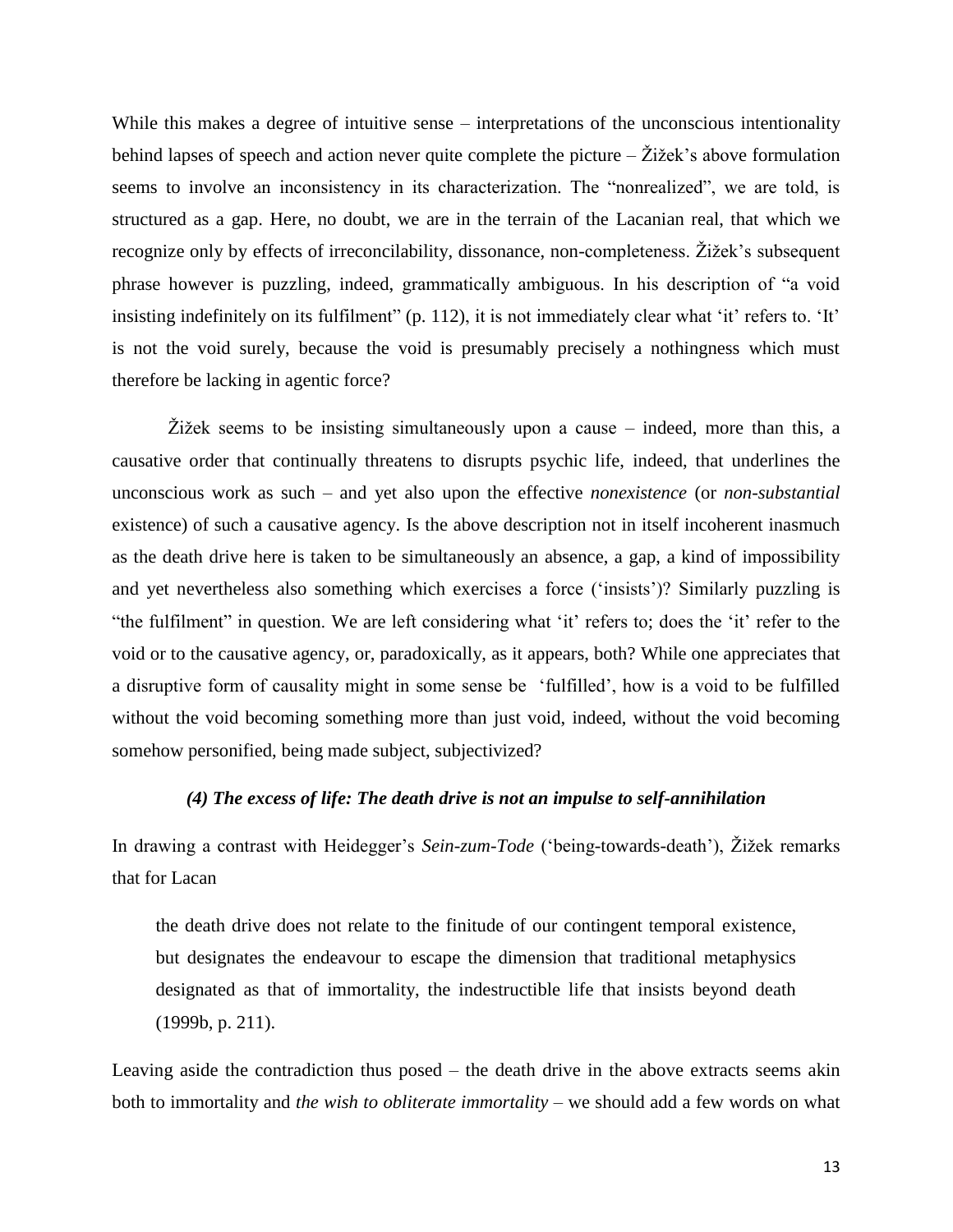exactly is implied by 'indestructible life'. What is it then that is within and yet also beyond the stuff of merely organic life?

When Žižek speaks of "an excess of obscene life… a pressure, a compulsion which persists beyond death" (2006a, p.182) he is unmistakably evoking the notion of *jouissance*, that charge of libidinal gratification that inevitably accompanies the death drive. While in many of Žižek"s more overtly metaphysical elaborations of the death drive the notions of libido and *jouissance* fall by the wayside, there are moments when these concepts are explicitly invoked. In *The Ticklish Subject* for example, Žižek (2000) explores the difference between attachment and disattachment, a distinction that recalls Freud"s meta-psychological opposition between life and death drives:

Dis-attachment is... death drive at its purest, the gesture of ontological 'de-railment' which throws the order of Being 'out of joint', the gesture of dis-investment, of "contraction"/withdrawal from being immersed in the world… this negative tendency to disruption is none other than *libido* itself: what throws a (future) subject 'out of joint' is none other than the traumatic encounter with *jouissance* (p. 289).

This description is followed a few pages later by an apparent equation: "drive equals *jouissance* since *jouissance* is… "pleasure in pain", that is, a perverted pleasure provided by the very painful experience of repeatedly missing one's goal" (p. 297).

The phenomenon of enjoyment (*jouissance)*, remarks Stavrakakis, "reveals a knot between libido and the death drive" (2007, p. 202). *Jouissance* is thus a form of enjoyment that is willing to exceed the parameters of life. As Lacan (2007) puts it in Seminar XVII, "the path towards death is nothing other than what is called *jouissance*" (p. 18), a comment which echoes Freud's earlier observation that "even the subject's destruction of himself cannot take place without libidinal satisfaction" (1924, p. 170).  $3$  As Rose (1986) puts it in a helpful gloss: all drives are characterized by their aggression, their tenacity,

[i]t is this very insistence which places the drive outside any register of need, and beyond an economy of pleasure. The drive touches on an area of excess (it is "too much'). Lacan calls this *jouissance* (p. 57).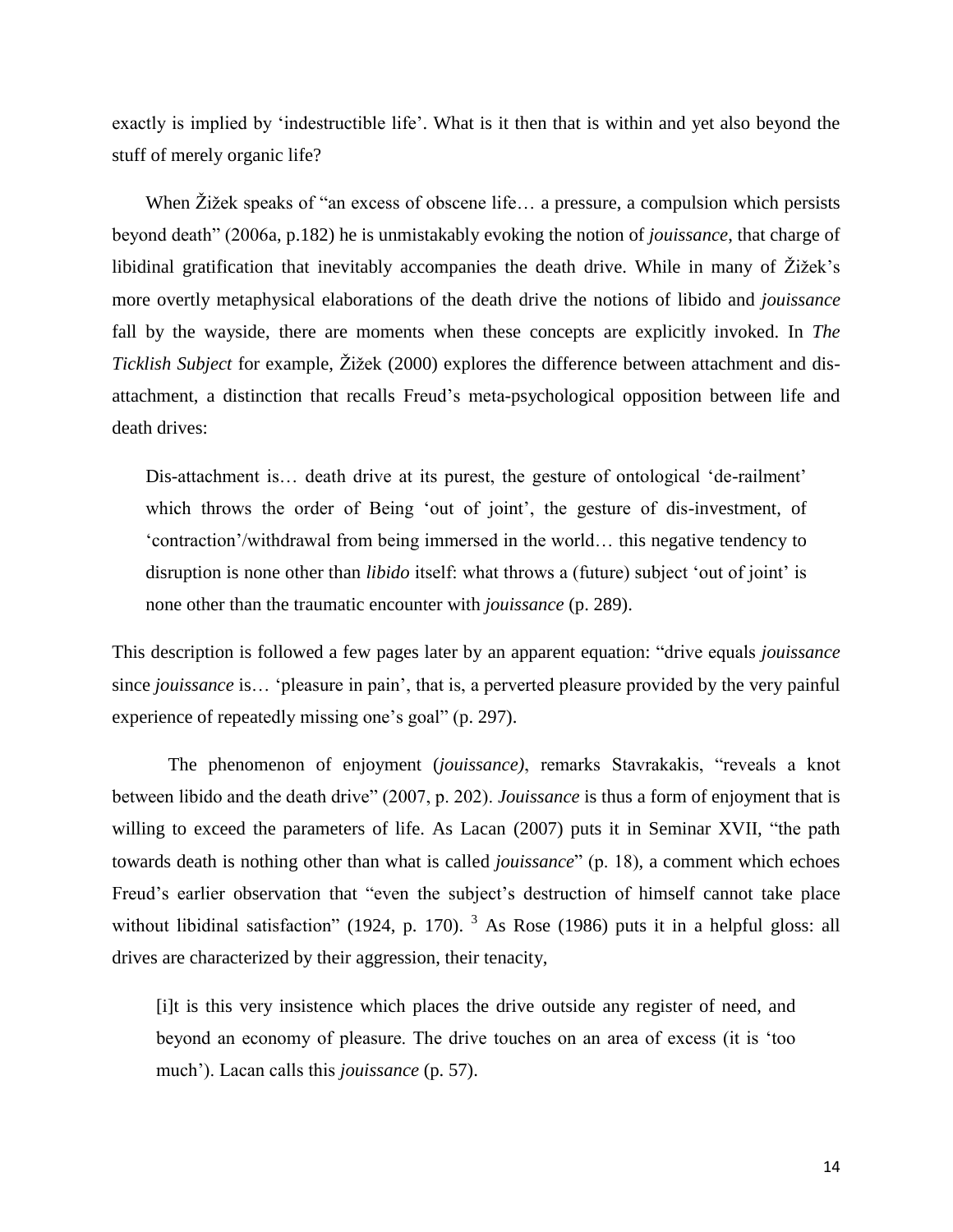One appreciates why this aspect of the death drive is not more often affirmed in Žižek"s work: stressing the link between *jouissance* and the death drive risks implying that *jouissance* is the *cause* of the death drive, indeed that the death drive is *epiphenomenal* rather than – such is Žižek"s apparent implication – effectively "meta-causative". So, while Žižek often fails to stress this connection, it seems nevertheless crucial, certainly in bridging philosophical and clinical domains, to stress that the death drive entails just such an economy of *jouissance*. Doing so goes some way to accounting for the repetitive – and indeed *compulsive* – quality of death drive phenomena, something that is not adequately explained by passing reference to philosophical notions of self-relating negativity. In emphasizing the link between *jouissance* and death drive, moreover, one stresses – something of a psychoanalytic imperative – both the necessarily *sexual* quality of drive (and thereby of death drive, all drives being variants on the death drive for Lacan) and the intimate relation between that which is excessive, 'traumatic', and the sexual. <sup>4</sup> To be human in this framework is to be the host of a self-overcoming tendency, a parasitic form of enjoyment, which pursues its gratifications past the thresholds of moderation, health, and, ultimately, the subject"s biological best interests. A question arises here however: in stressing the factor of *jouissance*, are we not necessarily grounding the death drive in the body, in the libidinal, in physicality?

Lacan often proves wary of the Freudian notion of libido, certainly in terms of its biologistic connotations and in view of its proximity to the ego and the imaginary, both of which Lacan clearly treats with considerable suspicion. Nevertheless, in his (1964) Seminar XI, Lacan devises a new – and somewhat bizarre – conceptual figure by way of thematising the relationship between the libido and death: the lamella. Žižek takes up this concept with gusto, describing the lamella as

a weird organ that is magically autonomized, surviving without the body whose organ it should have been… [T]he lamella does not exist, it *insists*: it is unreal… its status is purely phantasmatic. This blind, indestructible insistence of libido is what Freud labeled the "death drive" (2006b, p. 62).

With this concept Lacan is in effect asking us to imagine the scenario in which libido becomes somehow separated from the body, horrifyingly solidified, 'substantialized' in an uncanny, plastic form. The lamella is thus Lacan"s myth of physicalized, indestructible libido. While it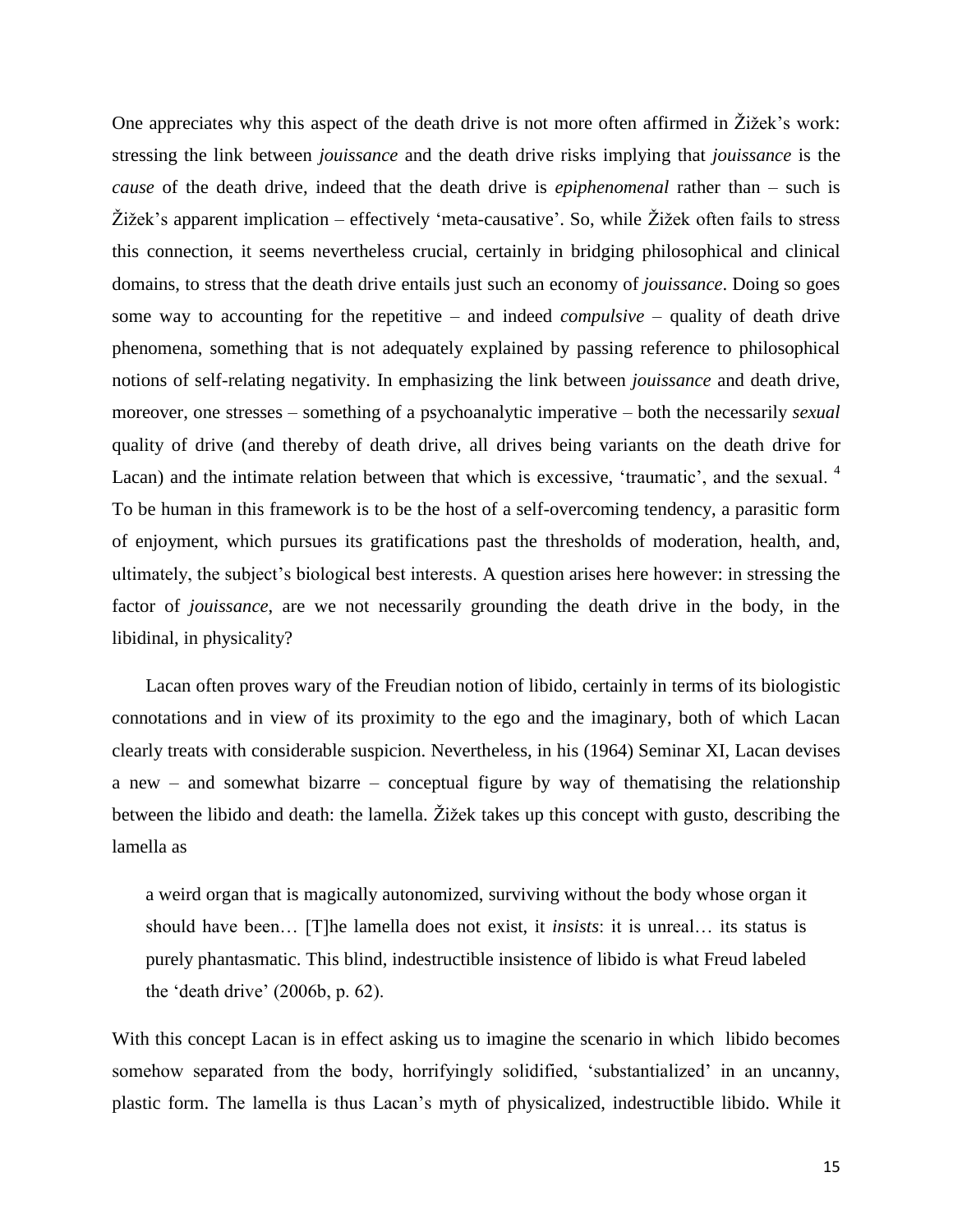may be cut to pieces, subjected to untold instances of violence, this libido-made-flesh simply reassembles itself, and continues, unperturbed, in its ghastly existence.

With the lamella Lacan seems to be confronting the residual biologism that clings to the notion of death drive, forcing his audience to reconsider the question of the apparent physicality of libido. He is simultaneously outing the biological imagination that has attached to the concept – exaggerating it, sending it up it in a nightmarish figure – and sending an important methodological message. Lest we think Lacan has thoroughly abandoned Freud here, it is worth taking note that his mythical postulate in fact takes inspiration from Freud"s biological speculations in *Beyond the Please Principle*, where he (Freud) notes "The instinctual forces which seek to conduct life into death may... be operating in protozoa from the first (1920, p. 63). Lacan (1979) thus sees and raises Freud"s hypothetical biology with the notion of the lamella, which is

related to what the sexed being loses in sexuality, it is, like the amoeba in relation to sexed beings, immortal – because it survives any division… This… is the libido… qua pure life instinct… life that has no need of organ, simplified, indestructible… life. It is precisely what is subtracted from the living being by virtue of the fact that it is subject to the cycle of sexed reproduction (Lacan, 1979, pp. 197-98).

This is a conspicuous – and image-rich – instance of mythologization in Lacan"s work of the period (the 1960"s), particularly given that he was moving ever closer to modes of formulation cleansed of imaginary components (such as algebraic mathemes, topology, etc.). Lacan"s – and thereby Žižek"s – methodological point in respect of the mythical construct of the lamella seems evident: it is only in this way that the death drive should be related to biology, that is, in a strictly *mythological* sense.

A further prospective discrepancy between Lacan and Žižek emerges here. If Lacan"s use of the lamella concept is strategic, meant (at least in part) as a refutation of the biological imagination that seems inevitably to accompany the notion of libido, then Žižek (2006) perhaps errs in collecting such literal or "imaginarised" examples (the creature from the Alien movies, the dismembered hand of Surrealist cinema, Edgar Allan Poe"s maelstrom, etc.). Here Lacan is surely influenced by the anthropology of Levi-Strauss, which is to say that the importance of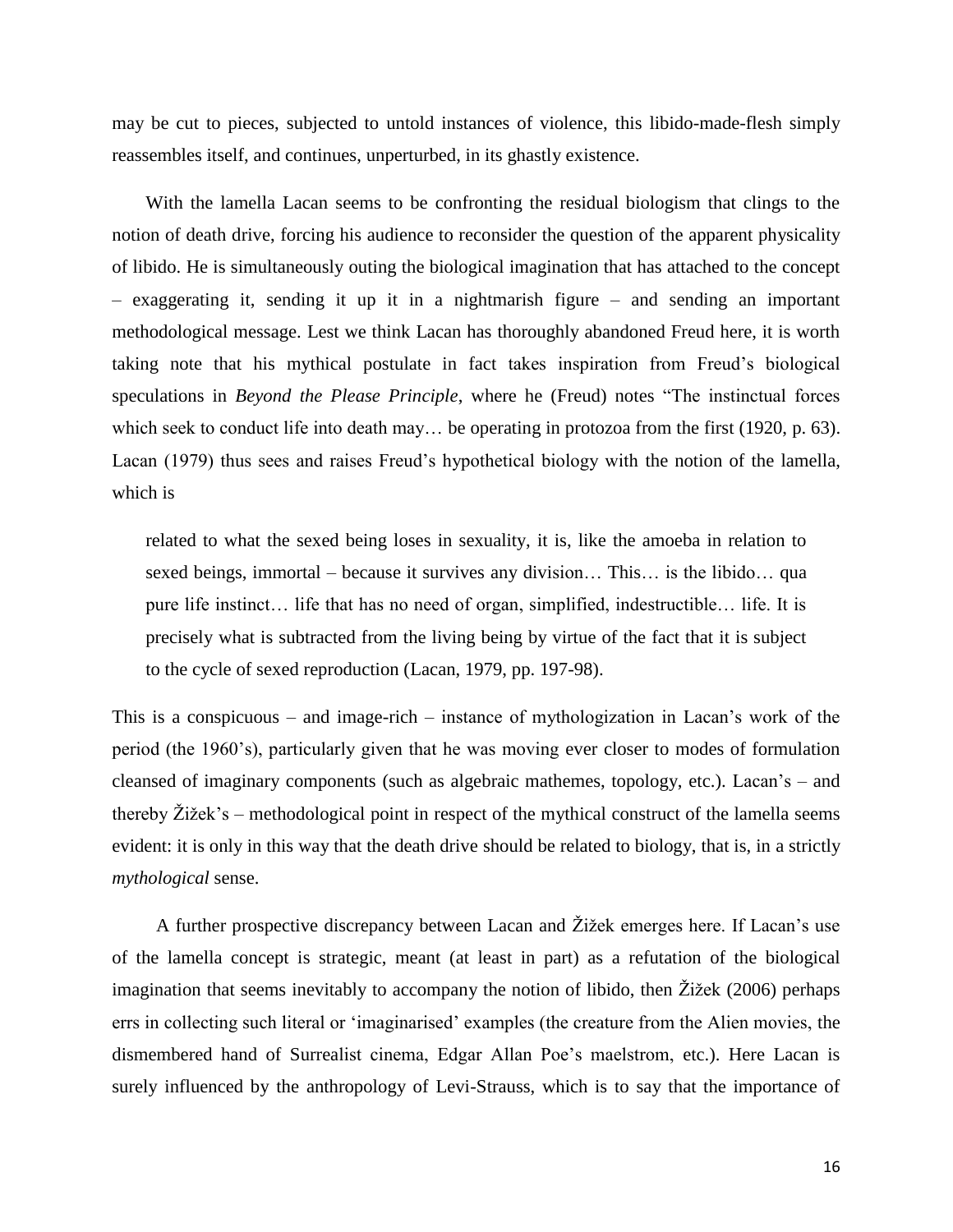mythical forms of explanation resides less with the multiple singular examples that seem to confirm a given myth, than with the myth's function of raising a conceptual impossibility to a higher order of impossibility (Leader, 2003). Differently put, the excessive physicality of the lamella dramatizes the 'impossibility' of what is being thought, namely the speculative idea that libido is both simultaneously of the body and somehow more than (the merely biological) body.

All this being said, the lamella myth nevertheless effectively conveys a crucial point about the death drive: it functions not as an impulse towards self-destruction, but rather as indestructible life, as a parasitic "entity", as a mode of unnatural ("undead") libidinal animation which exceeds what is required of the organism as biological unity. Mari Ruti (2012) offers a series of synonyms that helpfully support this characterization: the 'undeadness' of the death drive should be understood as a type of surplus vitality, an excessive energy, a form of bodily agitation, a "too muchness". And to be as clear as possible: to speak of what exceeds the biological is simply to stress that the death drive is apparent in the human tendency to "deviate from patterns of self-preservation ve and adaptation in relation to its enveloping environs", as Johnston (2008, p. 223) so adeptly puts it. We should emphasize here

the constitutive discord between drive and body: drive as eternal-"undead", disrupts the instinctual rhythm…[f]or that reason, drive as such is death drive (Žižek, 2008, p. 72).

Similarly:

we are dealing with a "kind of denaturalization" of the natural instinct that inflates it into an immortal passion raised to the level of the absolute (Žižek, 1999a, p. 191).

It is, furthermore, for reason of this "undead" libidinal animation that drive (and thus death drive) must be understood as "a-subjective". Neither psychological expression nor attribute of the subject, drive is instead something in which the subject is caught, "a kind of acephalous force, it is not the name of a subjective attitude: one can only assume an attitude *towards* drive (Žižek, 2000, p. 297).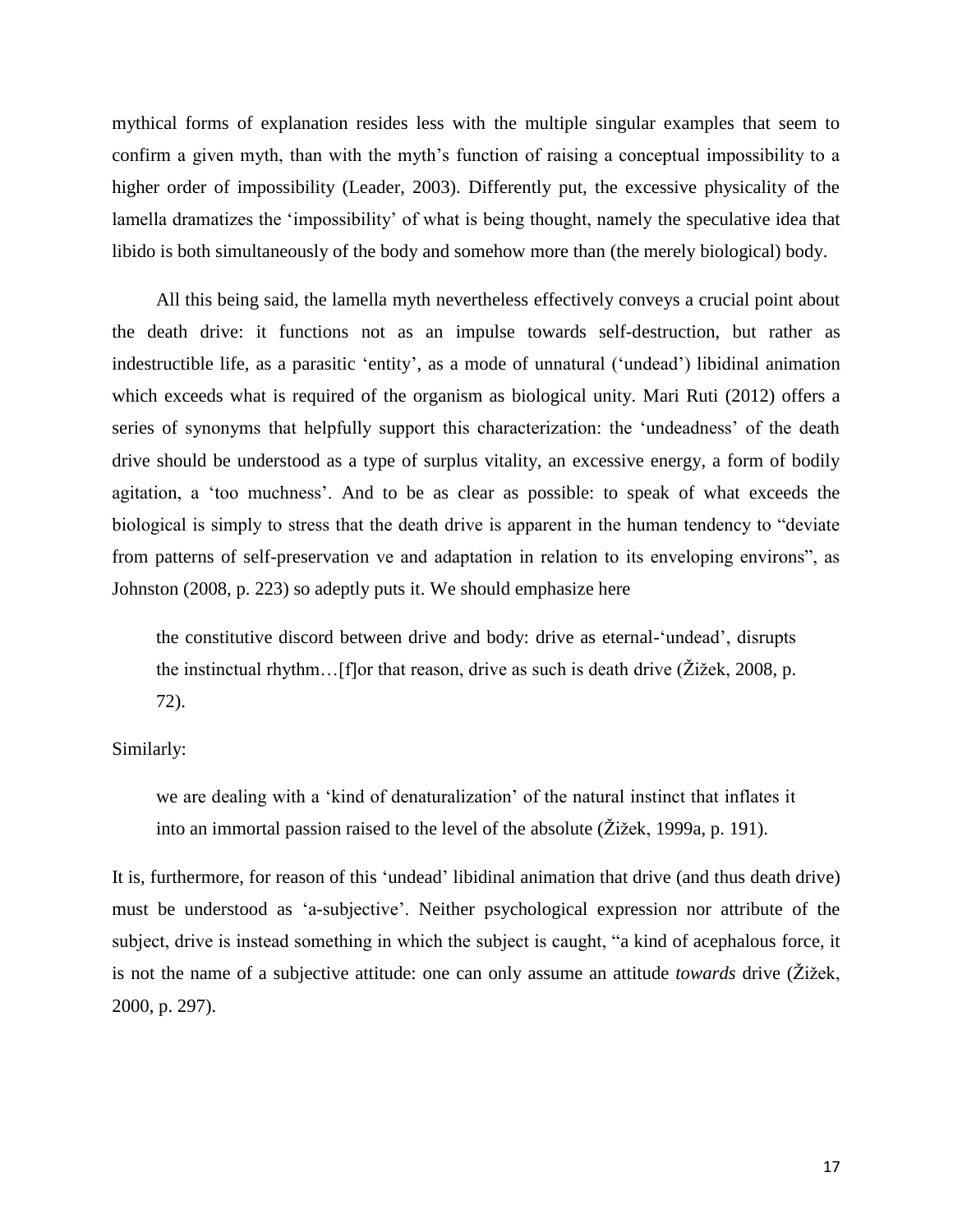# *L'entre-deux-morts*

Having uncovered a series of crucial (and typically counter-intuitive) facets of the Lacanian death drive as discussed by Žižek, let us turn now to a cinematic example which will hopefully illustrate aspects of the concept and also link to a series of further elaborations of Freud"s *todestrieb*. Franklin Shaffner's (1973) film *Papillon* tells the story of Henri Charriere's wrongful incarceration in the notorious penal system of French Guiana. For the duration of his ordeal Charriere is known simply as "Papillon" for reason of the butterfly he has tattooed on his chest. That this is an apt signifier soon becomes apparent – this emblem of flight encapsulates Charriere"s prison experience for a simple reason: he is tirelessly driven by the compulsion to escape.

Two scenes from the film stand out. After witnessing the sufferings that Charriere (Steve McQueen) undergoes – a debilitating period of solitary confinement, a botched escape attempt with his friend Dega (Dustin Hoffman) followed by a further five years in solitary – we see the dazed Papillon emerging from an underground cell. Unnaturally pale after five years of enforced darkness, emaciated and dramatically aged, the blinking Papillon is something entirely different from the robust figure of Charriere seen in the opening half of the film. He appears – in the wellknown Lacanian phrase – to be "between two deaths". It is, in other words, as if Charriere had already died; this husk of a man with the rotten teeth and snowy beard seems nothing so much as the remainder of Charriere"s demise. The fact of Charriere"s symbolic death is soon confirmed. Responding to the verbal attack of another prisoner, "Who do you think you are?" Papillon meekly replies: "Nobody".

Written off as a broken man by the prison authorities, the now decrepit Papillon is transferred to Devil"s Island, an isolated penal colony from which escape is considered all but impossible. There, in these relatively improved conditions – there are neither jailers nor cells – Papillon is reunited with Dega. It is initially an unhappy reunion for Dega, who tries to flee from his former friend, wary of what Papillon represents, namely the disruption of the peaceable life that he, Dega, has managed to make for himself within such meagre circumstances. Dega, in obvious contrast to Papillon, is the living embodiment of the pleasure/reality principle: he has foresworn any hope of a life beyond incarceration, and has contented himself in this remote place tending to his garden, feeding his pigs.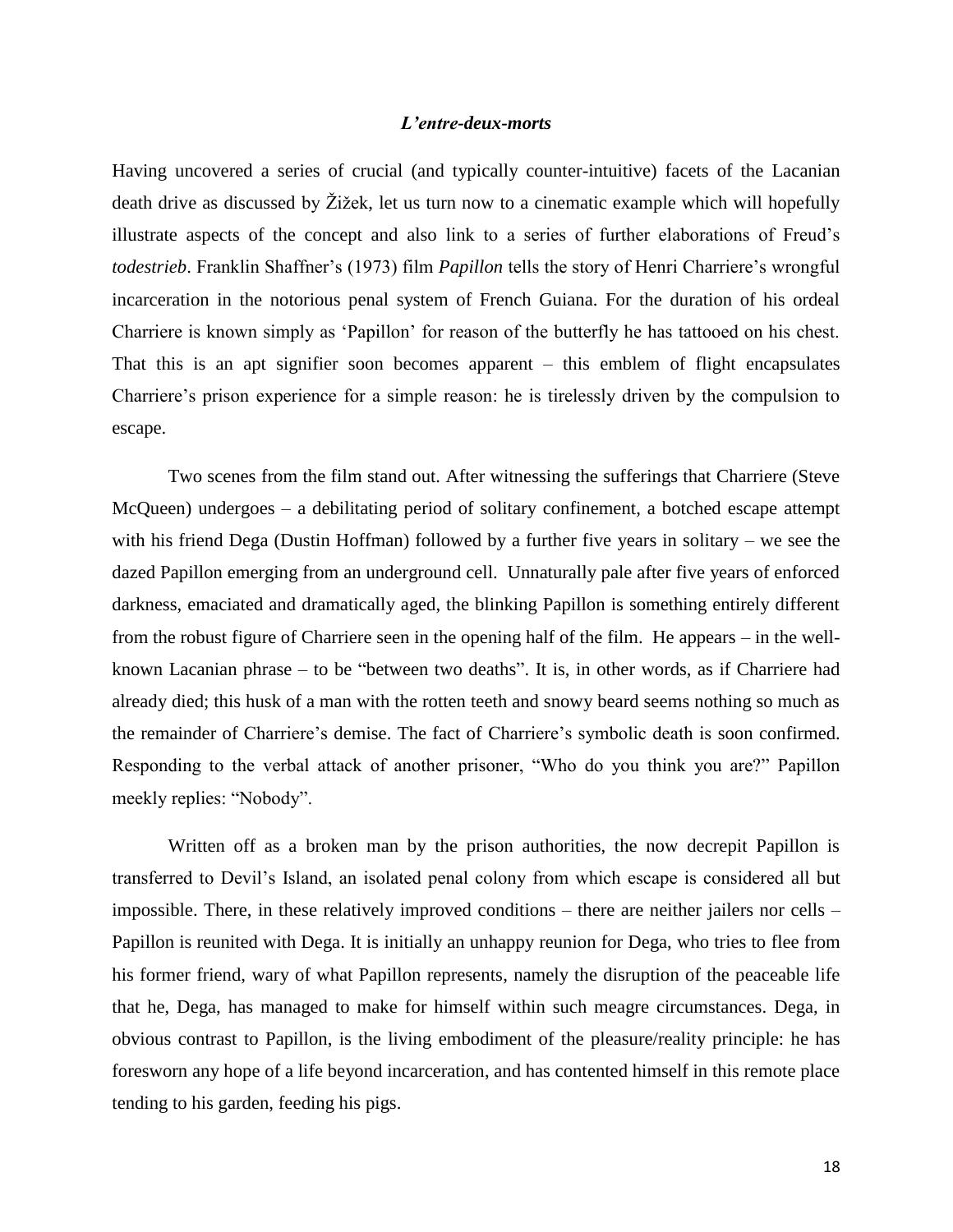Despite all he has gone through, Papillon"s desire to escape remains undiminished, and he quickly hatches a wild scheme. Shrugging off Dega"s protestations, Papillon plunges off a perilously high cliff-face into the ocean. Clinging to a sack of coconut shells, he begins his apparently suicidal quest, paddling toward the mainland. Then comes the film"s second memorable scene: the contorted figure of Papillon – a man who has by now persisted, it would seem, beyond his own death – crying out, "Hey you bastards, I'm still here!"

The achievement of Schaffner's film is that it bypasses the sentimentality that this scene could so easily have elicited. What might otherwise have been framed as a testimony to the tenacity of the human spirit, a celebration of an unquenchable thirst for freedom, takes on here an altogether and more disquieting prospect. In the above scene, we see not a triumph of life or dignity, but something which exceeds both. The figure of Papillon exists at a point beyond identification, in an ambiguous state, simultaneously monstrous and yet nevertheless somehow sublime; an incarnation of a striving, a 'thirst', yes – indeed, a drive – but of a decidedly inhuman and disturbing sort: that of the death drive. The figure of Papillon, in short, encapsulates a series of the above themes (psychical repetition beyond the interests of the pleasure/reality principle, a type of excessive libidinal animation, a paradoxical form of autonomy) and points toward several additional notions (the realm between two deaths) that we will shortly move on to discuss.

#### *Symbolic mortification*

We turn now to the third section of the paper, where we extend our survey of  $\tilde{Z}$  izek's work and develop a series of responses to several of the critical challenges posed above. In order to do this, we must turn to the most distinctive aspect of the Lacanian theorization of the death drive. I have in mind here Lacan"s insistence that the death drive must be understood as a function of the symbolic order (or, the signifier). This conceptualization of the symbolic dimension of the death drive is subject to a series of variations in Lacan"s work, each of which is discussed by Žižek (1989, 2014a) (and Ragland-Sullivan, 1992).

As is well known, in the early 1950s Lacan was focused on thinking the concepts of classical psychoanalysis – and, crucially, the role of speech – through the ideas of structural linguistics. In *The Function and Field of Speech and Language in Psychoanalysis* (written in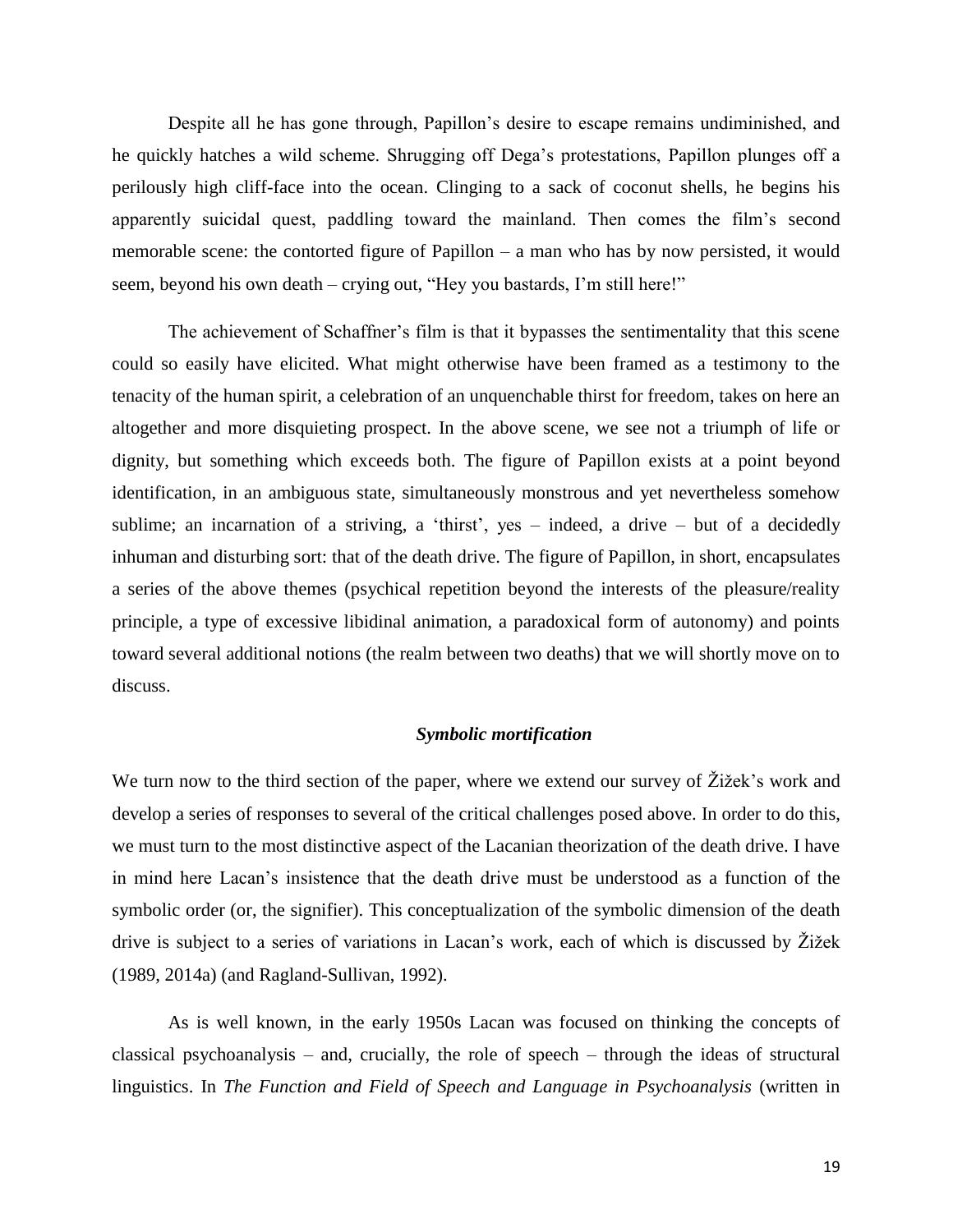1953) we have, for example, Lacan"s (2006a) insistence upon a "profound relationship uniting the notion of the death instinct to problems of speech", and the assertion that "a rigorous logic governing intellectual productions underlies this joining of forces" (p. 260). Freud"s grandson"s famous repetitive 'fort'-'da' game is understood not according to "the outdated notion primary masochism", but as an operation of negation: "his action destroys the object that it causes to appear and disappear by *bringing about* its absence and presence in advance" (Lacan, 2006a, p. 262).

This game of repeated negation and reappearance is enabled by a pairing of phonemes ("fort"/"da"). It is thus, following Lacan"s logic, linguistic (indeed, *synchronic*) structure that necessarily mediates the experience of loss and that, furthermore, makes death, or death *of a symbolic sort, death via negation*, possible. As Lacan puts it elsewhere: "the negativity of discourse, insofar as it brings into being that which is not, refers us to the question of nonbeing, which manifests itself in the symbolic order" (2006d, p. 316). Or, perhaps more directly yet: "the signifier… materializes the instance of death" (2006a, p. 16). It is worth stressing here that for Lacan "the death instinct... expresses the limit of the subject's historical function" (pp. 261-262). The limit of death here is, as it were, raised to a higher power; Lacan refers thus not to "the end of the individual"s life", but to "the subject being understood as defined by his historicity", that is, to the subject within the symbolic realm.

It is in the context of the 'fort'-'da' example that Lacan deploys the Hegelian credo according to which "the symbol manifests itself first… as the murder of the thing" (Lacan, 1977, p. 104). This "murder of the thing" means that the immediate physicality of things comes to be eclipsed by the signifier. Not only are material objects demoted to a level beneath that of the symbolic network; they are relegated in an even more significant sense: the world of unmediated access to things themselves is now lost, irretrievable. The signifier is thus always linked to death for it replaces the world of material objects which "in its immediate, corporeal, reality is annihilated…"; Tthe thing "must "die" in order for its reality to reach its conceptual unity though its symbol" (Žižek, 2014a, p. 74). Lacanian commentator, Adrian Johnston, offers a wonderful formulation in this respect:

insofar as the denaturalization of nature brought about by the sociocultural overwriting of vital being involves the colonization of the living (i.e. the organic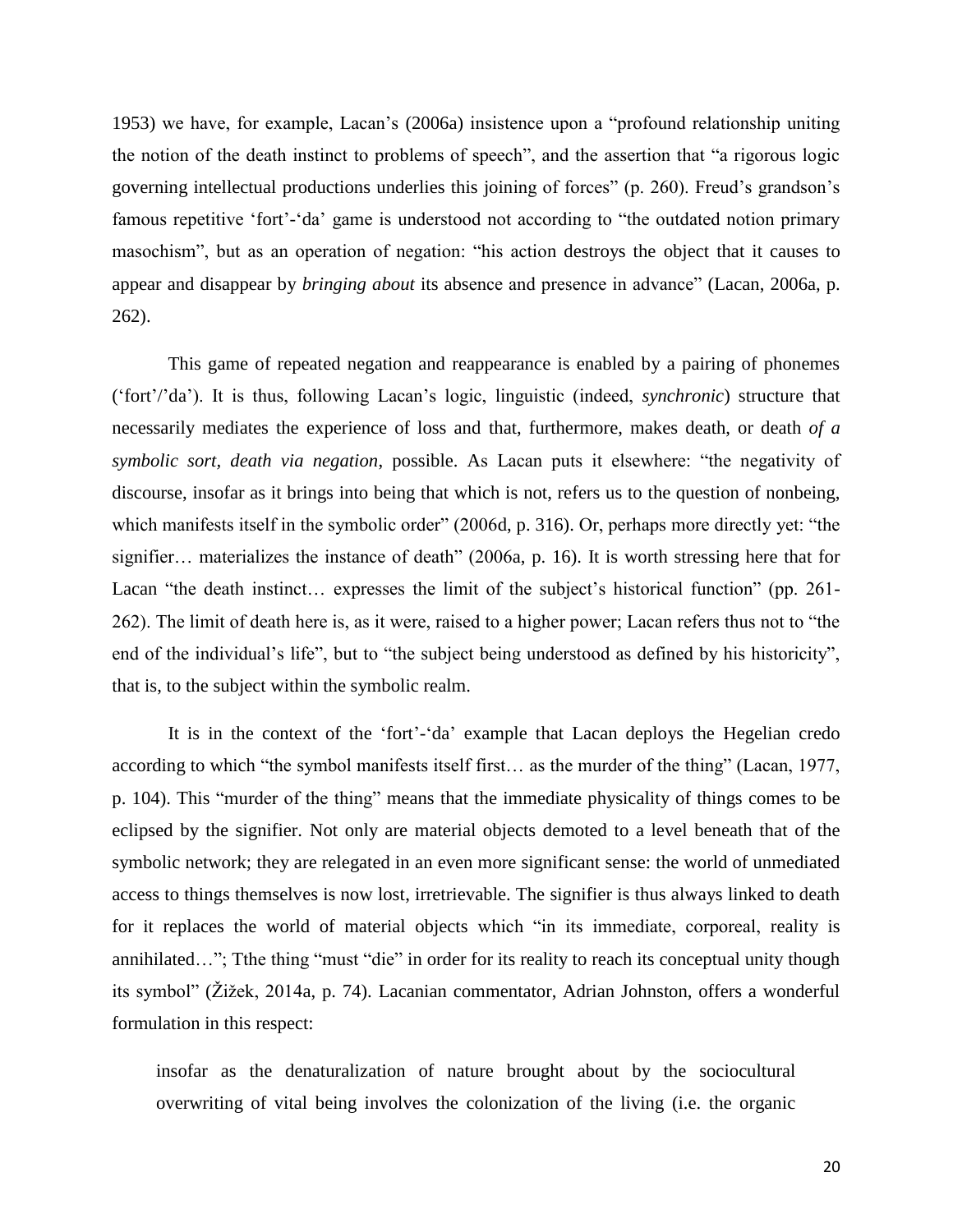body) by the dead (i.e., the symbolic order), one could say… that human life is lived under the dominance of a lifeless set of cadaverizing signifiers (2008, p. 188).

In Lacan's work of the later 1950s there is a shift from the quasi-phenomenological focus upon the spoken word, to a more structuralist theorization of the "machinic" operations of the symbolic (Ragland-Sullivan, 1992). His prioritization of the symbolic over the registers of biology and individual human experience – "Man is, prior to his birth and beyond his death, caught up in the symbolic chain" (2006e, p. 392) – picks up notable momentum here. What comes to the fore now is the opposition between the imaginary domain of meaning as experienced by the subject, and the mechanisms of the signifier proceeding apace irrespective of considerations of conscious subjectivity and/or imaginary identifications. So, whereas the imaginary level is governed by the pleasure principle and strives to attain homeostatic balance, "the symbolic order in its blind automatism is always troubling this homeostasis; it is "beyond the pleasure principle"" (Žižek, 1989, p. 132). In Lacan"s own words: the symbolic order tends "beyond the limits of life" and is rejected by "the whole of the domain of the imaginary, including the structure of the ego. And the death instinct is only the mask of the symbolic order" (1991b, p. 326). One might savour this last phrase as an essential piece of Lacaniana, emphasizing as it does that the symbolic order is more death-like than (biological) death itself.

According to Žižek (1989, 2014a), a further shift occurs around the time of Lacan"s *Ethics of Psychoanalysis* (Seminar VII, 1959-1960). In this seminar when Lacan starts conceptualizing the operations of the symbolic order as themselves operating according to the pleasure principle (""tthe unconscious "structured like a language", its "primary process" of metonymic-metaphoric displacement, is s…[as] governed by the pleasure principle" (Žižek, 1989, p. 132)). This means that the symbolic order is always minimally off-balance, destabilized and threatened by the prospect of traumatic *jouissance* that cannot be integrated into the symbolic itself. The death drive, claims Žižek, is no longer to be found *in* the signifier, or within the automatism of the *operations* of the symbolic order. It is more fundamentally to be conceived along the lines of a 'second death', a death of the symbolic, which is to say, of a more complete and total destruction made possible by the symbolic itself. Lacan puts it this way:

If everything that is immanent or implicit in the chain of natural events may be considered as subject to the so-called death drive, it is only because there is a signifying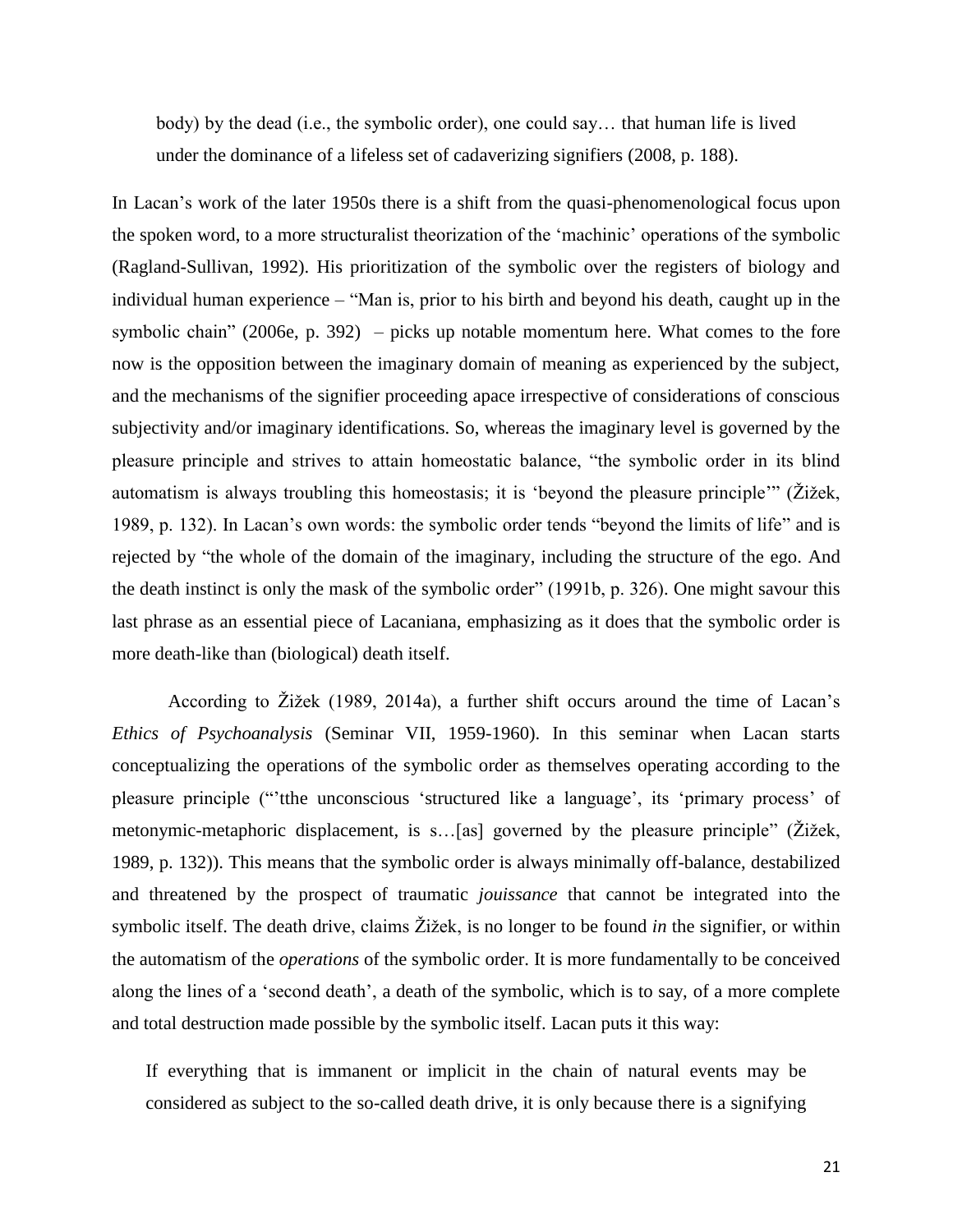chain. Freud"s thought… requires that what is involved be articulated as a destruction drive, given that it challenges everything that exists… This [destructive] dimension is introduced as soon as the historical chain is isolated, and the history presents itself as something memorable and memorized in the Freudian sense, namely something that is registered in the signifying chain and dependent on its existence (1992, p. 212).

Or, as Žižek glosses the issue, the death drive is

the possibility of… the radical annihilation of the symbolic texture through which….socalled reality is constituted. The very existence of the symbolic order implies a possibility of its radical effacement, of "symbolic death" – not the death of the… "real object" in its symbol, but the obliteration of the signifying network itself (Žižek, 1989, p. 132).

This should not be taken as implying a "non-symbolic" death drive, a death drive that can be divorced from the symbolic frame (that is, from the possibility of symbolization/historicization). As Žižek insists:

the "death instinct" designates the ahistorical possibility that is implied, opened, by the process of symbolization/historicization: the possibility of its own radical erasure (2014a, p. 74).

The death drive here is for Žižek simultaneously ahistorical, outside of the symbolic (it is, after all, the "transcendent form" which effects the transition from nature to culture), yet it is paradoxically made (retroactively) possible by the symbolic itself. Žižek seems to depart somewhat from Lacan here, emphasising more than the French analyst the ostensibly ahistorical dimension of the death drive. Lacan clearly stresses in his *Ethics of Psychoanalysis* (1992) that "The death drive is to be situated in the historical domain; it is articulated at a level that can only be defined as a function of the signifying chain", even if, admittedly, such a historical/signifying domain is located as "a reference point…situated relative to the functioning of nature" (p. 211).

While not neglecting this apparent difference  $-\check{Z}$ ižek's more emphatic insistence on the ahistorical – we should turn our attention to grasping the more general implication for the Lacanian death drive. The paradoxical issue of the death drive as at once "outside" the symbolic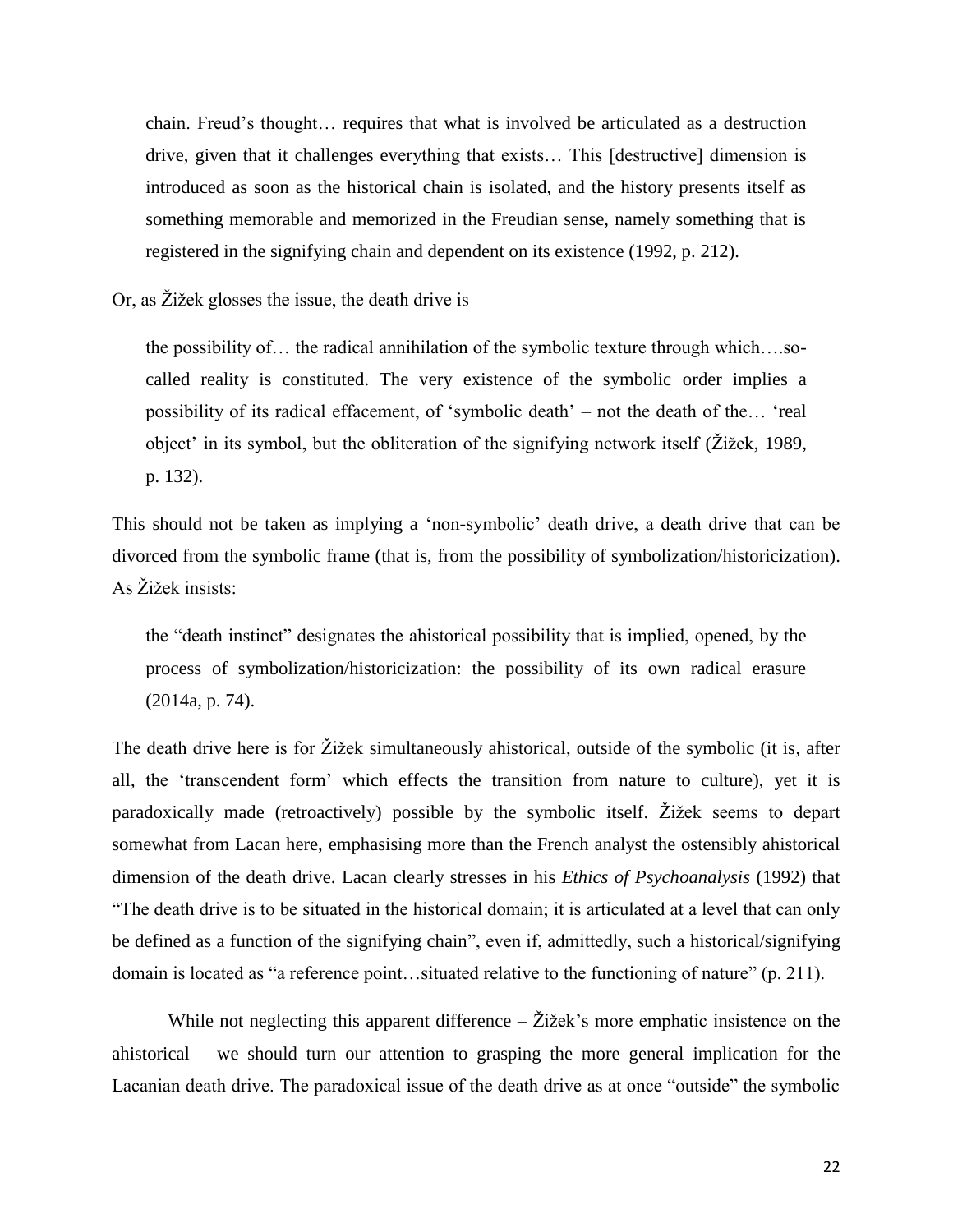(and historical) and yet *not*, might be approached in the following way. If it is only via the symbolic that negation is made possible, then the prospect of a higher order of symbolic destruction is attainable only by virtue of the signifier – the negation of *all* that is. Just as there is no absence in the "real" for Lacan, there is, likewise, no notion of a totalizing whole ("the all") that has not been made possible by the symbolic.

Žižek offers a related clarification elsewhere which assists us also in respect of the problem of understanding death drive as type of substance:

The trap to be avoided… is that of conceiving this pure life drive as a substantial entity subsisting prior to its being captured in the Symbolic network: this "optical illusion" renders invisible that it is the very mediation of the Symbolic order that transforms the organic "instinct" into an unquenchable longing… In other words, this 'pure life' beyond death... is it not the *product* of symbolization, so that symbolization itself engenders the surplus that escapes it? (2005b, p. 145).

Differences in degree of emphasis aside, Lacan and Žižek converge on this general thesis: that the appearance of an outside of the symbolic (a "pure life" of the death drive, for example) must itself be viewed as produced via instances of signification. This, I would argue, undercuts somewhat Žižek's appeal to an ahistorical dimension, inasmuch as the very appearance of the ahistorical is itself – certainly for Lacan – an effect of the symbolic (of signification) that is itself historically located ("history presents itself as something... that is registered in the signifying chain and dependent on its existence" (1992, p. 212)). Lacan, in short, – at least in Seminar VII – is far less willing to make sweeping appeals to the ahistorical aspect of the death drive than is Žižek.<sup>5</sup>

# *A higher order of death, or, You only die twice*

The foregoing conceptualizations of the death drive in relation to the symbolic can help us make sense of one of the apparent inconsistencies noted in the first section (death drive as simultaneously a kind of immortality and the impulse to bring this immortality to an end). Crucial here is the aforementioned Lacanian idea of a zone "between two deaths" (Lacan, 1992, pp. 270-287), which necessarily includes the notion of a second or symbolic death. What though are the historical sources of this important concept, and what exactly does it mean?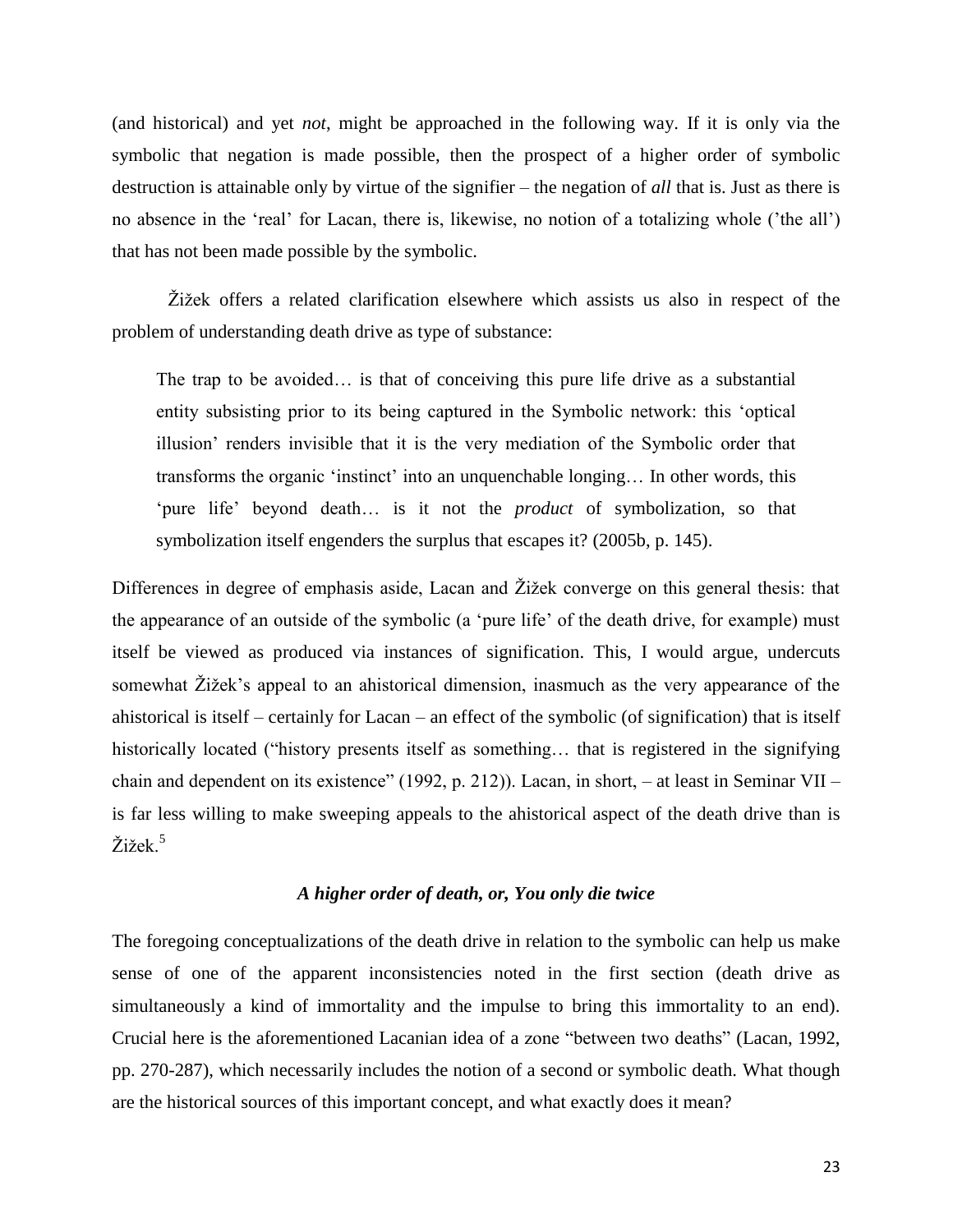We find an exploration of this theme in Lacan's (2006f) 'Kant with Sade' (originally published in 1963), where, speaking of Sade"s novel *Juliette*, Lacan gives examples of the perverse libertine"s insatiable thirst for a never-ending series of torments. As Nobus (2015) puts it in his commentary on *Kant with Sade*,

Despite the horrendous ordeals to which they are being subjected, many of the libertines' victims [in Sade's fiction] are remarkably resilient and, as if transcending the very limits of their human existence, distinctively indestructible… the libertines… prefer to see them kept in a state of beautiful half-deadness or, as Lacan himself had called it following his analysis of Sophocles" *Antigone*, in a zone "between two deaths" (p. 81).

Nobus (2015) identifies a third historical antecedent to Lacan"s concept: the doctrine of Pope Pius, which aimed to capturewas designated to capture – as Lacan puts it – the "point at which the very cycles of the transformation of nature are annihilated" (Lacan, 1992, p. 248). <sup>6</sup> The fact of biological death constitutes a merely imaginary death because the matter that remains behind is itself a new form of life which, as Sade puts it in his portrayal of the Pontiff"s views, "enriches the soil, fertilizes it, and serves in the regeneration of the other kingdoms" (Sade, 1797/1968, p. 770). The mere feat of physical demise is not, thus, enough for Sade, who, ostensibly following Pope Pius's ideas, insists that "to do justice to Nature's extreme cruelty, one would need to be able to wrest away the "second life", so that decaying corpses are prevented from re-entering a new cycle of regeneration" (Nobus, 2015, p. 84).

There is some latitude, as Žižek (1989) indicates, in how we might understand the notion of two deaths. We might intuitively imagine, for a start, that bodily death typically precedes symbolic death. In fact, biological death is often an occasion not for symbolic death, but via various commemorative acts, the granting of new symbolic life (indeed, for symbolic re-birth). In this sense, for famous or notorious historical figures, symbolic death is far harder to attain than physical demise. In the case of the marginal and dispossessed, or those – like Papillon, or more famously, the figure of Antigone – who have been removed from society, and precisely *not* consigned to history, a symbolic death typically occurs before actual death.<sup>7</sup>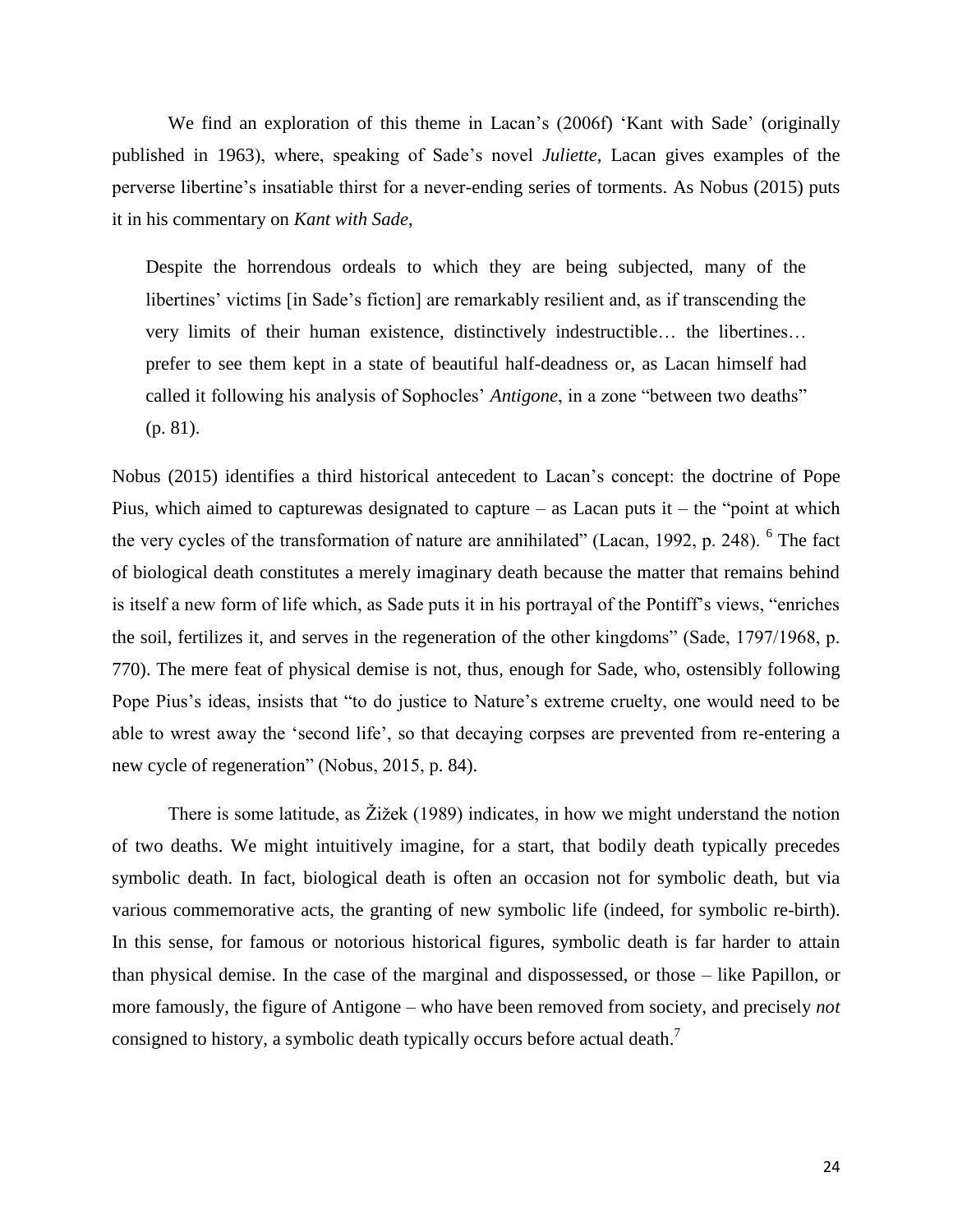This adds something significant: the push toward death that seems such an obvious component of the death drive – an association strenuously denied b*y* Žižek in the context of ordinary biological life – *is* still relevant. The death drive *does* after all entail the craving for a type of death, but this is not merely biological death, but death at a wholly different level of ambition:

[W]hat the death drive strives to annihilate is not… [the] biological cycle of generation and corruption, but rather the symbolic order, the order of the symbolic pact that regulates social exchange and sustains debts, honours, obligations. The death drive is thus to be conceived against the background of the opposition between… [the] social life of symbolic obligations, honours, contracts, debts, and its "nightly" obverse, an immortal, indestructible passion that threatens to dissolve this network of symbolic obligations (Žižek, 1999a, p. 190).

We need to read annihilation here in a different key, as aimed not merely at the stuff of life, but at the level of the *symbolic trace*, indeed, – here in foregoing reference to proves instructive - as preventing any possible form of re-birth. It may at first seem difficult to imagine what this might amount to, at least within the terms of everyday – or clinical – reality. Žižek's (1999a) reference to the tragic figures of Wagner"s operas condemned to infernal immortality prove less than illuminating in this respect. $8\,$  I have opted thus to include a few fragments from a clinical case of melancholia – melancholia being a state in which one bears witness, as Freud (1923) puts it, to "a pure culture of the death instinct" (p. 53) - to elaborate the matter at hand.

# *Obliterating the (symbolic) trace*

One of my patients who experienced an engulfing sense of depressive anxiety often spoke about his fantasies of suicide. The suicidal thoughts were not distressing; they were, surprisingly perhaps, calming, a source of consolation. The only drawback of such imagined scenes was that they were never absolute enough. They always ran up against a limit: the problem of the bodily remains that would be discovered, and the related and seemingly more significant issue of the symbolic impact of such a discovery. Suicide, he felt, would be inadequate inasmuch as there would always be parts of him left behind, not just his damaged body, but symbolic elements, various traces of his life. (The point can also be made through Lacan"s declaration that "[A]s a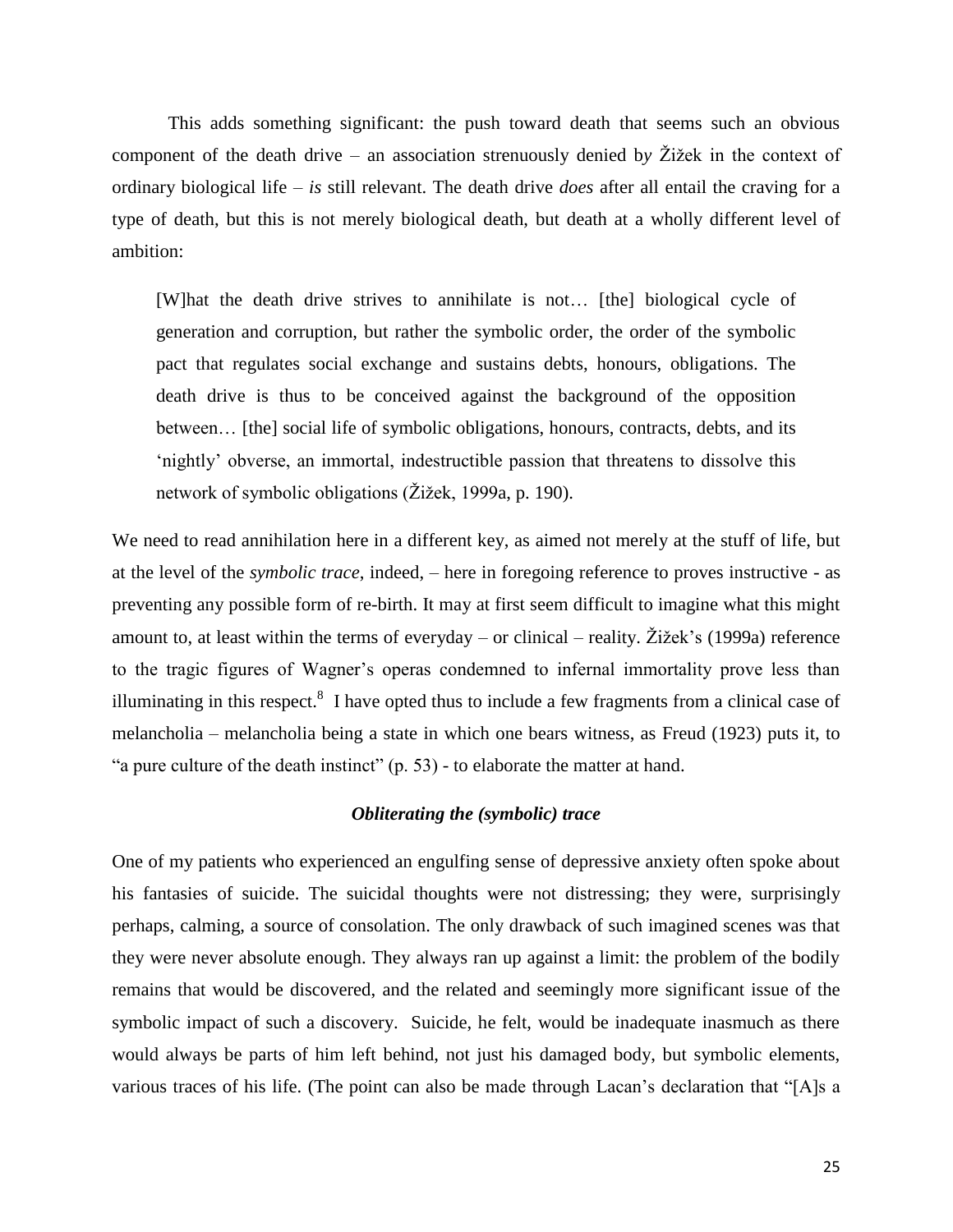subject, it is through his disappearance that he makes his mark" (2006f, 657)). Death itself, in short, was not enough. We see here an example of how the ambitions of a higher order death exemplifies the death drive as reaching beyond the merely biological. There is perhaps no better example of the death drive than the wish not merely to die *but that one might be erased from history* such that one had never existed at all.

The most effective illustration of this facet of the death drive is, arguably, found not in Žižek but in Lacan, indeed, in Lacan"s allusion, in *Kant with Sade*, to Sade"s last will and testament. In the fifth clause of his will Sade stated that he wanted his body to be buried without ceremony in a ditch, such that

[t]he ditch once covered over… acorns shall be strewn, in order that the spot become green again… [and] the traces of my grave may disappear from the face of the earth as I trust the memory of me shall fade out of the minds of all (Sade, 1806/1991, p. 157).

This wish, apparently accompanied by Sade"s desire that all his physical possessions be destroyed such that his bodily end be followed by the expiration of all symbolic traces of his existence, sheds light on an initially baffling feature presented in the above case of melancholia.

The symptom concerned the extreme difficulty my patient experienced when it came to the acceptance of gifts. Even small tokens of appreciation, an impersonal present from work colleagues, for example, caused considerable discomfort. A far more pronounced crisis ensued in connection with seasonal gifts – something my patient had repeatedly stressed he did not want – from his family. Suffice to say, the unwanted gift, once delivered, precipitated not just conflict but a rift in the family that ultimately proved irremediable. It helps to cite again several of the lines quoted above, so as to press the point home: "the death drive strives to annihilate… not the biological cycle… but rather the symbolic order, the order of the symbolic pact which regulates social exchanges and sustains debts, honours, obligations" (Žižek, 1999a, p. 190). Not only did the patient wish to avoid symbolic debts and reciprocations, he seemed, more importantly yet, desperate *not to leave an impression*. It is not difficult then to appreciate why for some melancholic subjects a deep sense of relief might arise from cutting social and symbolic ties or,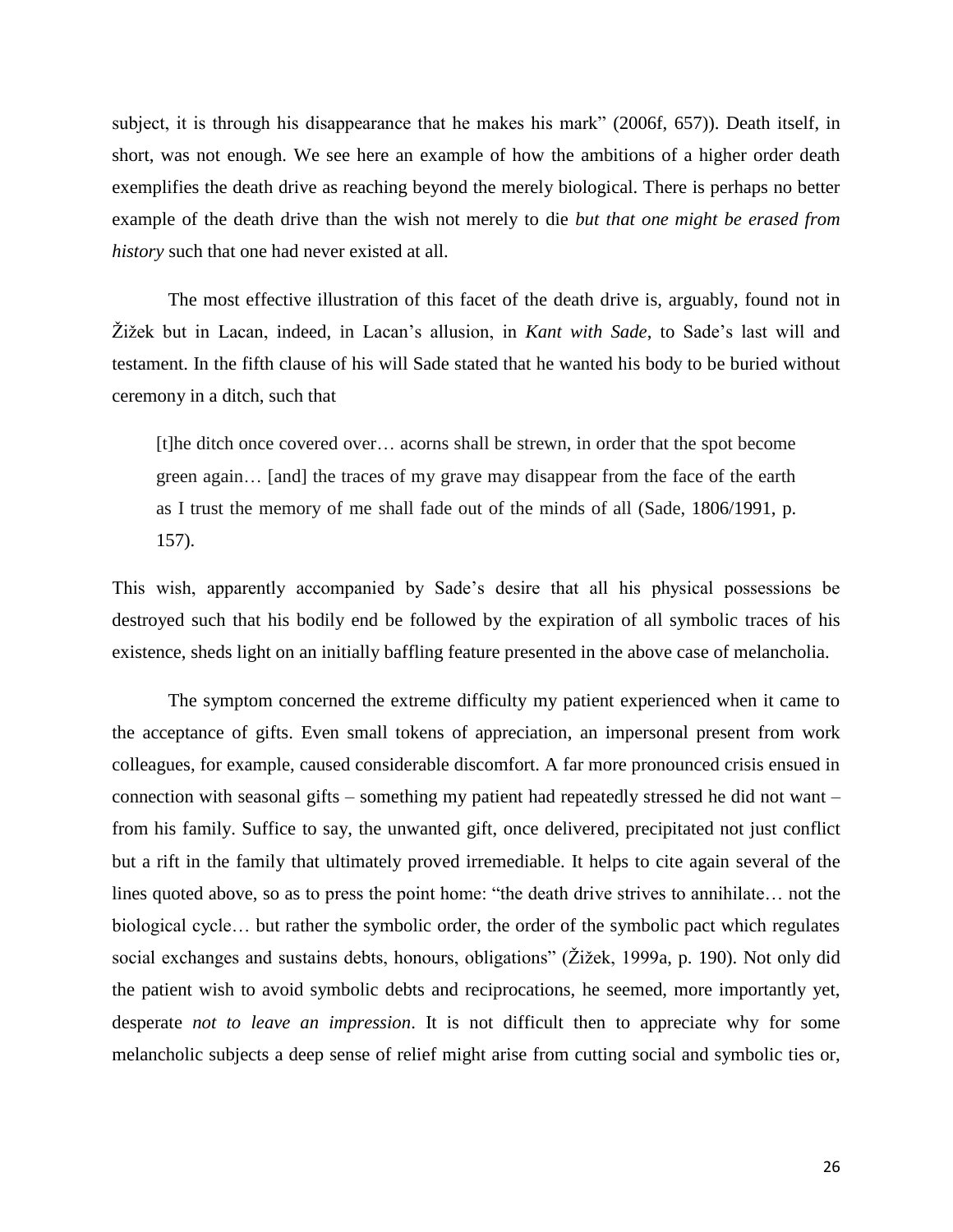better yet, from somehow dropping out of society altogether; doing so amounts to a type of deregistration from the symbolic.

# **Out of death,** *ex nihilo*

Lacan offers a puzzling pronouncement in respect of the death drive in his seminar on *The Ethics of Psychoanalysis* when he insists that the death drive is also "the will to create from zero, to begin again" (1992, p. 212). One begins to realize now how this at first glance implausible comment might hold. The second death, after all is to be differentiated from natural death, it is "absolute death – the destruction, the eradication, of the cycle itself, which then liberates nature from its own laws and opens the way for the creation of new forms of life *ex nihilo*" (Žižek, 1989, p. 134). There is thus a profound connection between death drive and creative sublimation: "in order for (symbolic) creation to take place, the death drive… has to accomplish its work of… emptying the place and thus making it ready for creation" (Žižek, 2004, p. 167). The Marquis de Sade's final wishes can thus be read as of a piece with – and not contrary to – his aesthetic energies. In this sense, the death drive "is nothing but...[this] notion of the 'second death' – the possibility of the total "wipe-out" of historical tradition opened up by the very process of symbolization/historicization" (Žižek, 1989, p. 135-36).

The iconoclastic potential of the death drive (as "total "wipe-out") pertains not only to the field of creative sublimation; the factor of *ex nihilo* emergence refers equally to the autonomy of the subject. Our earlier description of *Papillon* proves helpful here. By persisting beyond both his own symbolic death and the bounds of the pleasure/reality principle, Papillon ceases to be what he once was. He turns his back on the symbolic ('big') Other, that is, on the transsubjective network of collective beliefs, laws and customs that functions both to bind society and to mediate the stuff of subjective experience.

Whereas the symbolic order had provided a place (a name, a societal role, a viable 'subject-position') for Charriere, this is not the case for Papillon. By entering 'the zone between two deaths", Papillon eschews both the values and laws of the Other and the role it plays as a symbolic regulatory mechanism in moderating what it is he *wants* (that is, the compulsive drive to escape, no matter the cost). This shift into symbolic death likewise signals a change in *jouissance*; what might otherwise seem extreme, irrational – indeed, what to others would be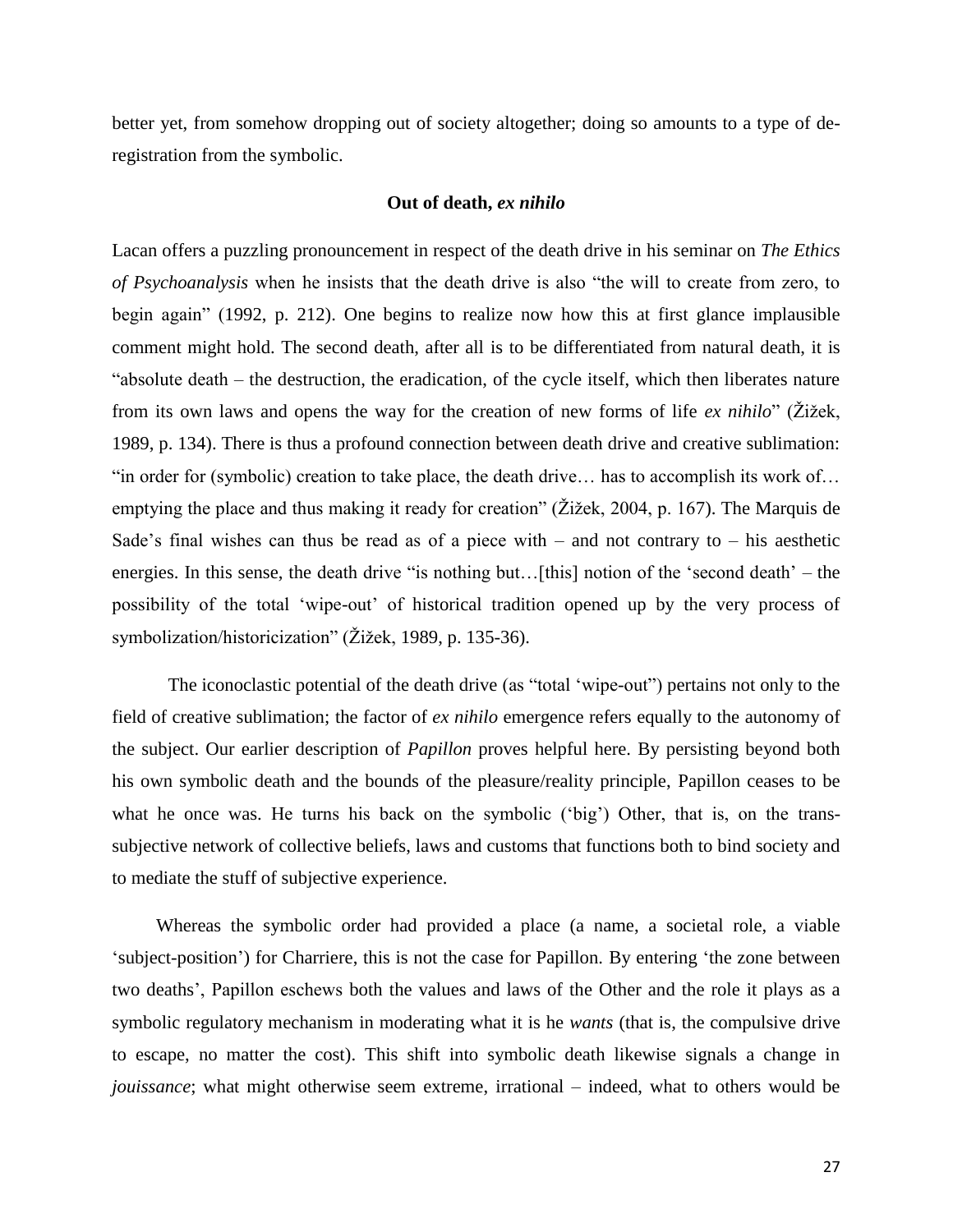almost unbearably painful – is now *enjoyed*. The lethal impetus of libidinal enjoyment is now given virtually free reign; the "life" of symbolic death can be lived (largely) in adherence to drive, beyond the remit of symbolic conventions. As Dawkins points out however, such a subject

does not completely escape the symbolic order, he or she recreates it to satisfy an undying urge to continue: dead but alive; living yet dead. In other words, the death drive is obsession with continuation, not death itself, which is why it is the continuation that is important in conceptualizing the death drive: it is not the cessation of life but its continuation in the form of death (Dawkins, 2015).

The death drive thus entails the prospect of a form of radical autonomy that is not overdetermined by the Other, one which is able to 'recreate' the symbolic in a way that satisfies such an *undying urge to continue*. It is also in this respect, by crossing the thresholds of symbolic death and the pleasure principle, that Papillon takes on the quality of ethical grandeur, at least in the sense of the Lacanian ethical imperative whereby "the only thing one can be guilty of is giving ground relative to one"s desire" (Lacan, 1992, p. 321). The words with which Žižek praises Antigone – the paradigm of the ethical sublime in Lacan"s Seminar VII because she does not give up a (self-destructive) duty of desire – fit Papillon perfectly:

[Papillon] goes to the limit... 'doesn't give way on [his] desire'... and becomes, in this persistence in the "death drive", in the very being-towards-death, frighteningly ruthless, exempted from the circle of everyday feelings and considerations, passions and fears (1989, p. 117).

We understand then in what sense the death drive is for Žižek "the elementary form of the *ethical act*" (1998a, p. 6).<sup>10</sup>

# *Historicization's limits*

The idea of symbolic death as enabling a qualified "stepping outside of history" provides Žižek with an argument against modes of critical historicism (typically associated with Michel Foucault's genealogical critiques) in which any human value can and should be subject to historical re-contextualization.  $\frac{11}{2}$  Žižek argues not only that the death drive presents us with the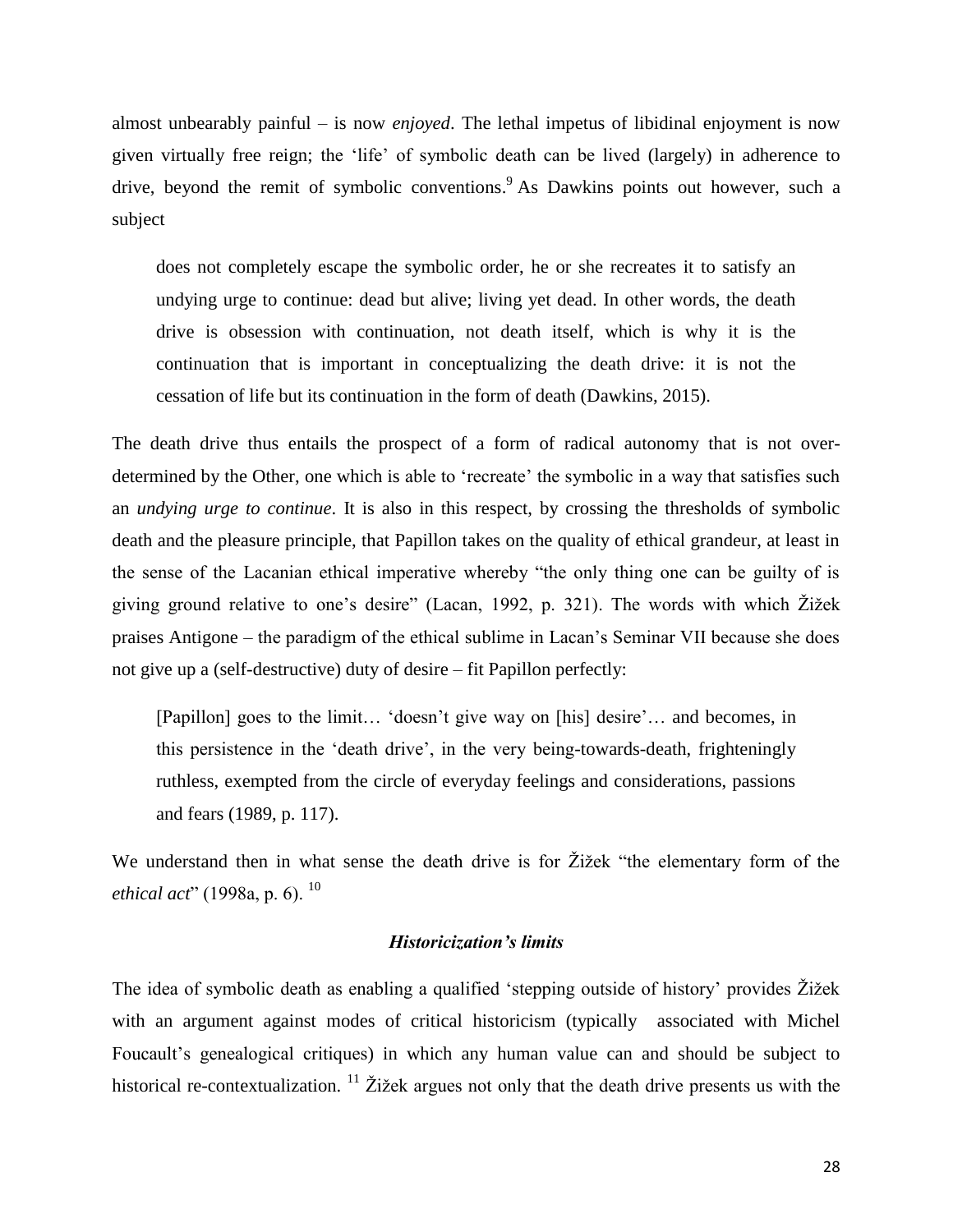possibility of a-history – an assertion logically consistent with the notion of symbolic death – but, furthermore, that the death drive is a non-historicizable condition of historicity itself. He relies on two longstanding Lacanian axioms to do so, namely the ideas, firstly, that there is a difference between any symbolic content and the *place* it occupies, and, secondly, that there needs to be an opening of sorts – a lack, a space of sorts – if there is to be any chance of movement or exchange within a given symbolic system. The process of historicization, in short, necessitates an empty space of sorts, around which the symbolic network articulates itself:

human history distinguishes itself from animal evolution precisely because of... [its] reference to this ahistoric, un-historicizable space, which is the retroactive product of symbolization itself… It is reference to an empty space that makes it possible for us to imagine…total, complete annihilation…. The "death drive" is the Freudian name for… the "second death," it is the possibility for a-history that is opened by the process of symbolization/historicization (Žižek, 2014a, p. 176).

This has important implications for an argument we will pick up shortly, according to which the death drive is not a type of (demonic, deathly) content but – as already intimated – *a form*, and, more pertinently yet, a form of emptiness or ontological incompletion. To make this argument more readily accessible to a psychoanalytic audience, Žižek invokes the distinction between primary and secondary repression. Every part of repressed content, he stresses, is "historicizable" in the sense that it can – theoretically – be retranslated back into the system Cs/Pcs, everything that is, except the form of the Unconscious itself, the empty place itself that collects repressed content:

This empty place is created by the primordial repression that relates to "normal" repression as a kind of transcendental, a priori frame to its empirical, a posteriori content. This gesture of 'primordial repression'... whose name is death drive, cannot be historicized, since it is the non-historical condition of historicity itself (Žižek, 1999c, p. 261).

It is in this sense that the death drive designates an opening – an empty frame, in  $\ddot{Z}$ ižek's terms – within which the events of historicization can, in effect, take place. The gap that appeared to have opened between Lacan and Žižek in respect of the ahistorical seems now to have lessened.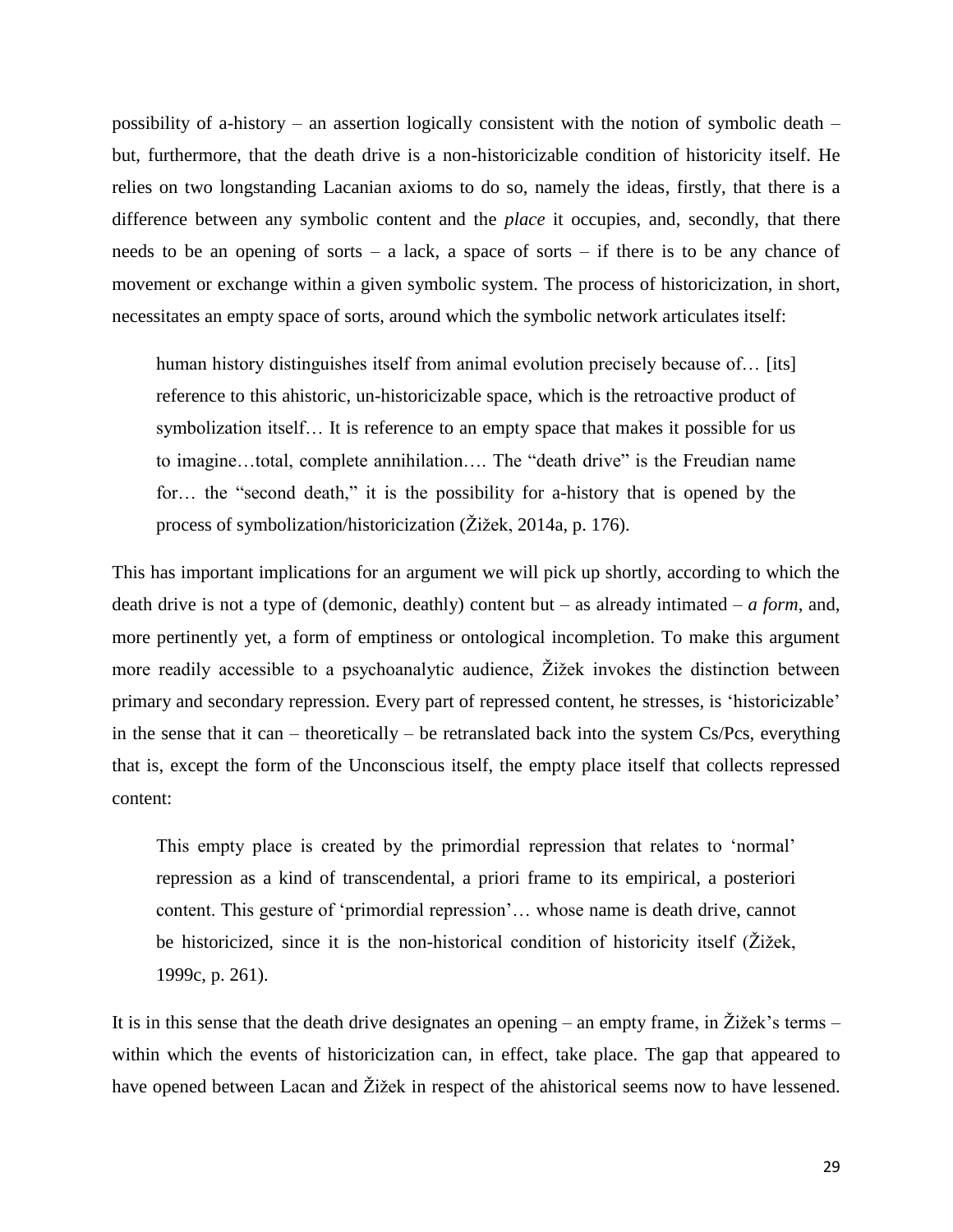Insofar as the ahistorical is not a force, a thing (death drive, for example, conceived as positive entity) but is understood rather as the *empty place* within which symbolic activity is made possible, then this dimension of the ahistorical as the void – or site – that makes the history possible, fits with Lacan"s (1992) theorization of related issues in his Seminar VII.

# *The double split: Bifurcated life and death*

What our above reference to Papillion makes clear is that there are – at least for Lacan and Žižek – two related modes of the death drive. This is a fact that easily prompts confusion, and (as in the case of my own earlier comments) allegations of inconsistency in respect of how the term is applied. Sometimes the death drive presents as an excessive libidinal force, as a type of "unholy" animation which exceeds the parameters of the merely biological. The notion of the lamella provides the perfect illustration of this *deathly (or "undead") life*, namely that of the denatured, depersonalized circuit of the drive. Yet, in addition to this state of unnatural life ("life" here being qualified in terms of *jouissance*/libido), there is also the state of mortification, of being *dead while alive* ('death' here being qualified in terms of a relation to the symbolic).

What is required then is a reconfiguration of how both life and death are to be understood:

Life is the horrible palpitation of the 'lamella', of the non-subjective… 'undead' drive which persists beyond ordinary death; death is the symbolic order itself, the structure which, as a parasite, colonizes the living entity. What defines the death drive in Lacan is this double gap: not the simple opposition between life and death, but the split of life itself into 'normal' life and horrifying 'undead' life, and the split of the dead into 'ordinary' dead and the 'undead' Machine (Žižek, 2008, p. 112).

Understanding the Lacanian concept of the death drive then requires not the common-sense division of life from death, but the internal division that occurs *within* both life and death alike. We can thus distinguish between being made dead while still alive (the function of symbolic mortification, the cadavarising role of the signifier), on the one hand, and the phenomena of undead life (of libidinal animation), on the other:

For a human being to be 'dead while alive' is to be colonized by the 'dead' symbolic order; to be 'alive while dead' is to give body to the remainder of Life-Substance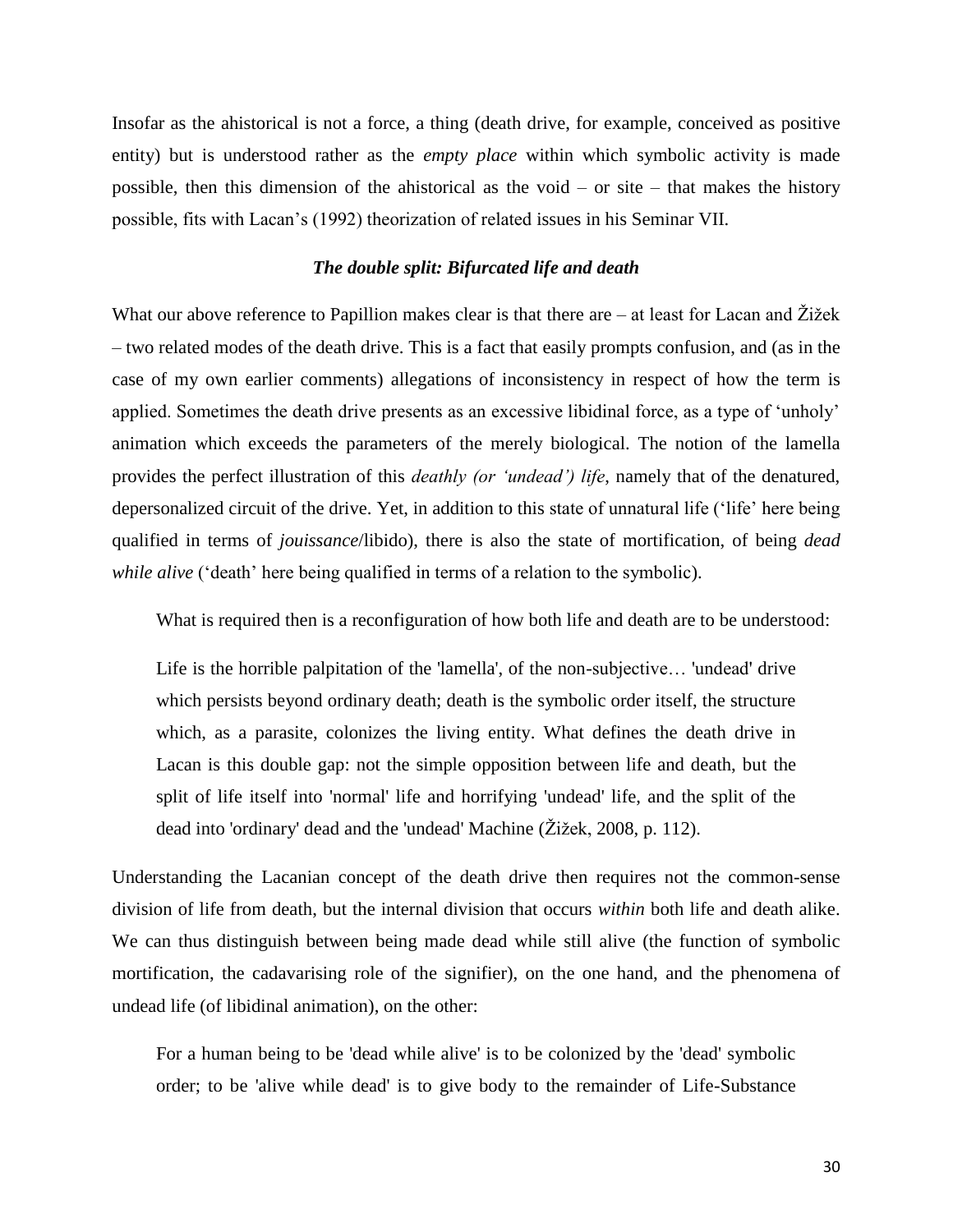which has escaped the symbolic colonization ('lamella')... [W] e are dealing... [here with] the split between... the 'dead' symbolic order which mortifies the body and the non-symbolic Life-Substance *of jouissance* (2008, p. 112).

We have thus a distinction between

the parasitical symbolic machine (language as a dead entity which 'behaves as if it possesses a life of its own") and its counterpoint, the "living dead' (the monstrous Life-Substance which persists in the Real outside the Symbolic) – this split which runs within the domains of Life and Death constitutes the space of the death drive (Žižek, 2008, p. 112).

The notion of the death drive applies then to two apparently discontinuous spheres: those of symbolic mortification (death in or via the symbolic order) and those where the obscene stuff of enjoyment, the libidinal insistence of drive overspills the symbolic and overruns the selfpreservative imperatives of the organism (a type of *deathly – or "undead" - life)*. This goes some way to addressing our earlier concerns in respect of how Žižek invoked the death drive simultaneously as excessive libidinal "substance" (*jouissance*) and as form of negativity (the mortification imposed by the symbolic). The dual location of the death drive is also thus illuminated, that is, the fact that the death drive is both (as libidinal force) *of* the subject, and 'psychical' as such, yet also of the broader ontological realm more generally.

Importantly also, Žižek emphasis that death drive is not a thing or an objective property – certainly not any kind of biological substrate – but, precisely *a space,* a gap that opens within both of the related ontologies of life and death. In short, the states of both life and death are thus problematized: organic life is, in the human subject, always subject to symbolic mortification, just as biological vitality is always subject to the deathliness of the drive. This enables us to respond to our earlier question about the ontological nature of the death drive: death drive does not itself attain a clear ontological status, but is rather the result of the ontological incompleteness of both life and death. How though are we to go about thinking of the death drive in this thoroughly de-substantialized sense – in terms of which the death drive as positive entity can be said not to exist – without resorting to philosophical formulations ("self-relating negativity', 'negative inherence') which seem to beg, rather than provide, further explanation?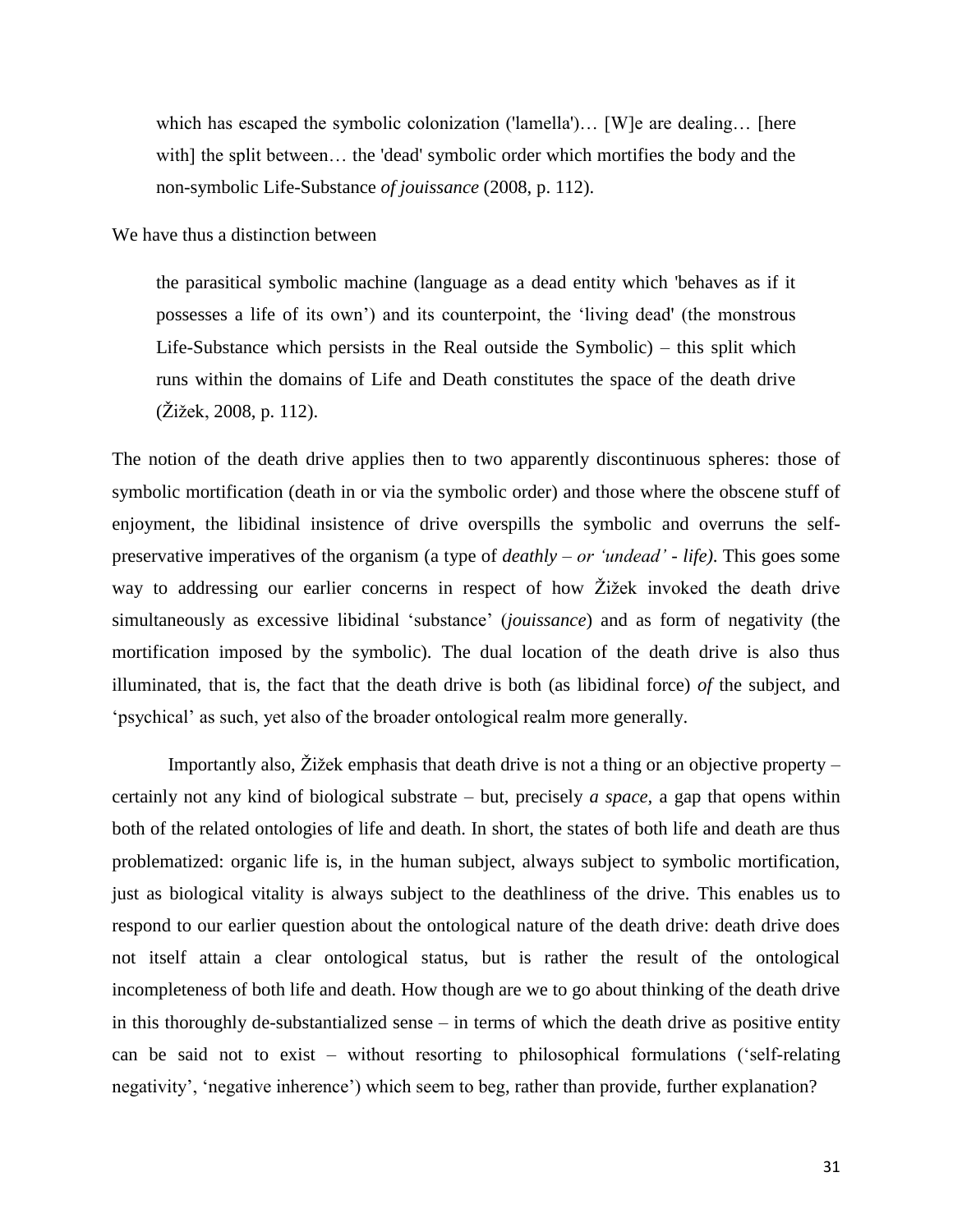# *'The death drive does not exist'*

Support for such a de-substantializing approach to the death drive is to be found in a source we have already cited, namely Lear's (2000, 2006) critique of the Freudian death drive. Lear argues that Freud errs in postulating a death drive to account for the breakdowns in the operations of the pleasure principle. More particularly, in respect of the idea of a compulsion to repeat, Lear (2000) asks:

Why… consider the compulsion to repeat a compulsion *to* repeat?... [T]o talk of a compulsion *to* repeat is to suggest that the aim or the point of the compulsion is to produce a repetition… it is implicitly to import a teleological assumption… On the contrary, there is a more austere hypothesis that better fits the evidence: that the mind has a tendency to disrupt itself, that these disruptions are not *for* anything – they are devoid of purpose (p. 77).

It is not so much that humans are possessed of an elemental insistence of repetition, argues Lear. It is rather that the mental effort to fashion meaning from meaningless disruptions – such as external trauma or internal self-disruptions – simply malfunctions. We can, accordingly, "sketch a picture of the mind that is functioning with an inherent tendency toward disruption – and not thereby commit ourselves to that disruption"s being the expression of an overarching principle" (Lear, 2000, p. 107). One might allow then the possibility of mind as a "self-disrupting organism" existing "in conditions of excess" (p. 112), without requiring any over-arching principle by way of explanation. Impasses and failures in psychical functioning, do not, in other words, need to be accounted for in terms of the imposition of an external "demonic" force (death drive, for instance, as instinctual/organic impetus); such breakdowns may be inherent to psychical functioning as such. While there are, of course, important differences in the arguments advanced by the two philosophers – Žižek notably *does* wish to retain the death drive as an explanatory principle whereas Lear does not – their arguments do harmonize in refuting the 'positivization' of the death drive seen as a substantial or stand-alone entity.

None of this is to say that the death drive may not *appear* precisely as a type of intrusion, as a kind of disruptive content. An example of sorts helps to make the point. When CD-burning software first became available, I spent a lot of time duplicating CDs, only to be frustrated by the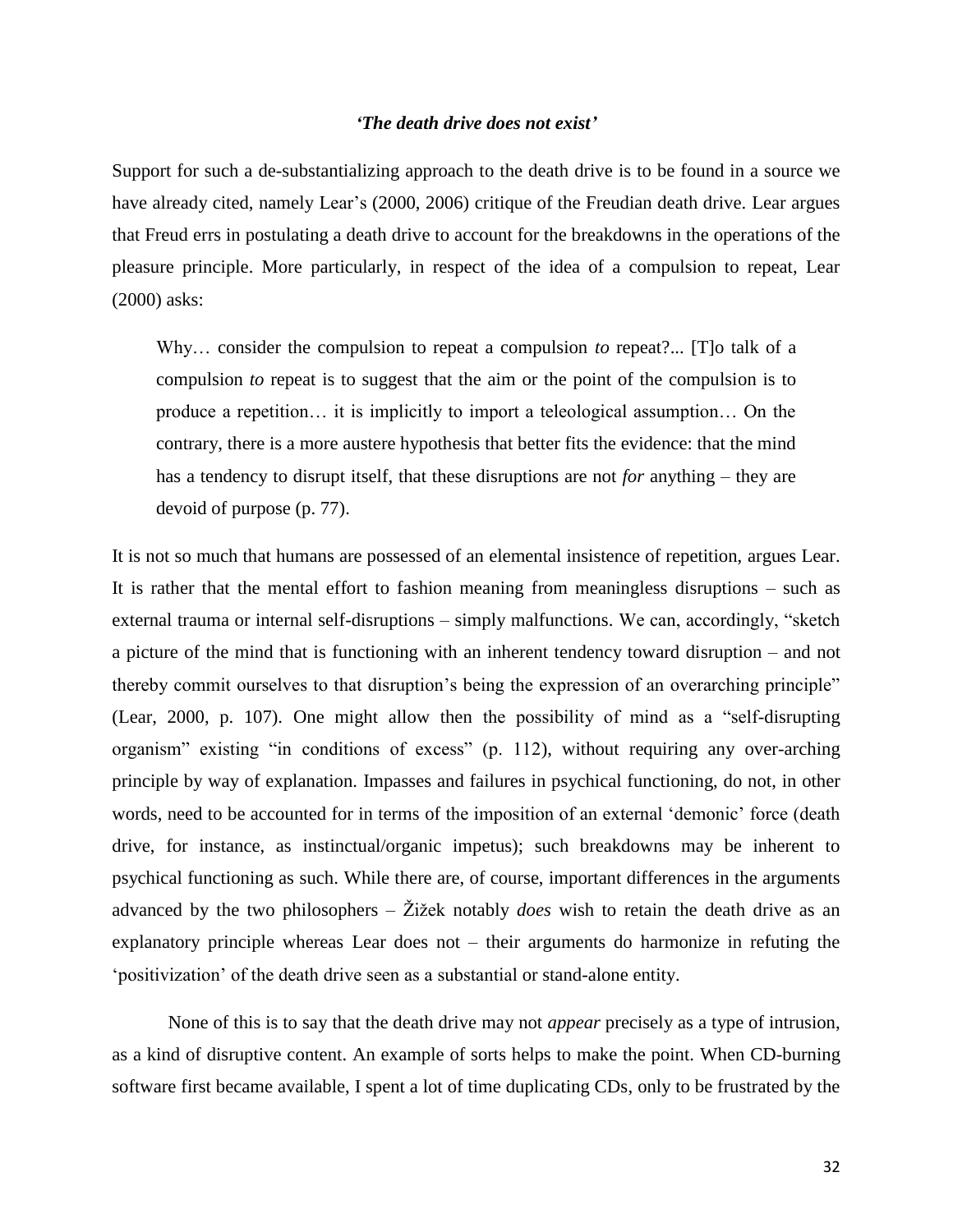results. In many instances the copied album"s sound was imperfect, blighted by a low-level ticking noise, by "specks" in the audio track. While these disruptions sounded like marks, like an imposed and unwanted additional layer of sound, they were not "positive" sounds at all – they were nothing more than gaps in information, the result of the inefficiency of the copying software.

Analogously then, the death drive is just such a (ontological) gap enlarged until it seems to be a thing itself, a type of content. We might extend the analogy: one can imagine that the imperfections of the duplicating software deteriorate further and further, until, after many uses, the blemishes in the sound become so pronounced and prominent as to almost completely obliterate the content. While it would be difficult not to hear the noise of such disruptions as a substantive something  $-$  akin perhaps to scratches on vinyl  $-$  such noises would in fact be nothing more than the imperfections and breakdowns inherent in the system of reproduction itself. Or, to return to Žižek"s argument in respect of death drive as the very possibility of historicization, we can reiterate that the death drive does not exist *as content*, but rather as the form of ontological incompletion.

# *'Self-relating negativity': On the agency, cause and reflexivity of the drive*

We have covered a considerable amount of conceptual ground since the opening pages of this essay, posing and responding to a series of critical challenges to Žižek"s numerous portrayals of the death drive. Yet at least three crucial issues remain. We have seen, firstly, how the death drive may be taken as negative inherence, a type of 'active nothing' or, more precisely, an instance of "the self-disruption of substance… its inner malfunctioning" (Johnston, 2008, p. 189)). This theorization, philosophically elegant as it may be, does not quite do justice to the *self-sabotaging quality* of the death drive so evident in Freud"s (1920) discussion of the negative therapeutic reaction. Such an approach seems not, in other words, to account for the agency so frequently attributed to the drive, that is, to explain the drive as *libidinal force*.

A second consideration relates to my argument that that the death drive functions as a grounding quasi-ontological presumption in Žižek"s philosophy, a virtual psychoanalytic "myth of origins". We have seen that the death drive is tantamount to a type of "supra-agency" in Žižek"s work, both in the sense that it is capable of over-riding other forms of agency (such as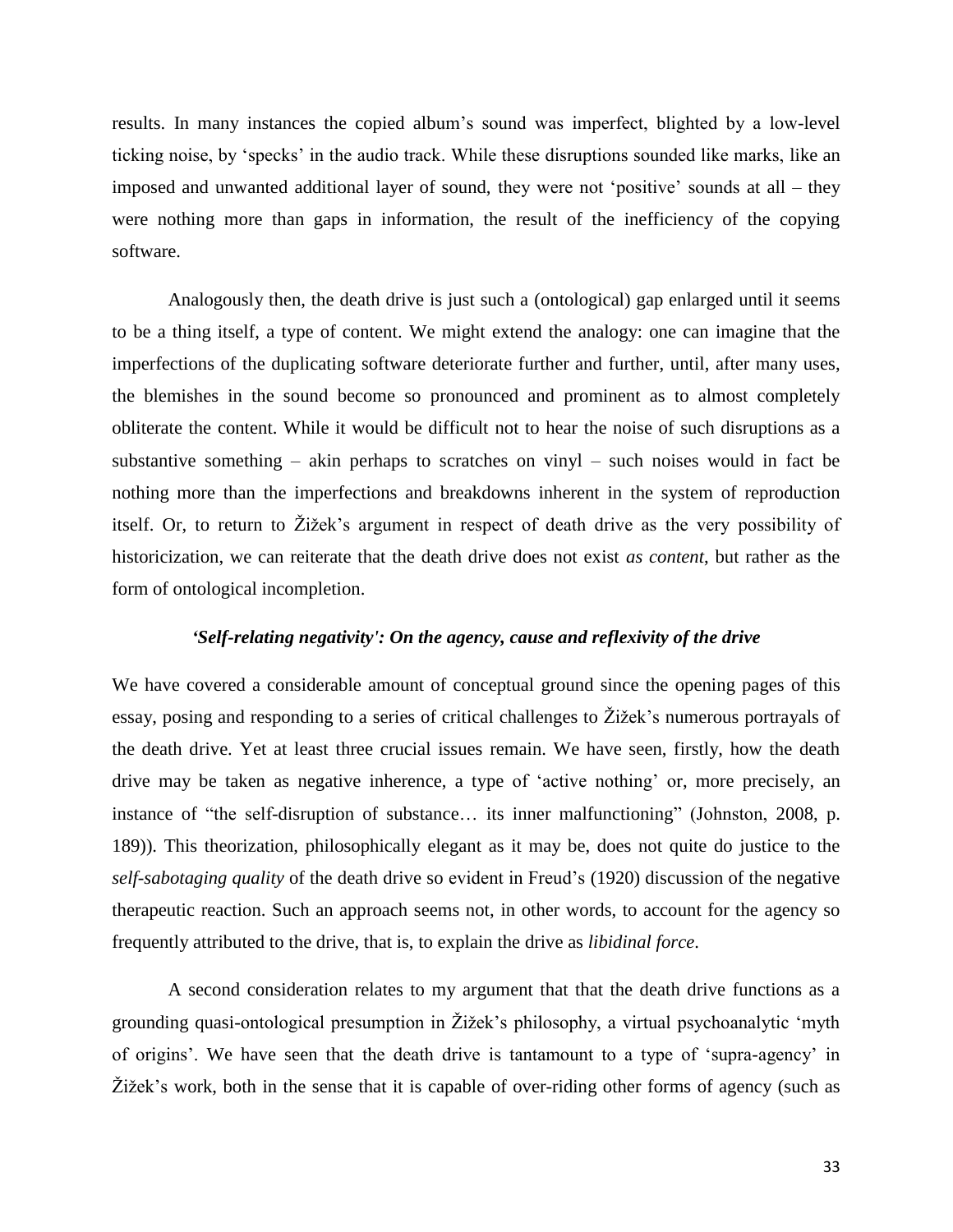the pleasure/reality principle) and in the sense that it is not subject to other orders of causality. The death drive could thus be said to be "meta-causative"; it is, for Žižek, after all, the "conceptual form" mediating the transition of the subject from Nature to Culture. A causative dilemma comes to the fore here. For if it is the case that the death drive is "meta-causative" in the sense just described, then it (the death drive) must – paradox notwithstanding – *contain within itself its own origin.*

A third and final concern must also be voiced here. I cited above Žižek"s puzzling account of the death drive as "the fulfilment of the void", a description that implies a counterintuitive order of reflexivity. And yet the idea of reflexivity cannot work here, surely, given that the drive as such is, as Žižek so often tells us, "headless", a-subjective? The most direct means of unlocking these three inter-related dilemmas – of the agency, the causation and the reflexivity of the drive – involves the idea of the drive"s inner impossibility. It requires, more to the point, engaging the death drive *as drive*.

To appreciate the specificity of the concept of the drive, we need, firstly, to distinguish drive from desire:

[D]esire concerns the gap that forever separates it from its object, it is about the lacking object; drive, by contrast takes the lack itself as object, finding a satisfaction in the circular movement of missing satisfaction itself (Žižek, 2015b, pp. 372-373).

Two points should immediately be stressed here: firstly, drive is object-less, and, secondly, it entails satisfaction (indeed, *jouissance*) at its own failure(an idea of obvious relevance to the self-sabotaging aspect of the death drive and the prospect of the drive's reflexivity.) Žižek frequently revisits this distinction – something of a conceptual imperative within Lacanian theory – in ways that stress the inherent deathliness of the drive:

[T]he weird movement called "drive" is not driven by the "impossible" quest for the lost object; *it is a push to directly enact the "loss" – the gap, cut, distance – itself*…. drive is not an infinite longing for the Thing which gets fixated onto a partial object; "drive" IS this fixation itself in which resides the "deathly" dimension of every drive (Žižek, 2009, p. 229).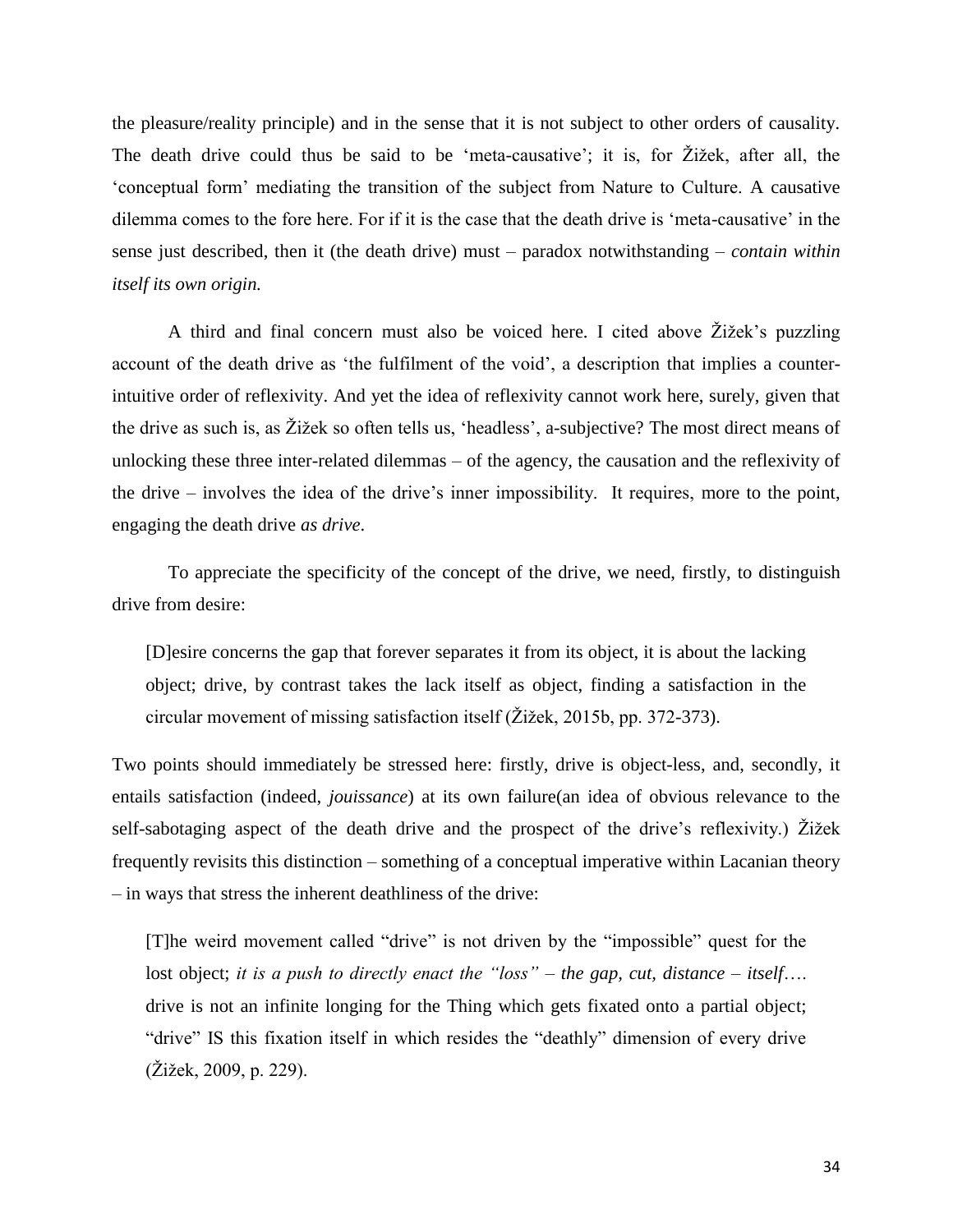So, in the case of desire, there is invariably something of the object at play, an object that the subject wishes – via a series of metonymic displacements – to reclaim. (We can see in this respect how Papillon has made the transition from desire to drive: what motivates his nearsuicidal leap into the ocean in his final escape attempt is no longer a displaced desire for an object – the desire, say, to return to some version of home – but a circular, unending fixation with a repeatedly failed act which by now has eclipsed the object altogether.) Drive, by contrast, is the libidinal stuckness that occurs *en route* to the ostensible object of desire, which, in the final analysis, is wholly dispensable. <sup>12</sup>

It is, furthermore, in the action of the drive that a *denatured* element appears: "We become "humans"" states Žižek (2008) "when we get caught into a closed, self-propelling loop of repeating the same gesture and finding satisfaction in it" (p. 63). <sup>13</sup>The factor of human emergence must be stressed here: the specifically human dimension arises "when a mere byproduct is elevated into an autonomous aim… [M]an perceives as a direct goal what for the animal has no intrinsic value" (Žižek, 2008, p. 61). Given then that drive is a compulsion to continue, to *not* attain its ostensible object, then we appreciate how failure is a crucial part of its economy. This libidinal factor – that is, the compulsion to enjoy – helps us understand something about both the force (the agency) and the self-thwarting quality of the death drive. What had seemed an inconsistency regarding the exact nature of the death drive is (i.e. ontological impasse or libidinal urge) is, furthermore, easier now to grasp. These two factors must be understood in tandem. Indeed, they are necessarily interwoven in the sense that a given failure itself becomes libidinized, a source of *jouissance*. In his interviews with Glyn Daly Žižek uses the example of the "fort"/"da" game discussed above. Something here has gone wrong, says Žižek: the child"s mother is absent, and symbolization is the (failed) means of restitution through which the loss is both enacted and repetitively 'enjoyed' (Žižek & Daly, 2004).

How though to grasp the cause – indeed, the origin – of the death drive? Well, in light of the above discussion, we can argue that the drive does not need an origin, certainly not in the sense of an originating object or any activity or process beyond the sphere of its own activity. All that drive requires is failure – particularly perhaps of a minimally traumatic sort – that then becomes gratifyingly rearticulated. It is precisely in this way that we should read the otherwise philosophically abstract notion of self-relating negativity, that is, via the role of a type of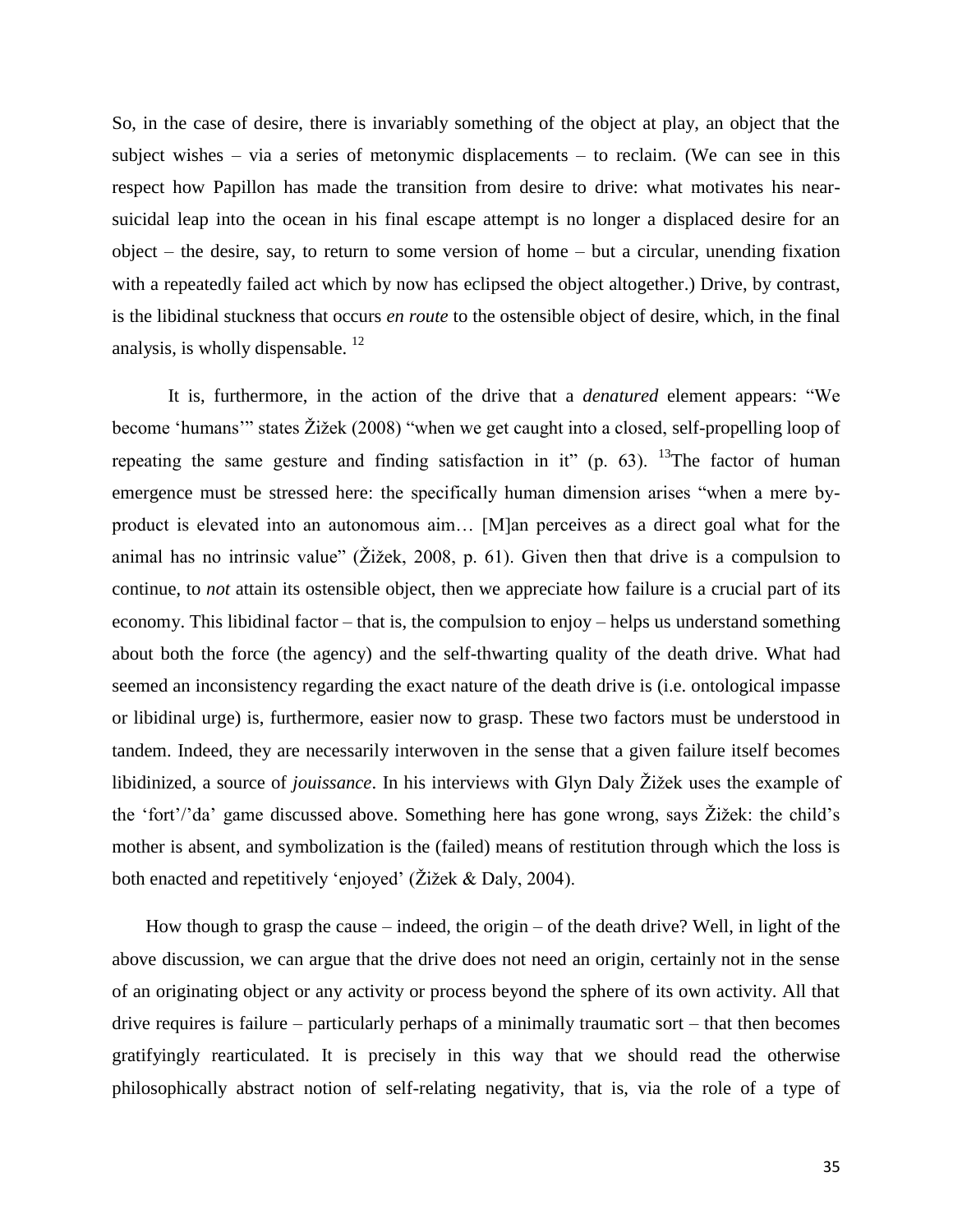mediating *jouissance*. Žižek makes much the same point – touching also on the apparent reflexivity of the drive – In his description of the logical pre-history of the drive:

drives are… not simply happy self-enclosed circular movements that generate pleasure; their circular movement is a repeated failure, a repeated attempt to encircle some central void. What this means is that the drive is not a primordial fact… what logically precedes the drive is the ontological failure – the thwarted movement towards a goal, some form of radical ontological negativity – and the basic operation of the drive is to find enjoyment in the very failure to reach full enjoyment (2014b, p. 206).

Toward the beginning of this essay I discussed – somewhat incredulously –  $\check{Z}$ ižek's idea that the death drive entailed "the fulfilment of the void". This, I suggested, was a puzzling formulation that implied a type of subjectivization, the prospect, that is to say, of the emergence of the subject. It now becomes apparent that my musings may have inadvertently hit the mark. This becomes easier to understand now that we appreciate that the drive is at once a-subjective ("acephelous") and yet, via the impetus of the enjoyment it incurs, also a mediator between the not-yet-subject and the subject (or, the *instinctual* and the properly *human*). Bruce Fink develops just such an argument in insisting that "the drives involved in compulsive repetition of the traumatic… seek to insert the subject in some way, to bring the subject into being where formerly there had been no subject" (2014, p. 62). Of the multiple paradoxes and logical reversals that we have encountered in this critical overview of Žižek"s Lacanian re-articulations of the death drive, this is perhaps both the most challenging and also the most crucial: the idea that the death drive is the "self-relating negativity" that in effect constitutes the subject as such.

# **Conclusion: Re-marking the death drive**

There is of course more that could be said in tracing the historical development of the death drive concept – from the biological and clinical parameters of Freud"s initial conceptualization to the linguistic and symbolic dimensions of Lacan"s reconceptualization (as epitomised in his emphasis on the notions of repetition automatism and the zone between two deaths, respectively), and on to the deployment of the concept as something of a master signifier in Žižek"s philosophical thought, where it becomes a "mental and philosophical theory of the utmost radical dimensions of human beings" (Žižek, 2003). A case in point is the topic with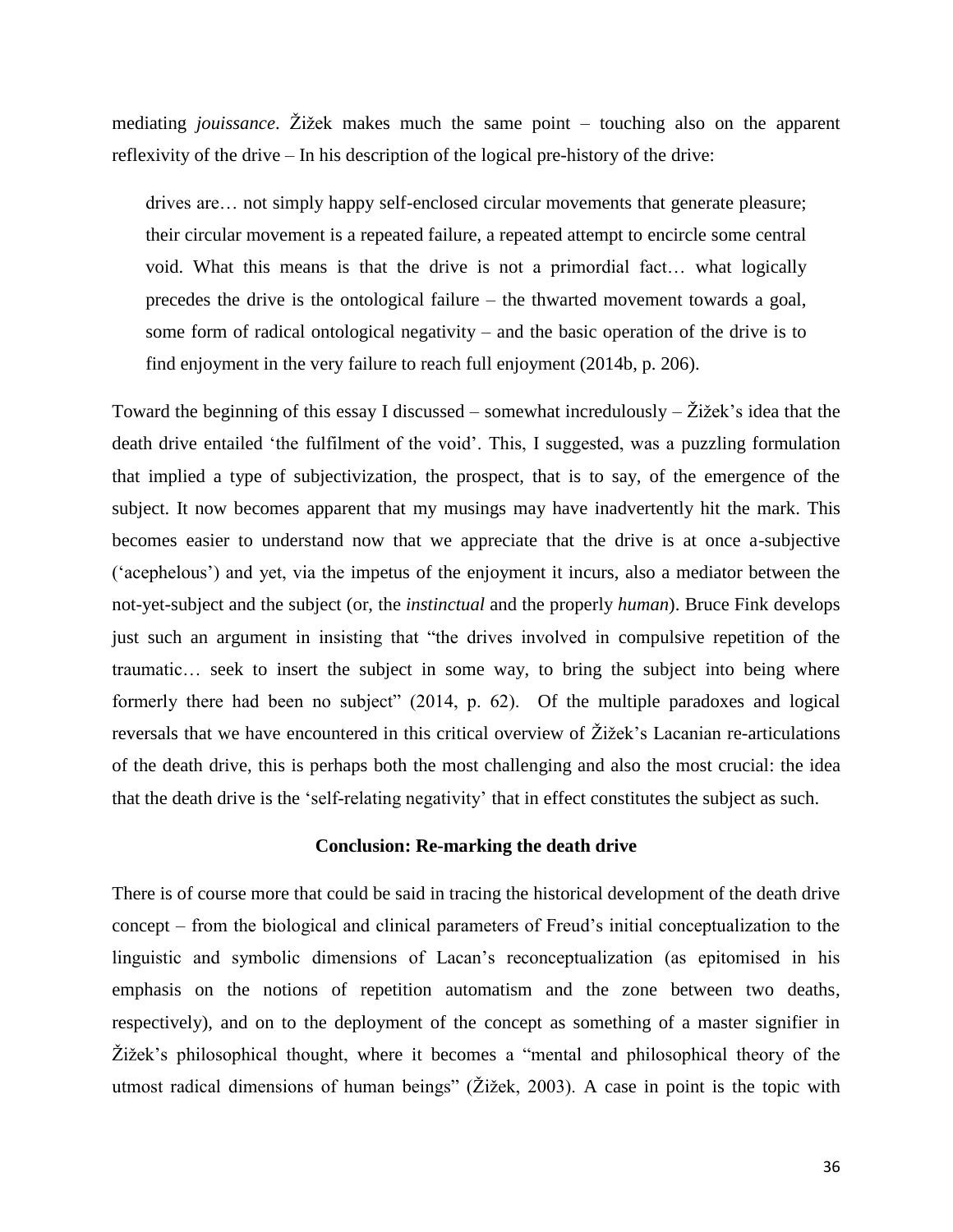which I have ended, that is, the issue of the death drive's role in the realization of the Lacanian Žižekian subject, a topic that is itself surely deserving of a more developed discussion elsewhere.

While Žižek seems to revel in the paradoxical and self-contradictory nature of the death drive, I have tried to show that many of the inconstancies can be accounted for by a gradual piecing together of Žižek"s many scattered comments and discussions pertaining to the concept. It can of course be claimed that this does injustice to the concept, which, as Lacan so often stressed, is of necessity at odds with itself, "a relation of polar opposites" (2006c p. 261), a "dialectical negativity… inscribed in the life forces… taken up in man" (2006b, p. 116). It could be alleged that my overview is reluctant to accept that  $\tilde{Z}$ ižek's understanding of the death drive is distinctly contradictory. It could similarly be said that I have remained at pains to try and make sense of multiple accounts that have emerged in varying periods and different contexts of Žižek"s work, treating them as if they were themselves immune to intermittent eruptions of the death drive. I hold a different position. If a form of the death drive is at work in Žižek"s many rearticulations of the death drive, it is more akin to a form of repetition which itself represents an apparent standing outside of history such that even in Žižek"s more Hegelian and philosophical extrapolations of the term, we can still discern a type of insistent remarking of the same Lacanian conceptual co-ordinates.

# **References**

Copjec, J. (1994). *Read my desire: Lacan against the historicists*. Cambridge, MA: MIT Press.

- Daly, G. (2004). Slavoj Žižek: Raising the impossible.<http://www.lacan.com/zizek-daly.htm>
- Daly, G. (2004b). Introduction: Risking the impossible. In, S. Žižek & G. Daly, *Conversations with Žižek.* Cambridge: Polity.
- Dawkins, S. (2015). Death Drive. http://www.actforlibraries.org/death-drive/
- Derrida, J. (1978). *Writing and Difference.* London & New York: Routledge.
- Evans, D. (1996). *An introductory Dictionary of Lacanian Psychoanalysis.* London & New York: Routledge.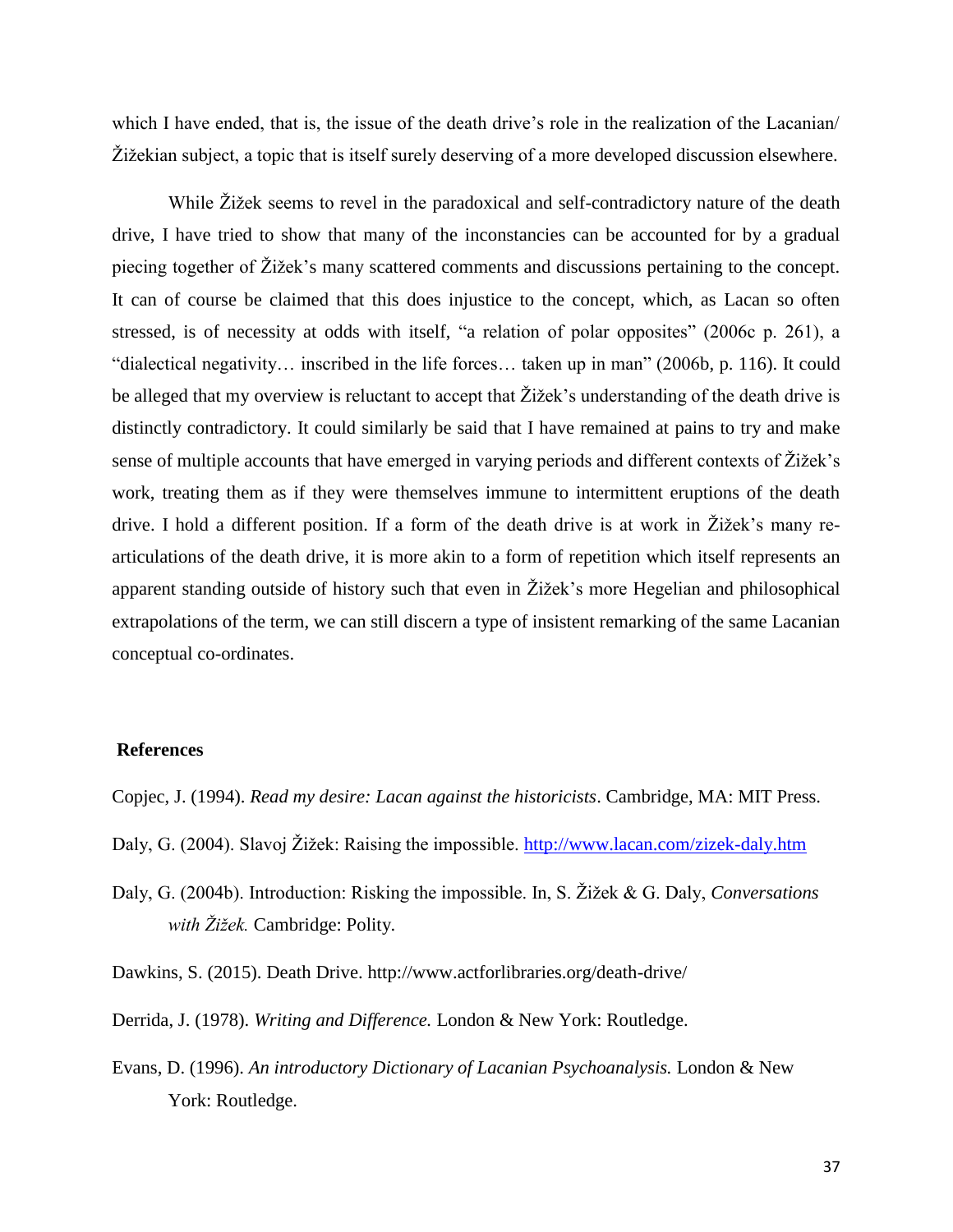- Fink, B. (2014). *Against Understanding: Commentary and Critique in a Lacanian Key.* New York & London: Routledge.
- Freud, S. (1905). Three Essays on the Theory of Sexuality. *SE 7*, 123-243.
- Freud, S. (1920). Beyond the Pleasure Principle. *SE 18*, pp. 1-64.London: Hogarth Press.
- Freud, S. (1923). The Ego and the Id. *SE 19*, pp. 3-66.London: Hogarth Press.
- Freud, S. (1924). The Economic Problem of Masochism. *SE 19,* pp.155-170. London: Hogarth Press.
- Freud, S. (1916-1917). Introductory Lectures on Psychoanalysis. *SE 15-16*. London: Hogarth Press.
- Freud, S. (1930). Civilization and its Discontents. SE 21, pp. London: Hogarth Press.
- Johnston, A. (2008). *Žižek"s Ontology.* Evanston, Ill: Northwestern University Press.
- Johnston, A. (2009). Badiou, Žižek, and Political Transformations. Evanston, Ill: Northwestern University Press.
- Lacan, J. (1977). The function and field of speech and language in psychoanalysis. In, J. Lacan, *Écrits A Selection.* Trans. from the French by A. Sheridan. London: Tavistock.
- Lacan, J. (1979). *The Seminar of Jacques Lacan, Book XI: The Four Fundamental Concepts of Psychoanalysis.* Trans. from the French by A. Sheridan. London: W.W. Norton.
- Lacan, J. (1991a). *The Seminar of Jacques Lacan, Book I: Freud"s Papers on Technique, 1953- 1954*. Trans. from the French by J. Forrester. New York & London: W.W. Norton.
- Lacan, J. (1991b). *The Seminar of Jacques Lacan, Book II: The ego in Freud"s theory and in the technique of psychoanalysis, 1954-1955*. Trans. from the French by S. Tomaselli. New York & London: W.W. Norton.
- Lacan, J. (1992) *The Seminar of Jacques Lacan, Book VII: The Ethics of Psychoanalysis*, 1959- 1960. Trans. from the French by D. Porter. London: W.W. Norton.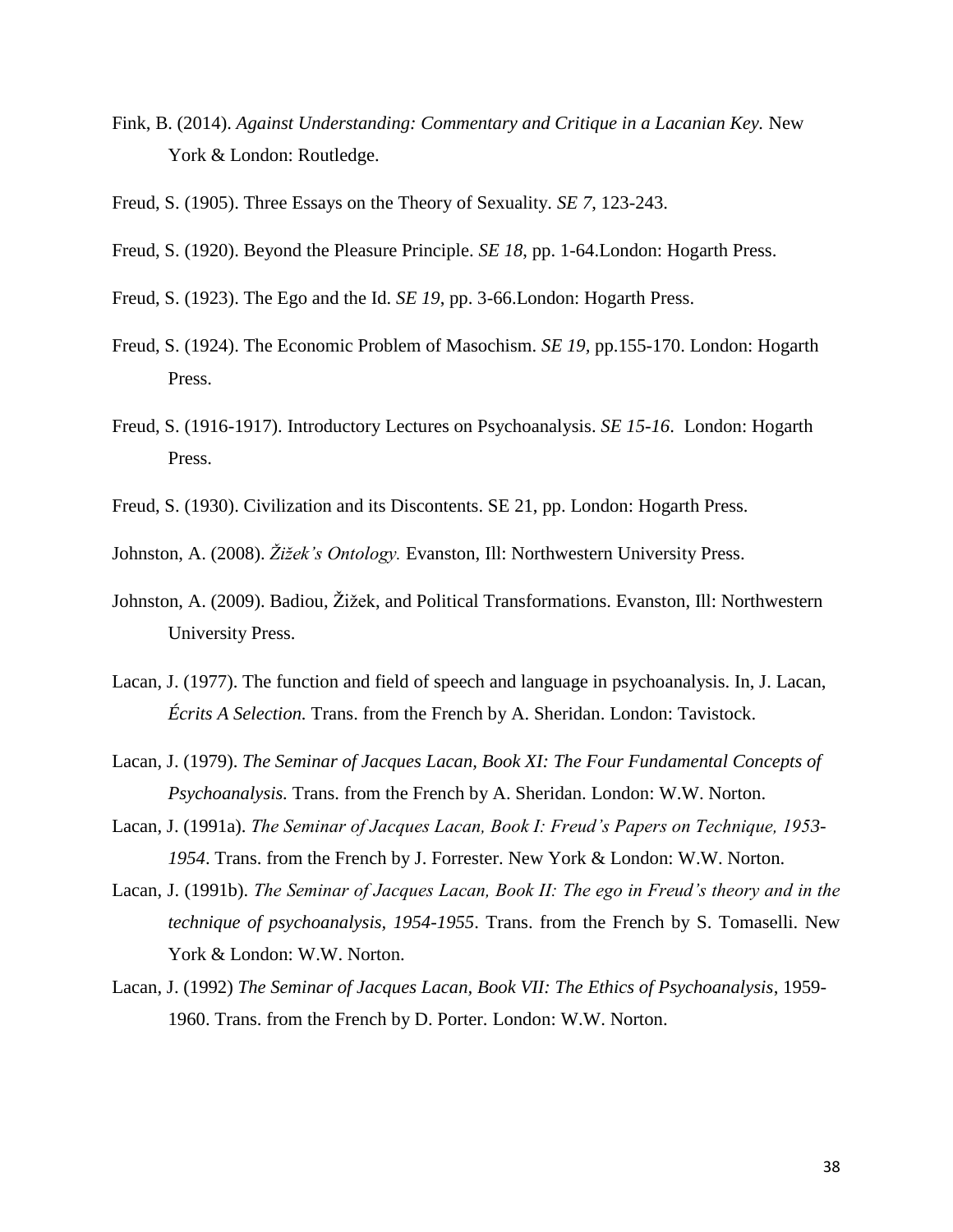- Lacan, J. (2006a). Seminar on "The Purloined Letter". In *Écrits the First Complete Edition in English.* Trans. from the French by B. Fink. (pp. 6-48). New York & London: W.W Norton.
- Lacan, J. (2006b). Beyond the "Reality Principle". In *Écrits the First Complete Edition in English.* Trans. from the French by B. Fink. (pp. 58-74). New York & London: W.W Norton.
- Lacan, J. (2006c). The function and field of speech and language in psychoanalysis. In *Écrits the First Complete Edition in English.* Trans. from the French by B. Fink. (pp. 197-268). New York & London: W.W Norton.
- Lacan, J. (2006d). Introduction to Jean Hyppolite's commentary on Freud's "Verneinung". In *Écrits the First Complete Edition in English.* Trans. from the French by B. Fink. (pp. 308-333). New York & London: W.W Norton.
- Lacan, J. (2006e). The situation of psychoanalysis and the training of psychoanalysis in 1956. In *Écrits the First Complete Edition in English.* Trans. from the French by B. Fink. (pp. 384-411). New York & London: W.W Norton.
- Lacan, J. (2006f). Kant with Sade. *Écrits the First Complete Edition in English.* Trans. from the French by B. Fink. (pp. 645-688). New York & London: W.W Norton.
- Lacan, J. (2007). *The seminar of Jacques Lacan, book XVII: The other side of psychoanalysis, 1969-1970*. Trans. from the French by R. Grigg. New York & London: W.W. Norton.
- Laplanche, J. & Pontalis, J.B. (1968).Fantasy and the origins of sexuality. *International Journal of Psychoanalysis*. 49(1), 1-18.
- Leader, D. (2003) Lacan"s Myths. In J.M. Rabaté (ed.), *The Cambridge Companion to Lacan.* Cambridge : Cambridge University Press.
- Lear, J. (2000). *Happiness, death and the remainder of life.* Harvard, MA: Harvard University Press.
- Lear, J. (2006). "Give Dora a break! A tale of Eros and Emotional Disruption", on S. Bartsch & T. Bartscherer (Eds.), Erotikon: Essays on Eros, Ancient and Modern. Chicago: Chicago University Press.
- Miller, J-A. (1992). Ethics in psychoanalysis. *Lacanian Ink*, 16, 7-27.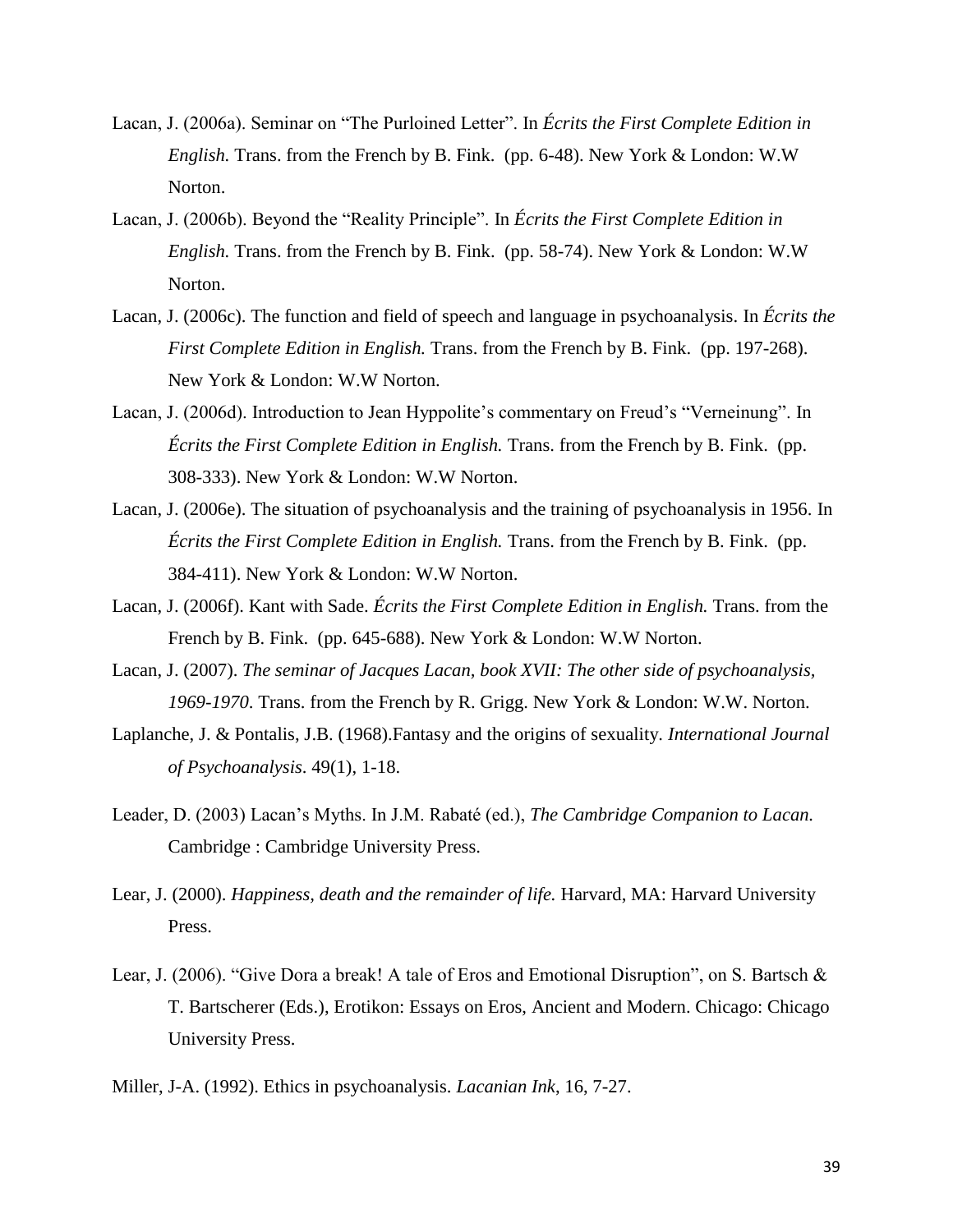- Nobus, D. (2015). Lacan"s "Kant with Sade": Background guide reception. Unpublished manuscript.
- Owens, C. (2008). On reading Žižek: Notes for Lacanian clinicians. International Journal of Žižek Studies, Vol 2, No. 4. http://zizekstudies.org/index.php/ijzs/article/viewArticle/165
- Ragland-Sullivan, E. (1992). Death drive (Lacan), in E. Wright (Ed.) *Feminism and Psychoanalysis A Critical Dictionary.* London: Blackwell.
- Rose, J. (1986). *Sexuality in the Field of Vision.* London: Verso.

Sade, Marquis de (1797/1968). *Juliette*, trans. A. Wainhouse, New York NY: Grove Press.

- Sade, Marquis de (1806/1991). "Last will and testament", in *Justine, Philosophy in the Bedroom, Eugénie de Franval, and Other Writings*, trans. A. Wainhouse & R. Seaver, London: Arrow Books.
- Shaffner, F. (1973) (dir.) *Papillon*. Warner Brothers Studios.
- Stavrakakis, Y. (2007). *The Lacanian left.* Edinburgh: Edinburgh University Press.
- Van Haute, P. (2000). *Against Adaptation: Lacan"s Subversion of the Subject.* New York: Other Press.
- Žižek, S. (1989). *The sublime object of ideology*. London: Verso.
- Žižek, S. (1998). From "passionate attachments" to dis-identification. *Umbr(a),* 1 3-17.
- Žižek, S. (1999a). There is no sexual relationship. In Elizabeth Wright & Edmond Wright (Eds.) *The Žižek Reader*, pp. 174-205. London: Blackwell.
- Žižek, S. (1999b). Death and the maiden. In Elizabeth Wright & Edmond Wright (Eds.) *The Žižek Reader*, pp. 206-221. London: Blackwell.
- Žižek, S. (1999c). Schelling-in-itself. In Elizabeth Wright & Edmond Wright (Eds.) *The Žižek Reader*, pp. 249-267. London: Blackwell.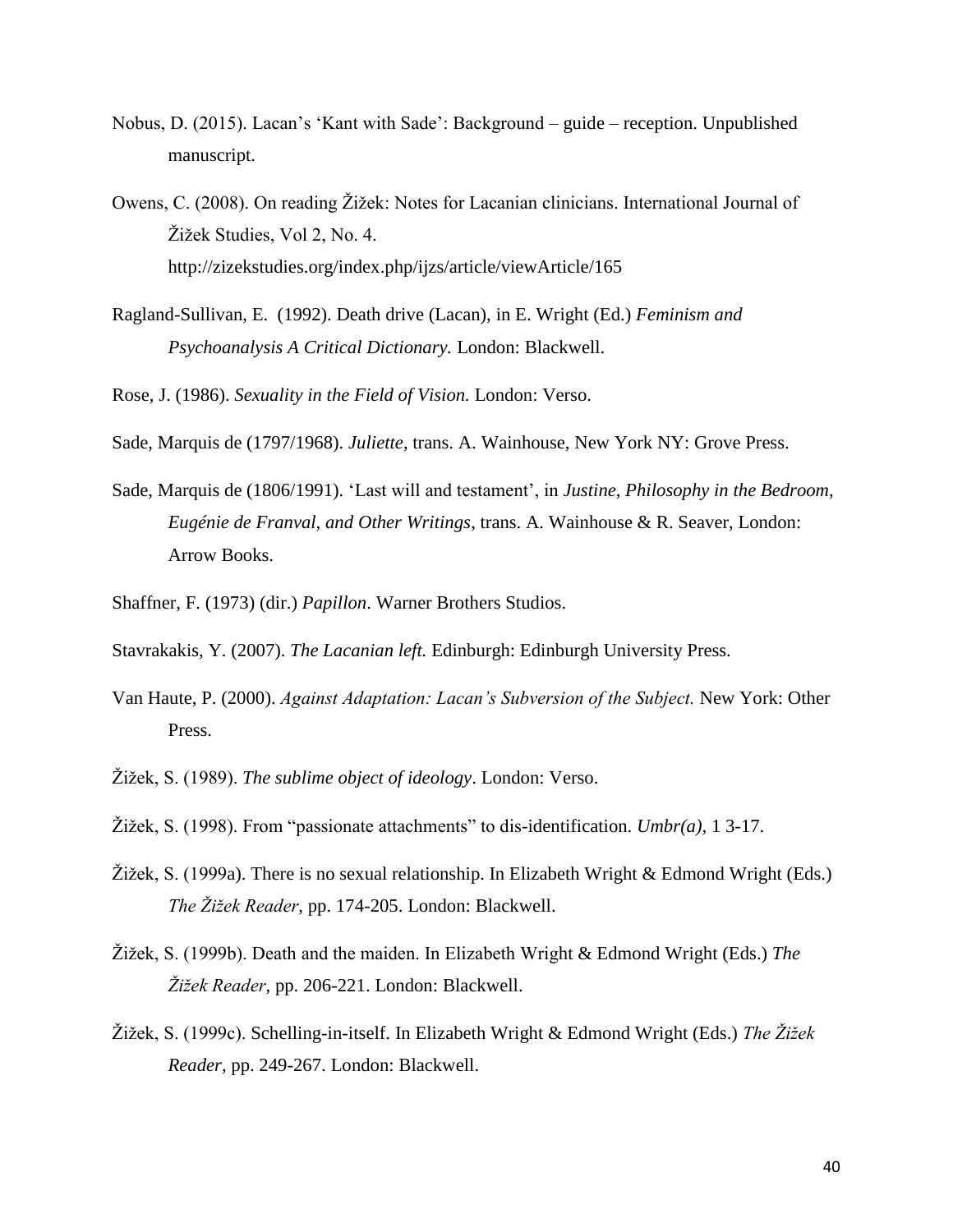- Žižek, S. (2000). *The ticklish subject: The absent centre of political ontology.* London: Verso.
- Žižek, S. (2002). *For They Know Not What They Do: Enjoyment as a Political Factor* London: Verso.
- Žižek, S. (2004). From purification to subtraction: Badiou and the real. In P. Hallward (Ed.). *Think again: Alan Badiou and the future of philosophy.* London: Continuum, 165-181.
- Žižek, S. (2005a). Lacan between cultural studies and cognitivism. In R. Butler (Ed.) *Interrogating the Real.* London: Continuum, pp. 64-94.
- Žižek, S. (2005b). A hair of the dog that bit you. In R. Butler (Ed.) *Interrogating the Real.* London: Continuum, 126-154.
- Žižek, S. (2006a). *The parallax view*. Cambridge, MA: MIT Press.
- Žižek, S. (2006b). *How to read Lacan.* London: Granta.
- Žižek, S. (2008). *The plague of fantasies.* London: Verso.
- Žižek, S. (2009). An answer to two questions. In A. Johnston, *Badiou, Žižek, and Political Transformations*, pp. 174-230. Evanston, Ill: Northwestern University Press.
- Žižek, S. (2010). *Living in the End Times.* London: Verso.
- Žižek, S. (2012). *Less than nothing: Hegel and the shadow of dialectical materialism.* London: Verso.
- Žižek, S. (2013). Lacan as philosopher. http://darkecologies.com/2013/05/04/slavoj-zizek-onlacan-as-philosopher
- Žižek, S. (2014a). *The most sublime hysteric: Hegel with Lacan.* Cambridge: Polity.
- Žižek, S. (2014b). *Absolute Recoil: Toward a New Foundation for Dialectical Materialism.*  London: Verso.
- Žižek, S. & Daly, G. (2004). *Conversations with Žižek.* Cambridge: Polity.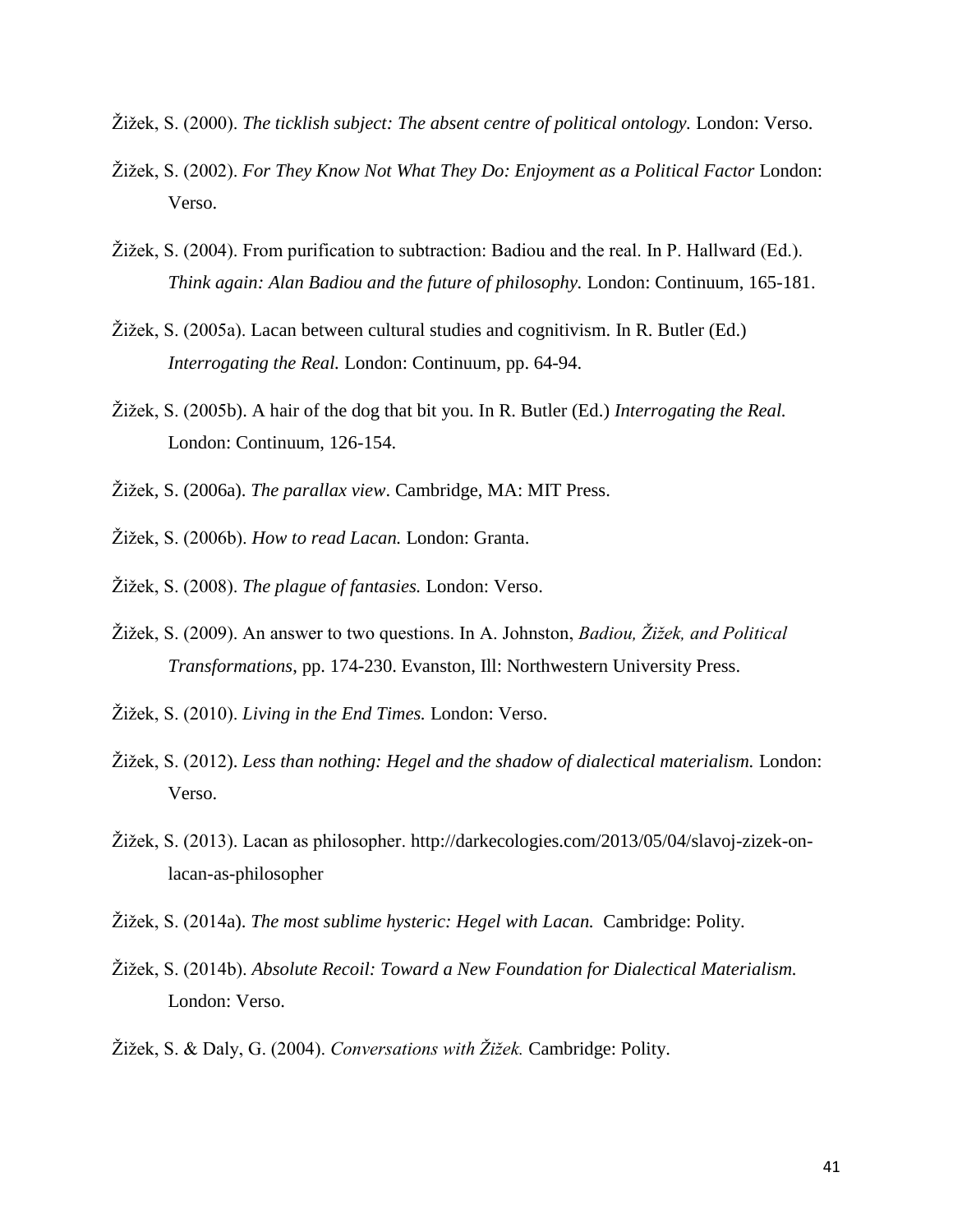<sup>1</sup> Lacan offers a comment in Seminar II (1988b) which supports such a reading. Speaking of matters of issues pertaining to the death drive, he notes that "this isn't simply Freudian metaphysics" (p. 24).

 $\overline{\phantom{a}}$ 

<sup>2</sup> The death drive thus becomes a crucial pivot in Lacan's anti-adaptationist stance (see Van Haute, 2002), which, incidentally, is one of the reasons that the Lacanian subject cannot be considered – certainly for Lacan – in any way a *psychological* subject.

3 Freud, not incidentally, makes a similar remark in *Civilization and its Discontents*, maintaining there that the death drive "eludes our perception…unless it is tinged with eroticism" (p. 120).

<sup>4</sup> We should signal a crucial Freudian antecedent to these ideas. In his *Three Essays on Sexuality*, Freud (1905) calls attention to the intimate connection between sexual arousal and disturbing affect:

[I] Intense affective processes, including even terrifying ones, trench upon sexuality... The sexually exciting effects of many emotions which are in themselves unpleasurable… feelings of apprehension, fright or horror, persist in a great number of people throughout their adult life (1979, p. 123).

<sup>5</sup> It is notable here also that whereas Lacan often explicitly links the historical domain and the signifying chain (1992, pp. 211-12, for example), referring even in one instance to "the historical chain", Žižek tends to avoid such an automatic association, leaving open, more markedly than the Lacan of the late 1950's, the possibility that the symbolic and the historical may be disassociated.

<sup>6</sup> Nobus (2015) stresses that the term *'seconde mort'* does not appear in Pope Pius's discourse (which makes mention only of a '*seconde vie'*), noting that

"One could…credit Lacan with having invented the notion, were it not for the fact that it had already appeared in the Bible...[in] *Revelation[s]* (Chapter 20, 6 and Chapter 21, 8):… "the abominable, and murderers, and whoremongers….and all liars, shall have their part in the lake which burneth with fire…: which is the second death" (p. 86).

 $^7$  It is hard miss the political resonance of such terms: those condemned to live in the context of symbolic non-existence, be they Fanon's 'wretched of the earth', those invoked by Agamben's 'bare life' or Butler's 'ungrieveable lives', are almost invariably those who are politically oppressed.

<sup>8</sup> *Apropos* Wagnerian characters condemned to a fate of eternal suffering, Žižek asks, "Where is the death drive here? It does *not* reside in a simple longing to die, to find peace in death, but in a desperate endeavour to escape the clutches of their 'undead' eternal life, of their horrible wandering around in guilt and pain…" (1999b, p. 211).